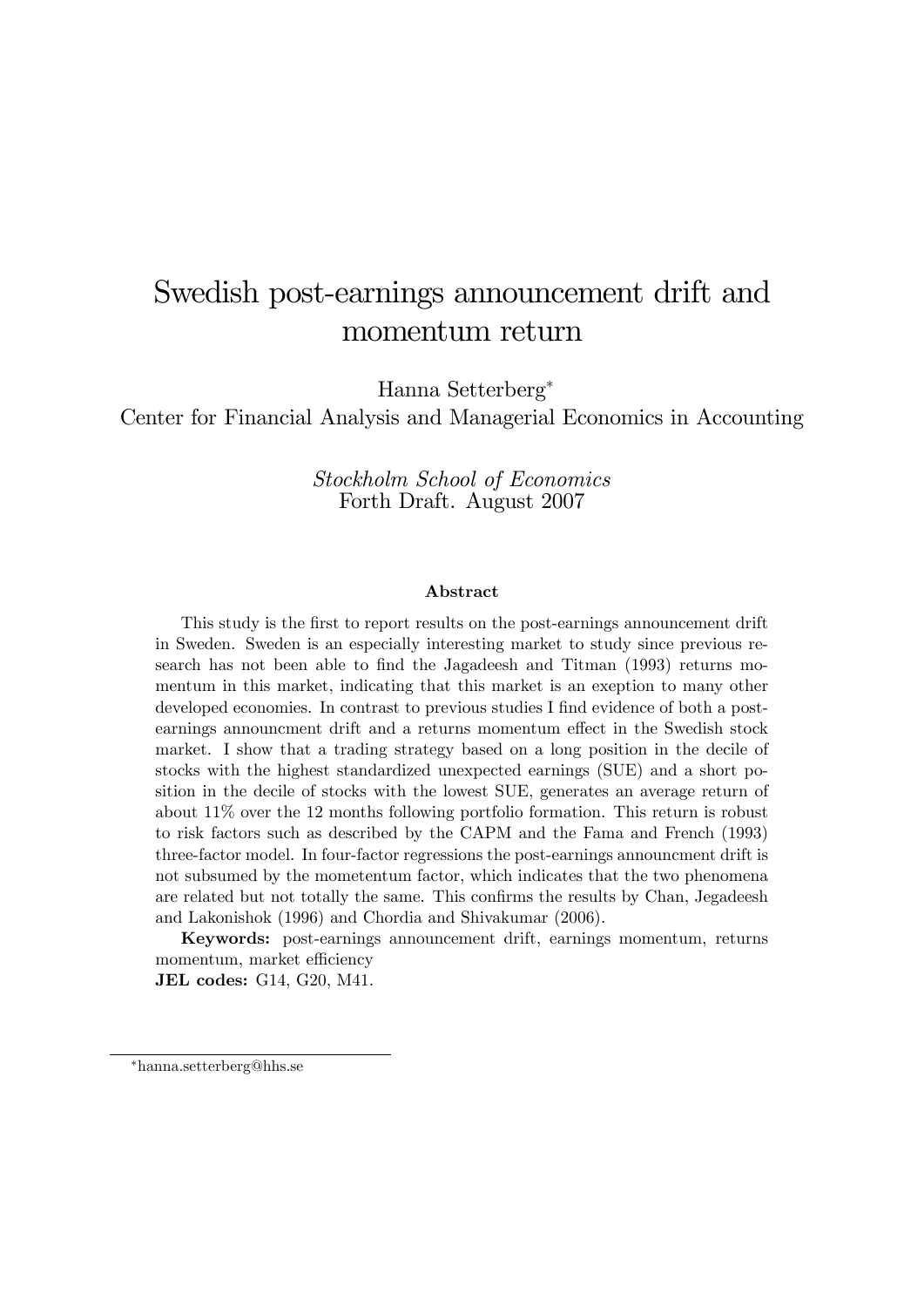Acknowledgement: Financial support from the Ragnar and Torsten Söderberg foundation is gratefully acknowledged. The comments of Katerina Hellström, Tomas Hjelström, Peter Jennergren, James Ohlson, Per Olsson, Richard Olsson, Kenth Skogsvik, Johan Söderström and Håkan Thorsell have been very helpful. All errors are my own.

Stockholm School of Economics, P.O. Box 6501, SE-113 83 Stockholm, Sweden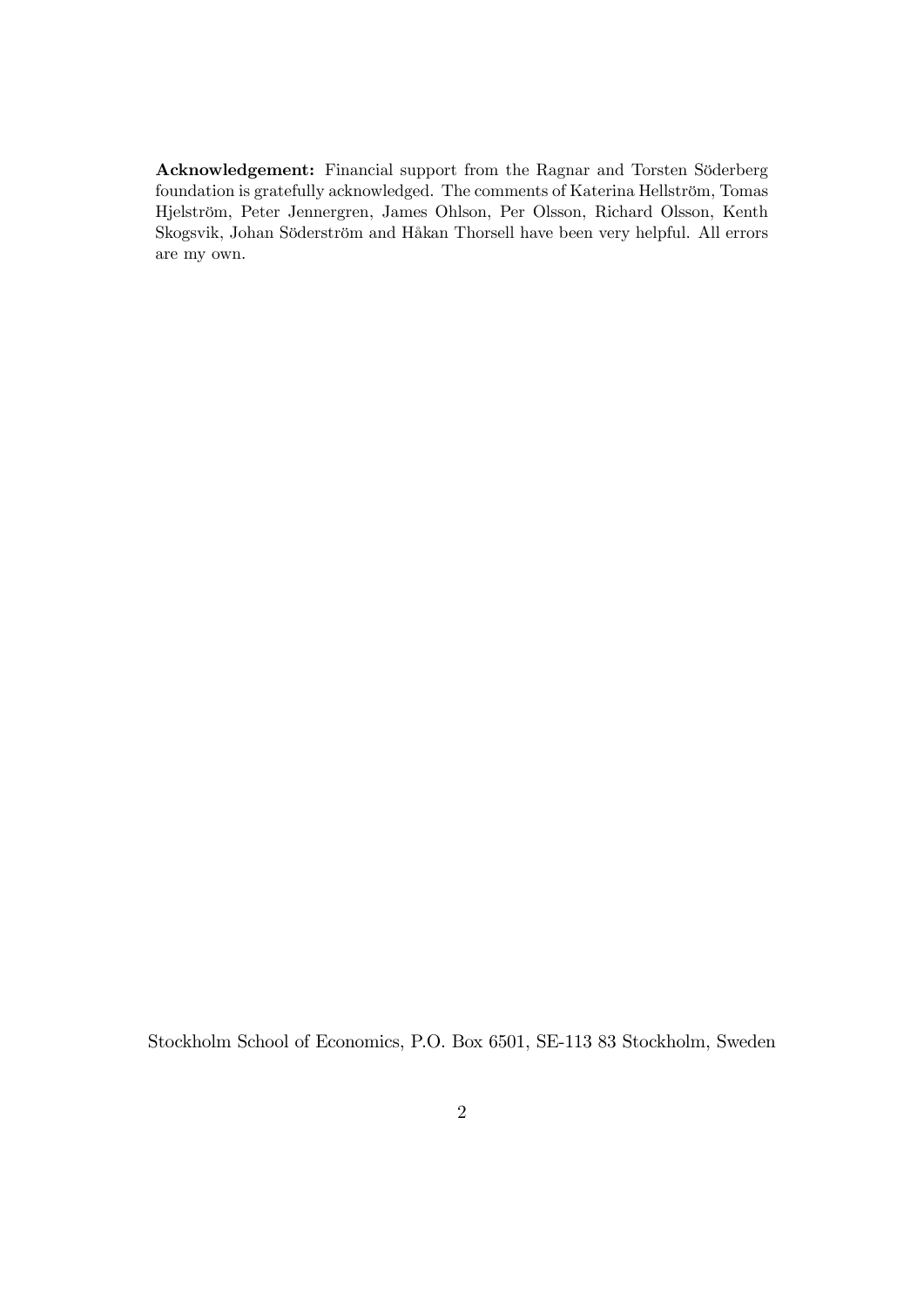## 1 Introduction

In a seminal paper Fama (1998) reviews the literature of financial market anomalies and states that there is no reason to question the underlying hypothesis of an efficient market. However, he also states that:

ìthe granddaddy of underreaction events is the evidence that stock prices seem to respond to earnings for about a year after they are announced"  $(p.286)$ .

He concludes the paper by saying that the post-earnings announcement drift and the price momentum are above suspicion and still a puzzle to solve.

This paper investigates the post-earnings announcement drift (henceforth called the PEAD or earnings momentum<sup>1</sup>) and the price momentum (henceforth referred to as the returns momentum) in the Swedish stock market. It is the first study on the market's reaction to quarterly accounting information in this market<sup>2</sup>.

Ball and Brown (1968) and Jones and Litzenberger (1970) were the first to note the drift in returns subsequent to the announcement of earnings (PEAD). After the announcement of good news returns drifted upwards for several months, whereas returns after the announcement of bad news continued to drift downwards. This pattern in return is not consistent with the notion of an efficient market where prices react timely and correctly to new value-relevant information. Since the first studies many researchers have extensively analyzed the post-earnings announcement drift, among others: Foster, Olsen and Shevlin (1984), Bernard and Thomas (1989), Bernard and Thomas (1990) and Bernard et al. (1997).

The returns momentum effect was first documented by Jagadeesh and Titman (1993). They form portfolios based on the past 3 to 12 months returns, buying (selling) stocks with the highest (lowest) returns over the recent past and document that past winners on average continue to significantly outperform past losers over the next 3 to 12 months.

More recently, findings have been presented on the link between the PEAD and returns momentum. Chan et al. (1996) examine whether earnings momentum (PEAD) can explain the abnormal returns to a returns momentum strategy. They find that returns momentum is partially explained by earnings momentum, but it is not subsumed by it. Chordia and Shivakumar  $(2006)$  extend the study by Chan et al.  $(1996)$  and find that returns momentum is captured by the systematic component of earnings momentum. Contrary to Chan et al. (1996) they find that returns momentum is subsumed by earnings momentum, but not the other way around. They suggest that returns momentum is a noisy proxy for

<sup>&</sup>lt;sup>1</sup>Since the PEAD-studies focus on the price reactions to unexpected earnings, the post-earnings announcement drift is sometimes refered to as the SUE-effect, where SUE stands for Standardized Unexpected Earnings (see for example Bernard, Thomas and Wahlen (1997)).

<sup>&</sup>lt;sup>2</sup>The study adds to previous knowledge about the efficiency of the Swedish stock market. In Appendix 1 the results of other studies, related to market efficiency in Sweden, are presented.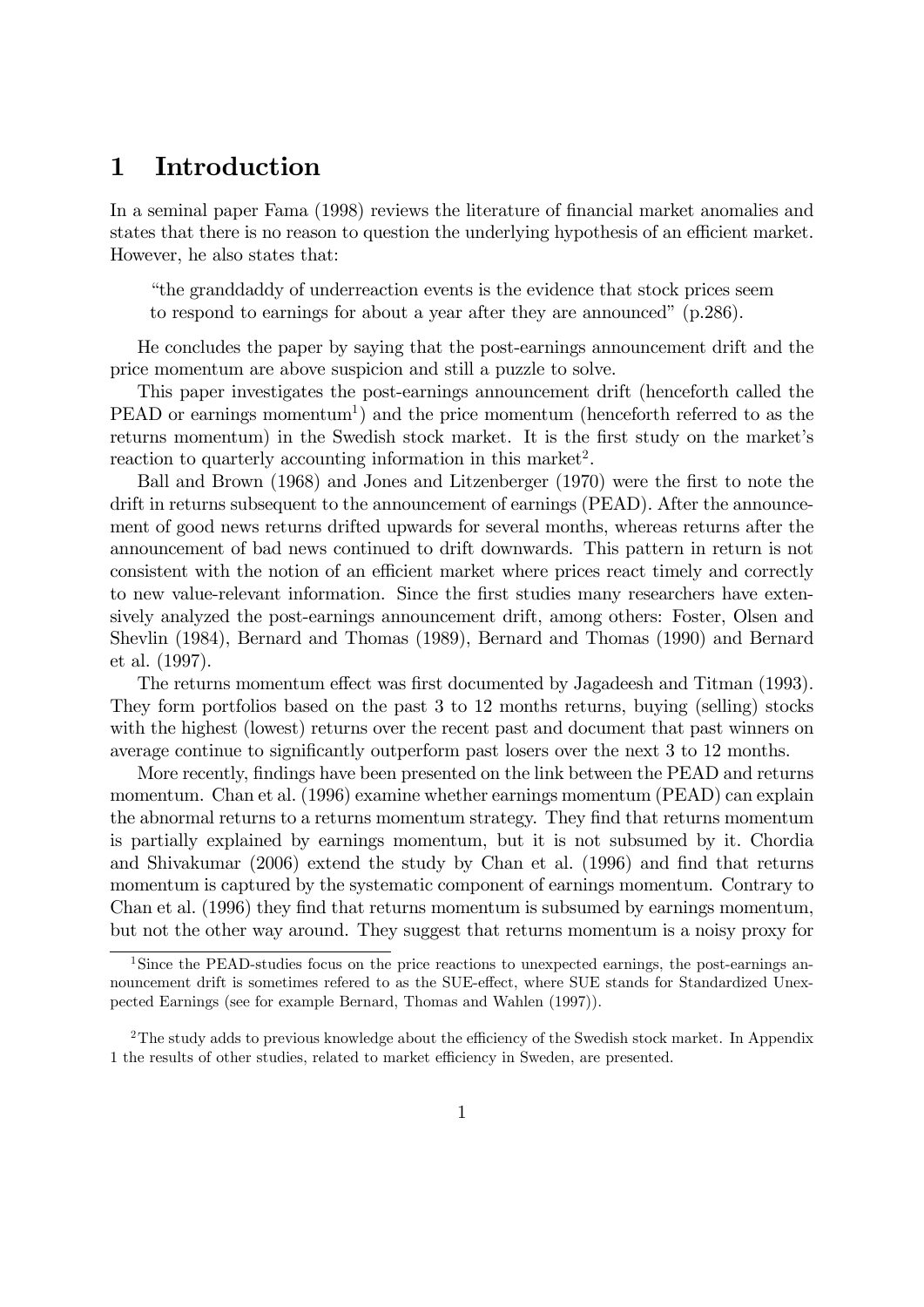earnings momentum. Both these studies conclude that although earnings surprises and past returns are related they have separate explanatory power for future returns.

This study focuses on the PEAD in the Swedish stock market where it has not yet been studied. Most PEAD-studies focus on a US setting, but there are a number studies on non-US markets<sup>3</sup>. For many European countries the US findings are confirmed and a drift subsequent to earnings news has been found in the United Kingdom, Finland, Spain and Germany.

There is no reason to believe that the Swedish market should differ from other European markets with respect to the drift. However, in addition to providing more outof-sample evidence on the PEAD, studying the Swedish stock market is of additional interest.

Several empirical studies on international returns momentum have not been able to find returns momentum in Sweden, see for example Rouwenhorst (1998), Griffin, Ji and Martin (2003), Doukas and McKnight (2005) and Söderström (2007). If one believes that the underlying forces of earnings momentum and returns momentum are the same, previous literature suggest that the Swedish market in some ways might be special and that the PEAD would not be able to find in the Swedish market. The aim of this paper is to investigate whether there is a drift in returns subsequent to earnings announcements in the Swedish stock market, and thus contribute to previous research about the link between earning and price momentum.

I find that there is indeed a drift subsequent to quarterly earnings announcements in the Swedish stock market. During the sample period a hedge portfolio, taking a long position in the decile of stocks with the highest SUE (good news) and a short position in the decile of stocks with the lowest SUE (bad news), earns an average risk-adjusted monthly return of 0.9% (10.8% a year). These results are robust in calendar-time regressions on excess market return (CAPM) and risk factors suggested in Fama and French (1993). It can therefore be concluded that the results are a yet another out-of-sample evidence of the US findings of the PEAD. The post-earnings announcement drift seems to be a robust phenomena.

If the PEAD and returns momentum really are measures of the same underlying phenomena (underreaction to information), the results are at first surprising if one considers previous research that cannot Önd a signiÖcant returns momentum in Sweden. However, in further test I show that there is indeed a returns momentum present in the Swedish market. With a holding period of 12 months I show that returns momentum as a fourth factor in the calendar-time regressions is significant. These results thus contribute to, and in fact alters the view, about what we know about momentum in the Swedish stock market. Sweden is not an exception (as previous research has indicated) to other developed stock markets.

<sup>3</sup> In Appendix 2 I present an extensive review of the PEAD-studies in non-US markets.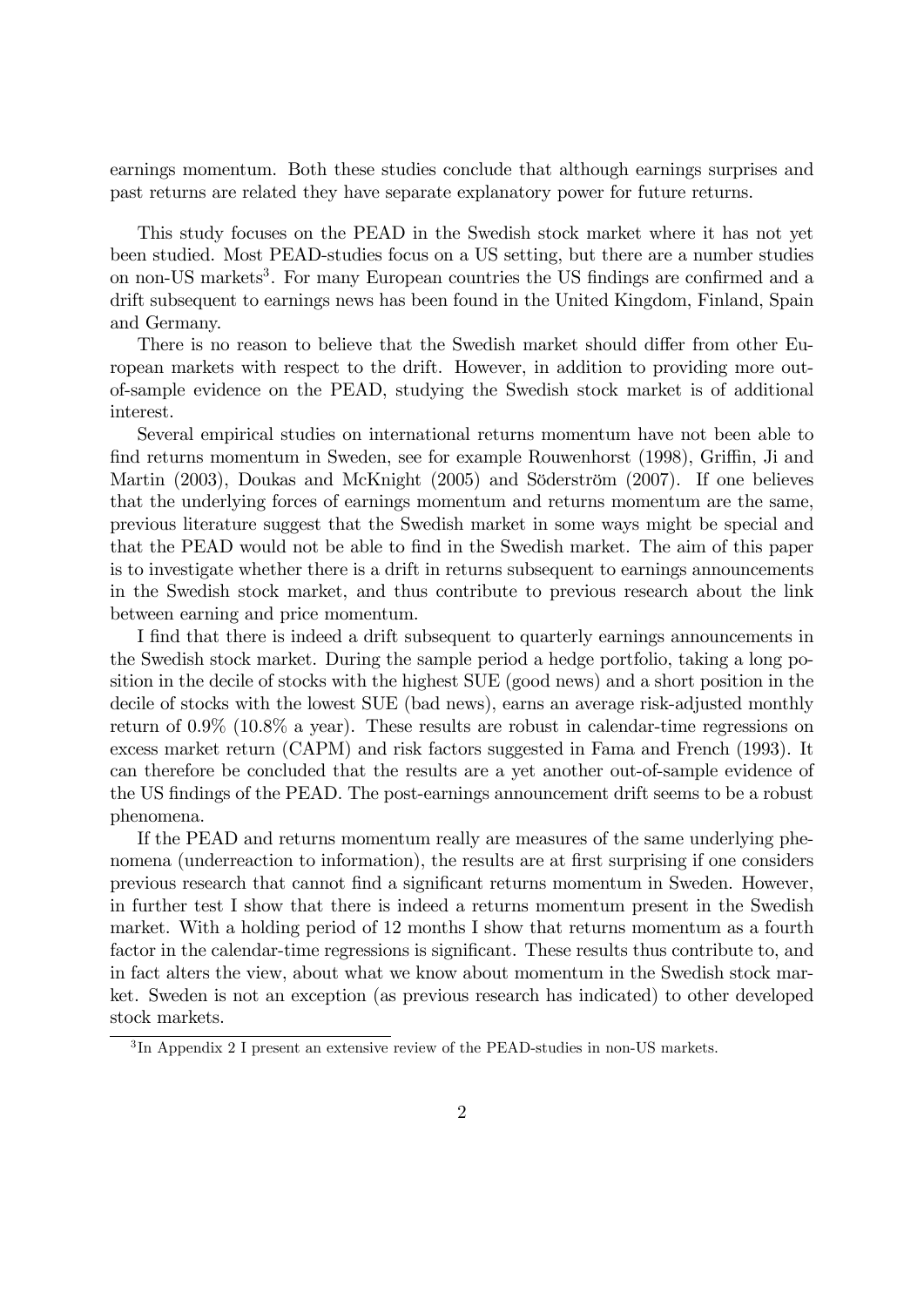The remainder of this paper is organized as follows: section 2 describes the sample and the data sources of this study, section 3 presents the overall test design, section 4 and 5 describes the measurement of key variables, section 6 reports the empirical results and section 7 concludes the paper. Appendices are attached in section 8.

## 2 Sample selection and data

### 2.1 Sample

The sample in this study comprises of 4241 firm-quarter observations from 130 companies listed in the Swedish stock market during the time period January1990 to June 2005<sup>4</sup>. It includes all companies that were listed on the A-list<sup>5</sup> some time during this time period<sup>6</sup>, with the exception of financial firms and firms with fiscal year different from the calendar year. Financial companies (approximately 15 firms) have been excluded due to their divergent accounting principles, which give their accounting numbers a different interpretation. Firms with a fiscal year different from the calendar year (approximately 5 firms) have been excluded as a matter of convenience in the test design. There is no reason to believe that the choice to exclude these observations has biased the sample selection.

In Table 1 some sample descriptives are reported<sup>7</sup>.

<sup>&</sup>lt;sup>4</sup>A description of the sample period and the Swedish stock market can be found in Appendix 3.

<sup>&</sup>lt;sup>5</sup>In 2005, 52 out of 269 companies were listed on the A-list, making up approximately 80 % of the total market value (see Sweden Statistics (2005)).

 $6$ On average approximately 80 companies were listed at the same time.

<sup>7</sup> Industry descriptives can be found in Appendix 4 and descriptives with respect to return is provided in the results section.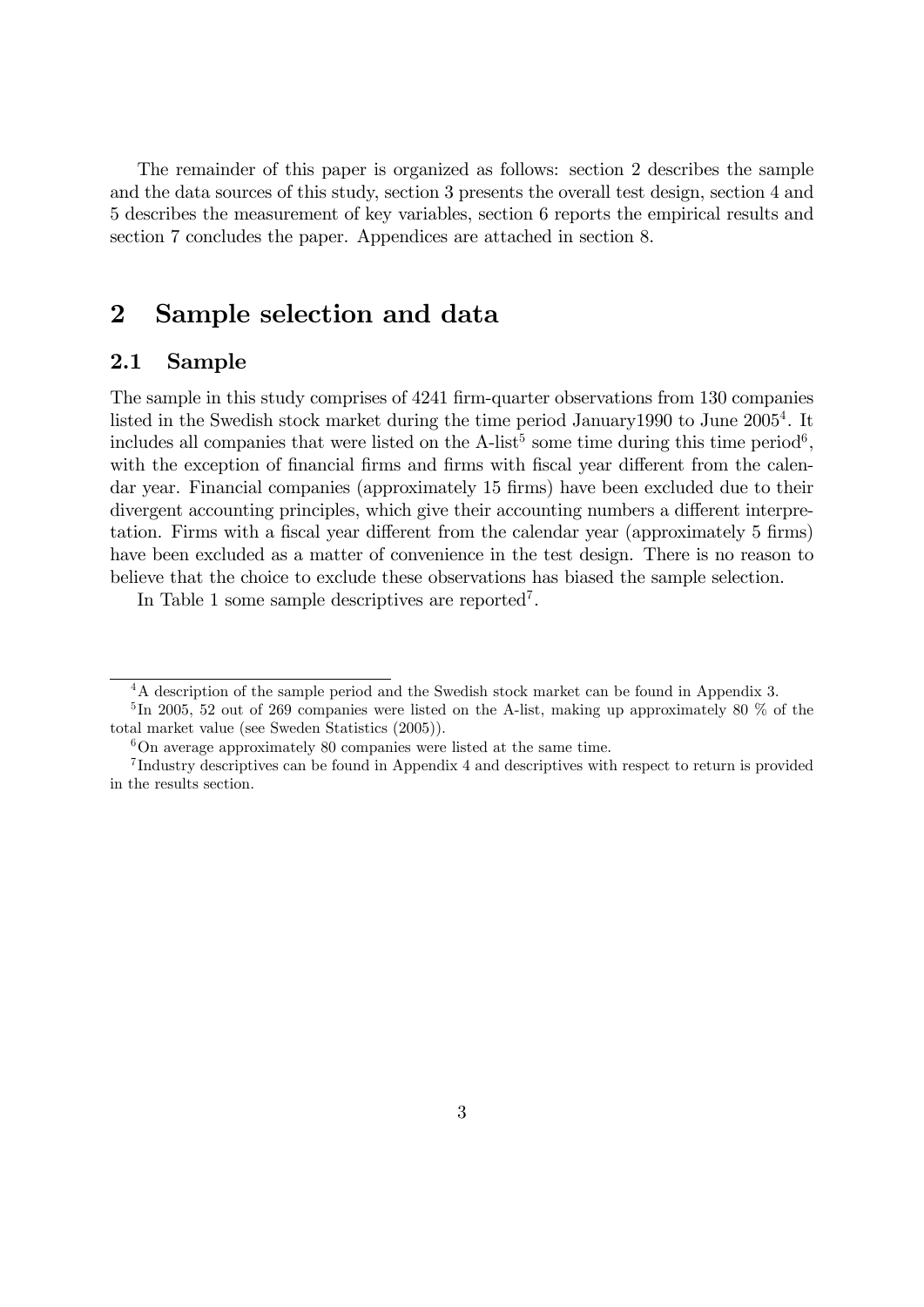| Variable            | Nr Obs. | Mean  | Median | <b>Std Dev</b> | <b>Skewness</b> | Kurtosis |
|---------------------|---------|-------|--------|----------------|-----------------|----------|
| <b>Total Assets</b> | 3669    | 30713 | 7151   | 57238          | 2.96            | 9.06     |
| Debt                | 3837    | 18678 | 4313   | 37153          | 3.64            | 16.45    |
| Equity              | 3905    | 11303 | 2315   | 22692          | 3.66            | 15.69    |
| Market Cap.         | 3579    | 34370 | 4947   | 125426         | 9.23            | 109.88   |
| $M/B$ (eq.)         | 3324    | 2.62  | 1.64   | 6.29           | 22.33           | 690.76   |
| Debt/Equity         | 3819    | 2.10  | 1.70   | 2.01           | 7.13            | 87.26    |
| Debt/Assets         | 3655    | 0.62  | 0.63   | 0.16           | 1.73            | 27.87    |
| <b>ROA</b>          | 1306    | 0.07  | 0.07   | 0.07           | $-3.07$         | 47.31    |
| ROE_pretax          | 1304    | 0.14  | 0.16   | 0.30           | $-8.15$         | 140.09   |
| ROE after tax       | 1303    | 0.09  | 0.11   | 0.22           | $-5.61$         | 69.52    |

*Table 1. Descriptive Statistics (MSEK)*

*This table reports descriptive statistics for a sample of 130 Swedish companies listed on the A-list between 1990 and 2005. Besides the number of firm-quarter observations the mean, median, standard deviation, skewness and kurtosis are reported for some key accounting and market variables.Market Cap. is measured as the market price of the share at the the end of the reporting period, times the number of shares outstanding as of December 31 each year. The profitability measures are measured yearly. Return on assets (ROA) is defined as year end EBIT divided by year end Assets. Return on Equity (ROE\_pretax and ROE\_after tax) is defined as year end Net Income (before or after tax) divided by year end Shareholders' Equity.*

The average company in the sample has total assets of approximately 31 billion SEK and a market cap of 34 billion SEK. The median is considerably lower than the mean which is a reflection of the large size differences among companies in the sample. At the end of 2004 the ten companies with the largest market capitalization stood for approximately 75% of the total market capitalization (the measurement of market capitalization is described in the next section). The average market-to-book, that is market capitalization divided by book value of equity, is 2.62 and the average debt-to-equity (measured in book values) is 2.10. The average return on equity (ROE) is 14% before tax and 9% after tax. These profitability measures are calculated on a yearly basis<sup>8</sup> which explains the lower number of observations for these measures. It can also be seen in Table 1 that the median ROE is somewhat higher than the mean ROE. This is a reflection of some extremely low and negative observations of profitability in the sample.

### 2.2 Data

• The accounting numbers in section 2.1 above have been provided by  $\text{SIX}^9$ . The original data from SIX consisted of accumulated results over the year (3 months, 6 months, 9 months and 12-months results). I have converted this data to quarterly

 $8$ Net Income (before or after tax) divided by year end shareholder's equity.

<sup>&</sup>lt;sup>9</sup>SIX (Scandinavian Information Exchange) is a Swedish company that delivers financial information to financial market actors and media.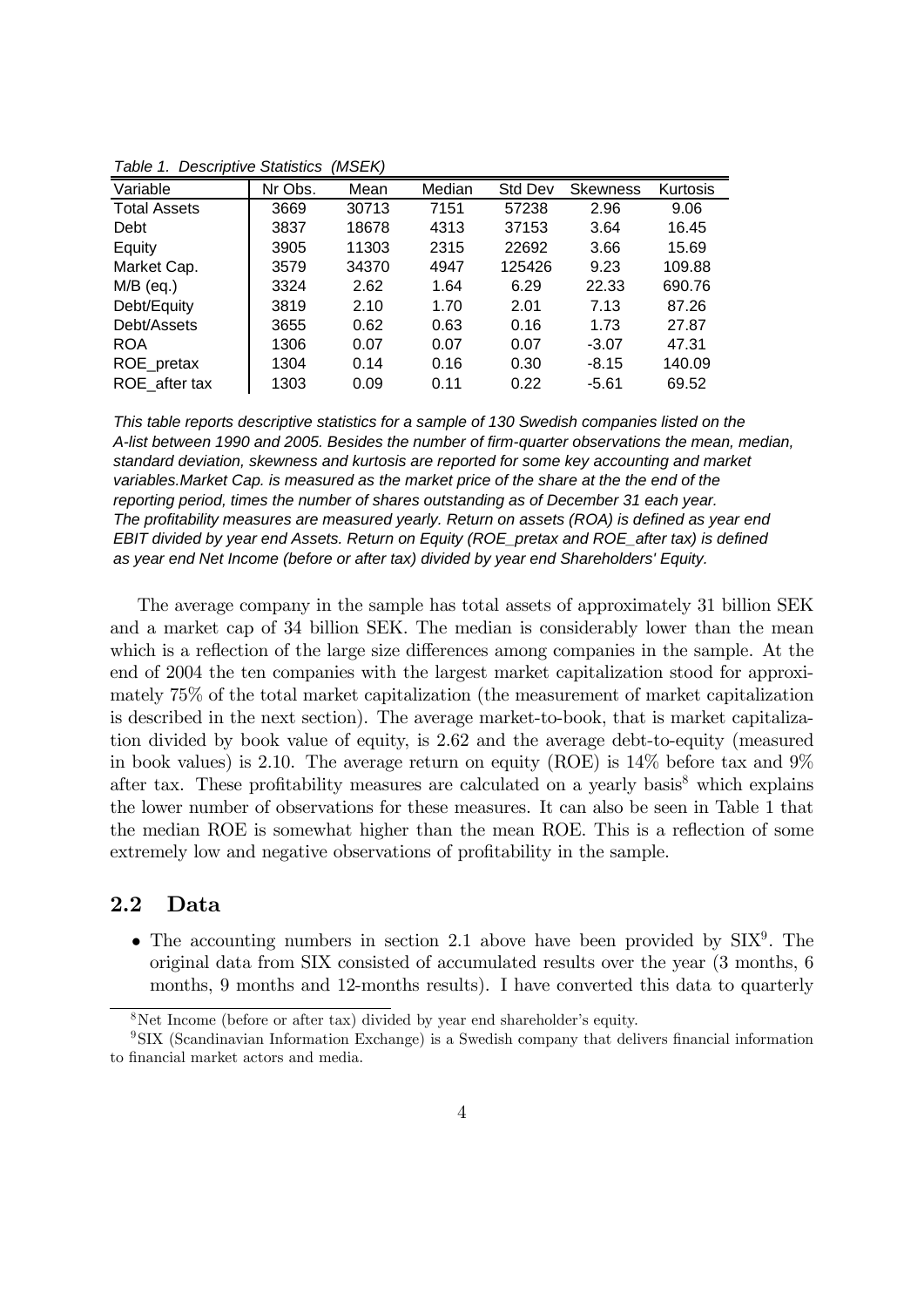data. As an effect there is for some accounting numbers a substantial loss of observations, compared to the 4241 firm-quarter observations. For example, if a 9 month report is missing in the original database it is not possible to calculate either the third or forth quarter results.

- Accounting numbers (if not in SEK) have been converted to SEK using exchange rates at the end of each reporting period. The exchange rates are obtained from the Ecowin database.
- The earnings announcement dates (3323 observations) have also been provided by SIX.
- The Datastream Return Index is used for the return measurements. The Datastream Returns Index is constructed out of capitalization-adjusted closing prices and gross dividends.
- The return on a Swedish 1 month treasury bill is used as a proxy for the risk-free rate. This data is obtained from the Ecowin database.
- The Morgan Stanley Sweden Index (value-weighted and cum dividend) from Datastream is used as a proxy for the overall market return during the sample period<sup>10</sup>.
- The data on the number of shares outstanding for each firm was found to be of very low quality in the standard databases. I have therefore hand-collected this information from the periodical Börsguiden which reports yearly facts about listed companies. As a consequence, I only have each firm's number of shares as of December 31. This affects my measures of market capitalization.
- Market Capitalization (Market Cap) is calculated as the number of shares times the price of the share. If a company has dual-class shares, each class of shares is weighted with the price of that class of shares. Quarterly observations of Market Cap are calculated as the number of shares (as of December 31) times the price of the shares at the last day of the quarter. I assume here that the number of shares is constant over the quarters. This assumption is not valid if there are splits or share repurchases during the year. In order to avoid large problems with this assumption I have scanned the data and adjusted observations that were obviously affected by splits and repurchases during the year. In order to get monthly observations of market cap I then assume that the quarterly market capitalization is constant over the months of that  $quarter<sup>11</sup>$ .

<sup>10</sup>The development of Morgan Stanley Sweden Index is described graphically in Appendix 3.

<sup>&</sup>lt;sup>11</sup>This measure of monthly market capitalization is not perfect and could be considered to be quite stale. But, since the measure is used as a size proxy, for scaling other variables or value-weighting returns, I do not believe this measure to affect the results in any systematic way.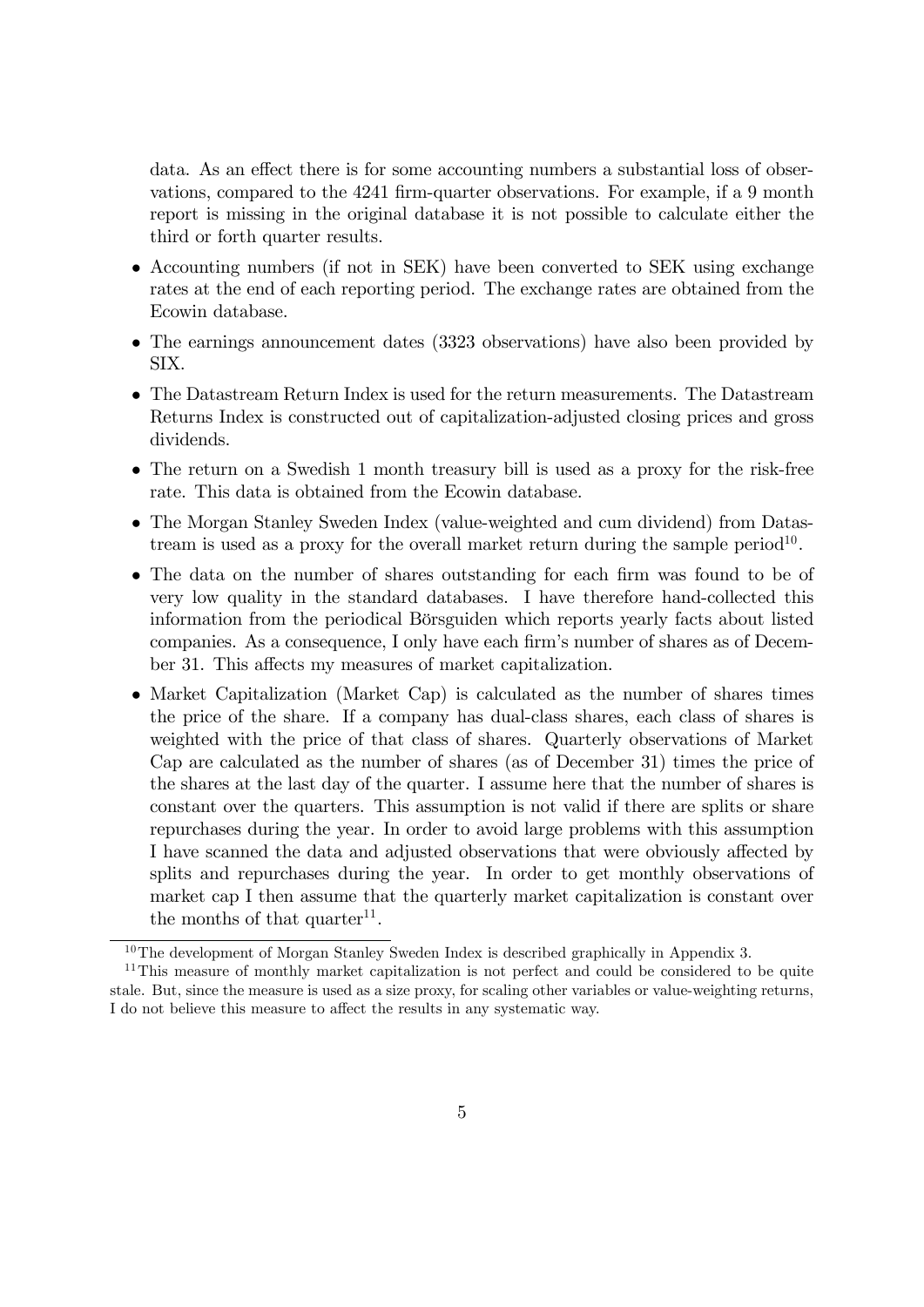### 3 Overall test design

The test design in this paper follows previous studies on PEAD and returns momentum. Especially the study by Bernard and Thomas (1989) has, in many ways, served as a role model in designing the tests in the present study. Their study is considered to be of very high methodological quality<sup>12</sup>.

The most common way to investigate whether there is a drift or not subsequent to the release of value-relevant information is to formulate a trading strategy based on that information. It the new information is rapidly and correctly incorporated into stock prices it will not be possible to gain any return to such a strategy. When testing for the PEAD a common test design is to formulate a trading strategy based on the announced quarterly earnings. Since it is only the part of earnings that is new to the market that will have any effect on prices, the strategy is based on the unexpected earnings. The trading strategy implemented in this study follow the following overall logic: every quarter when the earnings are announced the Örms are ranked according to the size of the unexpected earnings and assigned to 10 different portfolios. A long position is taken in the portfolio with the highest unexpected earnings ("good news") and a short position is taken in the portfolio with the lowest unexpected earnings ("bad news"). The portfolio returns are then measured for holding periods of 6 and 12 months. In addition, the return from a combined portfolio, a hedge portfolio, is measured. The hedge portfolio is the long position Önanced by the short position. If the return to the hedge portfolio is positive and statistically significant it is an indication that the quarterly earnings information has not been incorporated into prices in an efficient way.

It is important that the trading strategy would be possible to implement in real life. As a consequence any hindsight bias must be avoided. In this study I avoid this bias by forming the portfolios the first day of the quarter subsequent to the calander quarter when earnings are announced. This guarantees that the unexpected earnings of all firms are available when the firms are ranked and divided into portfolios. This calendar-approach, which follows Chan et al. (1996), also facilitates the construction of a self-finances portfolios sinces the long and the short position are taken simultaneously.

Since a number of earnings observations are needed for the estimation of SUE (this is described in the following section), is not possible to form portfolios for the beginning of the sample period. In addition, the cross-section of observations with non-missing values of both SUE and announcement date must not be too small. In order for the strategy, of taking positions in the top and bottom of the distribution of SUE, to be meaningful I only implement the strategy when the cross-section of observations for the quarter is

<sup>&</sup>lt;sup>12</sup>Bernard and Thomas (1989) show abnormal yearly returns of about 8% from a trading strategy, taking long positions in Örms reporting unexpectedly high earnings and short positions in stocks from firms reporting unexpectedly low earnings. They also show that it takes about 6 months for the prices to adjust to the new earnings information and that a disproportionate share of the drift is concentrated around the following quarter's earnings announcement.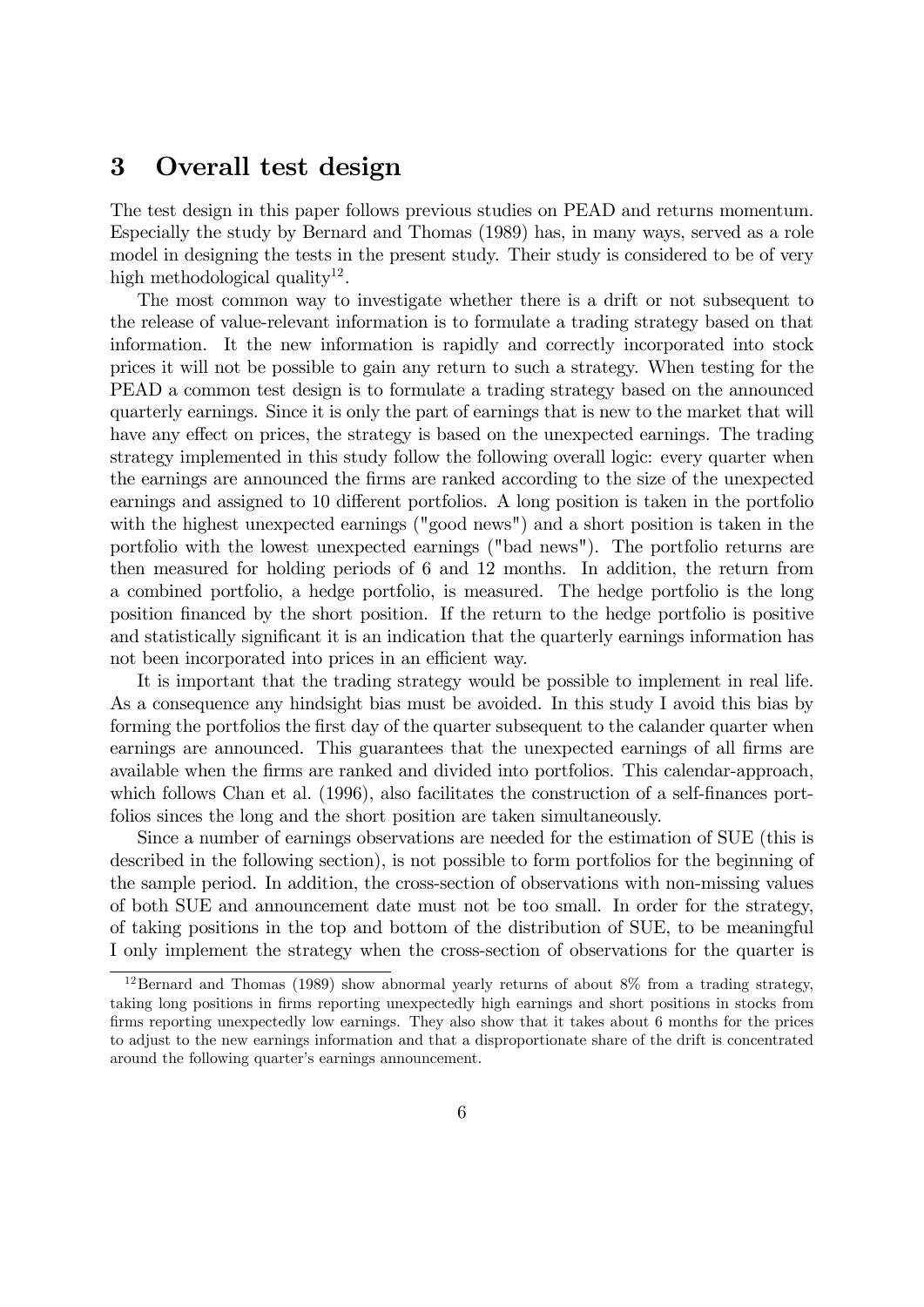more than 40 observations. As an implication, the portfolio strategy is implemented over 28 quarters; from Q3-1997 to Q2-2004.

## 4 Measure of earnings surprise

The PEAD phenomenon assumes that there is a drift in returns with the same sign as the announced earnings surprise<sup>13</sup>. Consequently it is necessary to define a measure of earnings surprise (or unexpected earnings)<sup>14</sup>. Earnings surprise is the difference between the reported earnings and the earnings that the market expected prior to the announcement. There are a number of ways to operationalize the market's expectations and I have in this study chosen to use a time-series model approach following the research by Foster  $(1977)$ , Foster et al.  $(1984)$  and Bernard and Thomas  $(1989)^{15}$ .

Foster et al. (1984) and Bernard and Thomas (1989), use a simple AR(1) model that only considers the first autocorrelation between seasonal differences, and so will I in this study<sup>16</sup>. Following Bernard and Thomas  $(1990)$  and Liu et al.  $(2003)$ , I also include an intercept as a trend term.

$$
[Ear_{i,t} - Ear_{i,t-4}] = \alpha_i + \beta_i \times [Ear_{i,t-4} - Ear_{i,t-8}] + \varepsilon_i
$$
\n(1)

where:

 $Ear_{i,t}$  = the quarterly earnings (before extraordinary items) of firm i in quarter t.  $\alpha_{i,t}$  = the firm-specific intercept  $\beta_{i,t}$  = the autoregressive term for firm i in quarter t.  $\varepsilon_{i,t}$  = the residual for firm i in quarter t.

The variables in the model, the seasonal differences, are the differences between quarterly earnings that are one year apart (four quarters), where earnings are defined as "earnings before extraordinary items"<sup>17</sup>. The model is estimated on a firm-specific level in order to get firm-specific parameter estimates that can be used to forecast quarterly earnings for each firm. I estimate the model using a rolling window (following Bernard and Thomas (1989)) with the 9 most recent quarterly earnings<sup>18</sup>. Since I, in the estimation,

 $13$ It is only the new or unexpected earnings that have an impact on prices.

 $14$ In this study I use earnings surprise and unexpected earnings interchangably.

<sup>&</sup>lt;sup>15</sup>An other alternative is to measure the market's expectations by analyst consensus forecasts of earnings, following for example Liu, Strong and Xu (2003). Consensus forecasts of quarterly earnings are not available on a large scale for Swedish companies in any of the standard databases.

 $16$  For a description of the time-series properties of quarterly earnings in my sample, see appendix 5.

<sup>&</sup>lt;sup>17</sup>It is more common to use earnings per share (EPS), when estimating SUE. I have not done this in the present study since EPS is not reported in the databases and because the data on the number of shares is only available on an annual basis as was described in section 2.1.

<sup>18</sup>Bernard and Thomas (1989) use a maximum of 24 observations and a minimum of 16 observations and Foster (1977) use a maximum of 20 observations and a minimum of 10 observations. Liu et al. (2003) also use a miniumum of 9 observations in their estimations.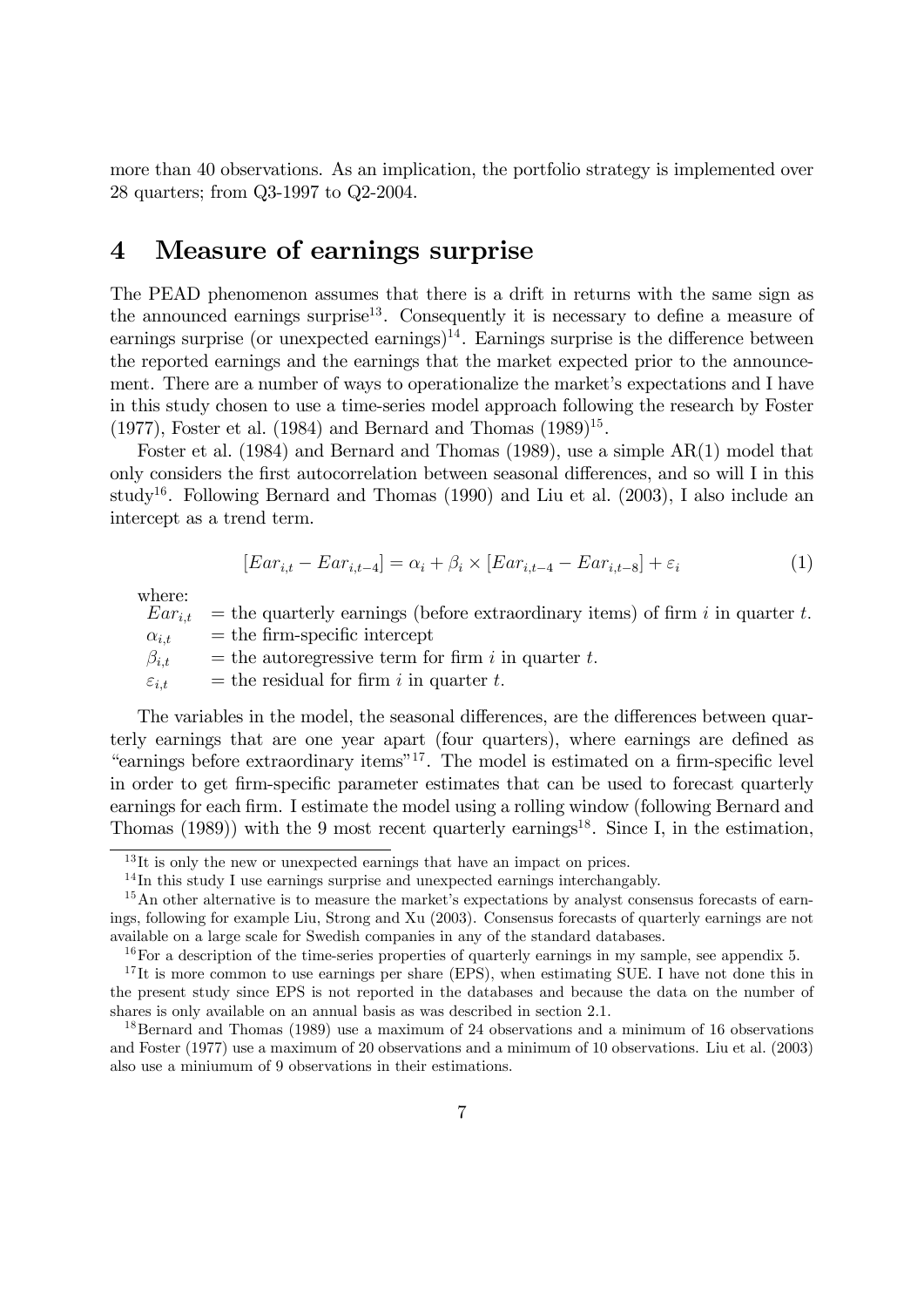only use quarterly earnings prior to the quarter I want so forecast, I avoid hindsight bias. This method also allows the parameter estimates for each firm to vary over the sample period.

When the parameters of the forecasting model have been estimated, forecasts of quarterly earnings (expected earnings)<sup>19</sup> are generated for each firm-quarter.

There are a total of 1896 generated earnings forecasts and when subtracting the earnings actually reported I end up with a total of 1852 unexpected earnings. The mean, maximum and minimum of both forecasted earnings and unexpected earnings are reported in Table 2 panel A and B.

| Panel A                     | Nr Obs. | Mean   | Std     | Min                | Max   |  |
|-----------------------------|---------|--------|---------|--------------------|-------|--|
| <b>Forecast of Earnings</b> | 1896    | 432.36 | 1850.55 | -16190.74 30192.82 |       |  |
| Panel B                     | Nr Obs. | Mean   | Std     | Min                | Max   |  |
| <b>Unexpected Earnings</b>  | 1852    | 14.35  | 1746.00 | -28925.82 26748.84 |       |  |
| Panel C                     | Nr Obs. | Mean   | Std     | Min                | Max   |  |
| <b>SUE</b>                  | 1852    | 0.08   | 2.96    | $-63.09$           | 42.88 |  |

*Table 2. Descriptive statistics for forecasted earnings, unexpected earnings and SUE (MSEK)*

*This table reports descriptive statistics for forecasted earnings, unexpected earnings and standardized unexpected earnings (SUE). Forecasted earnings are calculated with firm-specific parameter estimates from an AR(1) model in quarterly seasonal differences estimated with a rolling window of 9 observations. Unexpected earnings are the forecasted earnings minus the earnings reported for the same quarter. Standardized unexpected earnings (SUE) is the unexpected earnings devided by the standard deviation of forecasted earnings.*

The mean unexpected earnings are 14.35 MSEK and the standard deviation is very high. This could be an indication of that the forecasting model is not working very well. It could also be an effect of the large size differences in the sample. In order to alleviate the problem of heteroskedasticity I use a scaling factor to scale the unexpected earnings. I follow Bernard and Thomas (1989) and Liu et al. (2003) (among others) and use the standard deviation of expected earnings as the scaling factor of unexpected earnings. The logic of this measure is that, the more certain the forecast is (low standard deviation),

 $19$ In this study I use earnings forecast and expected earnings interchangably.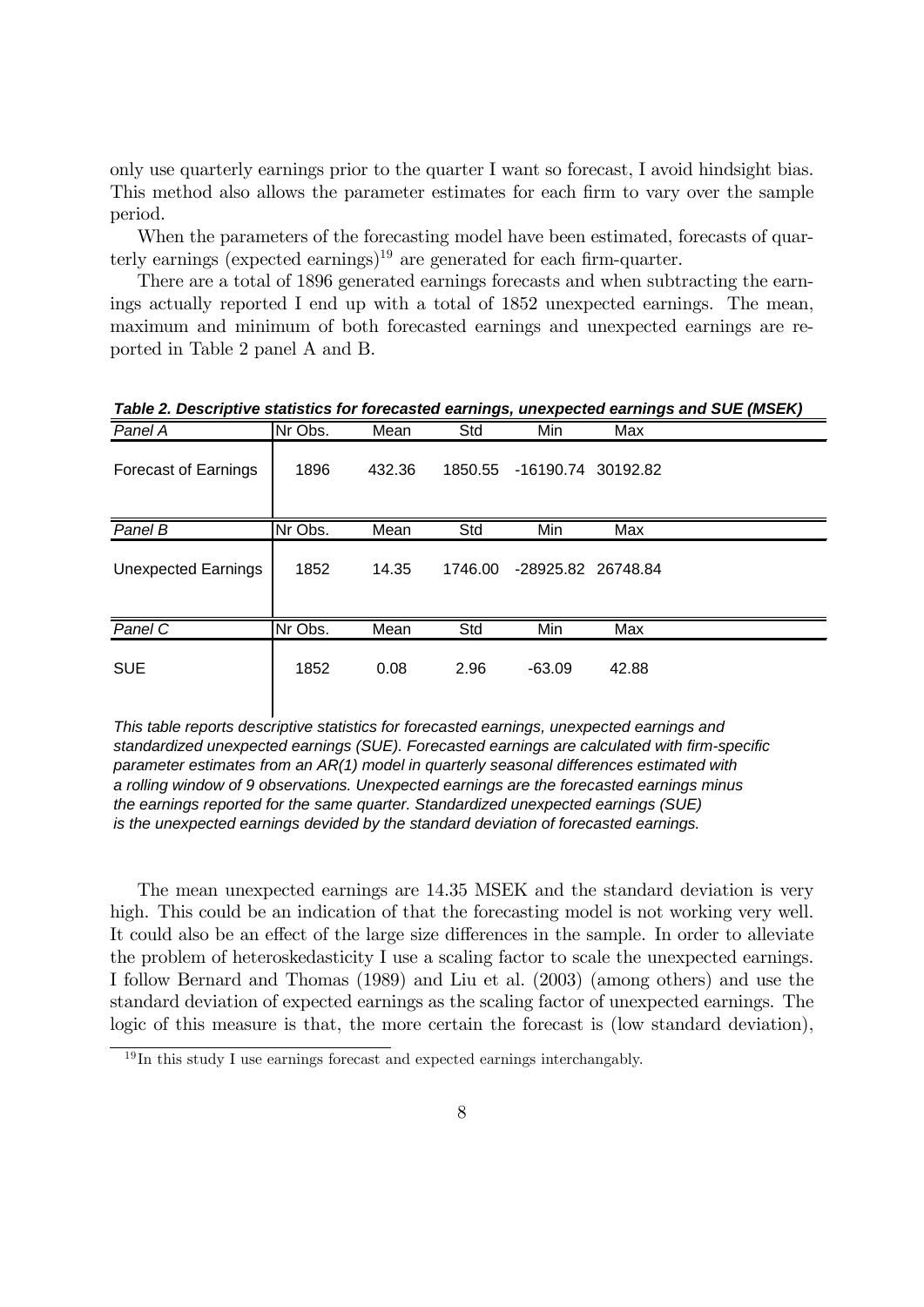the stronger is the surprise signal. In this sense, the measure of unexpected earnings is standardized and has given name to SUE: standardized unexpected earnings<sup>20</sup>.

The expression of SUE is consequently:

$$
SUE_{it} = \frac{Ear_{it} - E_{i,t-1}[Ear_{it}]}{\sigma_{it}}\tag{2}
$$

where:<br> $SUE_{it}$ = the standardized unexpected earnings for firm  $i$  at time  $t$ .  $Ear_{it}$  = the reported quarterly earnings for firm i at time t.  $E_{i,t-1}$ [...] = the expected value of [...] for firm i at time  $t-1$ .  $\sigma_{it}$  = the standard deviation of expected earnings i at time t.

Descriptive statistics for this SUE measure is reported in panel C of Table 2.

### 5 Measuring return

I use two metrics to evaluate the returns to the SUE-portfolios. First, I calculate the buy-and-hold returns (BHAR) for different holding periods and display the BHAR of the long, short and hedge portfolio in a classic PEAD-graph following the spirit of Bernard and Thomas (1989). Second, for statistical inference I follow Chan et al. (1996) and use the intercept of monthly calender-time regressions as a measure of the average monthly return to the SUE-strategy (equivalent to Jensen's alpha). In these regressions I also include risk-factors such as described by the CAPM-model and by Fama and French  $(1993)$  and Fama and French  $(1996)$ . As a final step I include a fourth factor controlling for the momentum effect (see for example Carhart  $(1997)$  and Chan et al.  $(1996)$ ).

The simple net return for stock i can be expressed as:

$$
R_{i,t} = \frac{P_{i,t} + DIV_{i,t}}{P_{i,t-1}} - 1
$$
\n(3)

where:

<sup>&</sup>lt;sup>20</sup>Another common scaling factor is the market capitalization, see for example Bernard and Thomas (1990) and Bernard et al. (1997). It turns out that the SUE measure that is scaled by the standard deviation of expected earnings is highly correlated with the SUE measure that is scaled by market cap (a Spearman rank correlation of 0.89). The two measures thus seem to be equivalent. But, since there is a larger number of missing observations of the market cap in the sample, I have chosen to use the SUE measure with the standard deviation as a scalar.

In their study Bernard and Thomas (1990) Önd that the two approaches yield simliar amounts of return drifts. Results using SUE scaled by market cap is reported in Appendix 7a.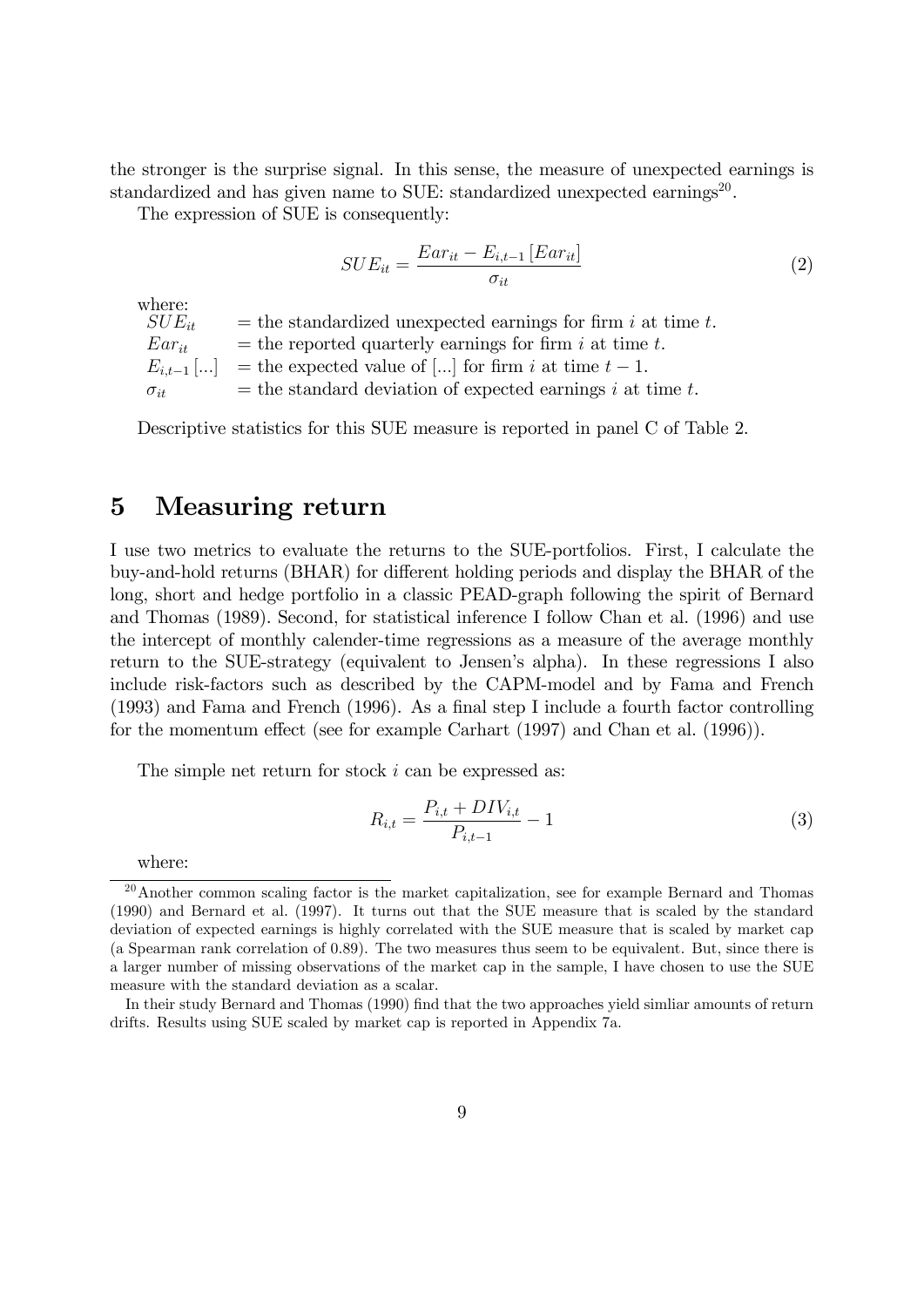| $R_{i,t}$ | $=$ the net return of share i at time t.           |
|-----------|----------------------------------------------------|
| $P_{i,t}$ | $=$ the price of share <i>i</i> at time <i>t</i> . |
|           | $DIV_{i,t}$ = the dividend of share i at time t.   |

I use monthly net returns for each firm as my main return metric. Before compounding the returns over longer holding periods (to produce the PEAD-graph) I make a rough adjustment for expected monthly return<sup>21</sup> Following Bernard et al. (1997) I use a valueweighted market index (market return) as a proxy for expected return<sup>22</sup>:

$$
AR_{i,t} = R_{i,t} - Rm_t \tag{4}
$$

where:<br> $AR_{i.t}$ 

 $=$  the abnormal return of share i at time t.

 $R_{i,t}$  = the net return of share i at time t.

 $Rm_t$  = the "market return", the net return of a value-weighted market index at time t..

The abnormal returns are then compounded  $^{23}$  over different holding period; from 1 month up to 12 months.

$$
BHAR_{i,T} = \prod_{t=1}^{T} (1 + AR_{i,t}) - 1
$$
\n(5)

where:<br> $BHAR_{i,T}$  $\equiv$  the buy-and-hold return of firm i for holding period (T).  $T =$  the holding period measured in months.  $T = 1, 2, ..., 12$ .  $AR_{i,t}$  = the abnormal return of share i at time t.

The shares in the SUE-portfolios are equally-weighted, so that the portfolio return is the mean return of the shares in that portfolio.

The portfolio BHAR is thus:

$$
BHAR_{p,T} = \frac{1}{N} \sum_{i=1}^{N} BHAR_{i,T}
$$
\n
$$
\tag{6}
$$

where:

 $^{21}$ In some BHAR measures the expected return is deducted after compounding returns.

 $22$ There are many other alternatives as a proxy for expected return. Bernard and Thomas (1989) use a matching technique and use the return to a portfolio of firms from the same size decile as the event firm. They do this to control for the size effect first noted by Banz (1981). I control for the size effect later in this paper.

<sup>&</sup>lt;sup>23</sup>Bernard and Thomas (1989) sum abnormal returns over time, but in a footnote they mention that compounded returns give practically the same results.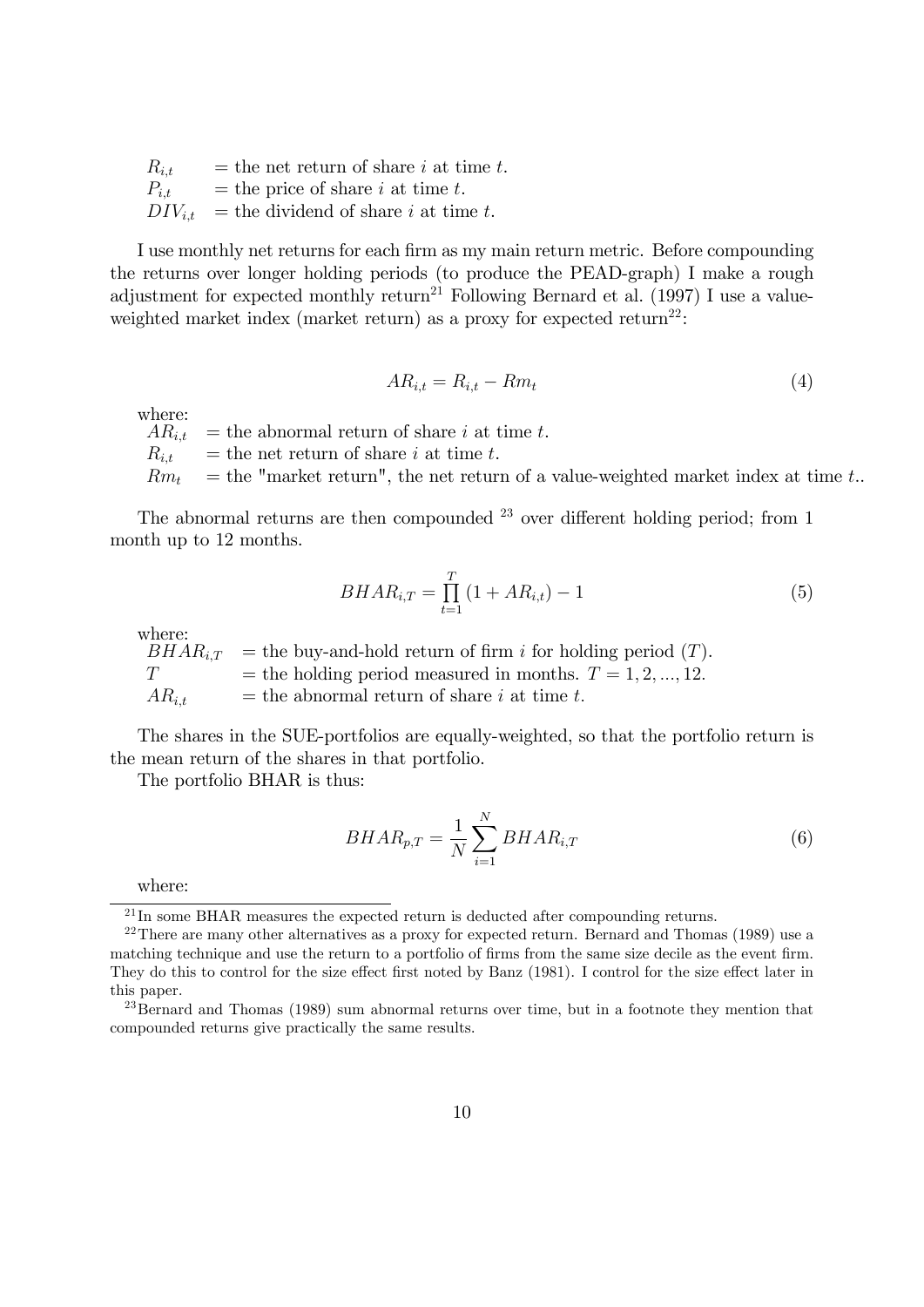|                | $BHAR_{p,T}$ = the buy-and-hold return of portfolio p after T months. |
|----------------|-----------------------------------------------------------------------|
| р              | = the type of portfolio, $p = 1(SHORT), 2, \ldots, 9, 10(LONG)$ .     |
| $\overline{N}$ | = the number of firms in portfolio p, $i = 1, 2, , N$ .               |
|                | $BHAR_{iT}$ = the buy-and-hold return of share i after T months.      |

Note that there are 10 portfolios and that portfolio  $p=1$  is also called the SHORT position and p=10 is called the LONG position, which mirrors that the strategy implies taking a short position in the decile with the lowest SUE and a long position in the decile with the highest SUE.

When implementing the zero-cost portfolio strategy, a short position in one portfolio Önances a long position in another portfolio, so that the cost of investing in the combined portfolio is zero. I refer to this combined (hedge) portfolio as a PEAD portfolio. To evaluate the return of the PEAD for holding period  $T$ , the BHAR of the short position is subtracted from the BHAR of the long position.

$$
BHAR_{PEAD,T} = BHAR_{LONG,T} - BHAR_{SHORT,T}
$$
\n<sup>(7)</sup>

where:

 $BHAR_{PEAD,T}$  = the BHAR of a PEAD portfolio with holding period T.  $BHAR_{LONG,T}$  = the BHAR of a LONG portfolio with holding period T.  $BHAR<sub>SHORTT</sub>$  = the BHAR of a *SHORT* portfolio with holding period T.  $T =$  the holding period measured in months.  $T = 1, 2, ..., 12$ .

Throughout the entire sample period the strategy is implemented 28 times and thus generates a series of BHARs for the PEAD-, the LONG- and the SHORT- portfolios respectively. :

$$
{BHARPEAD,T,f}; \t f = 1, 2, 3, \dots 28}; \t T = 1, 2, \dots, 12.
$$
\t(8)

$$
\{BHAR_{LONG,T,f}; \t f = 1, 2, 3, \dots 28\}; \t T = 1, 2, \dots, 12. \t (9)
$$

$$
{BHAR_{SHORT,T,f}}; \t f = 1, 2, 3, \dots 28; \t T = 1, 2, \dots, 12.
$$
 (10)

where:

 $T =$  the holding period measured in months.  $T = 1, 2, ..., 12$ .  $f$  = the formation date.  $f = 1, 2, \dots 33$ , where  $f = 1$  is Q3 1997 and  $f = 28$  is Q2 2004.

When evaluating the whole sample period I calculate a total mean for each of the positions: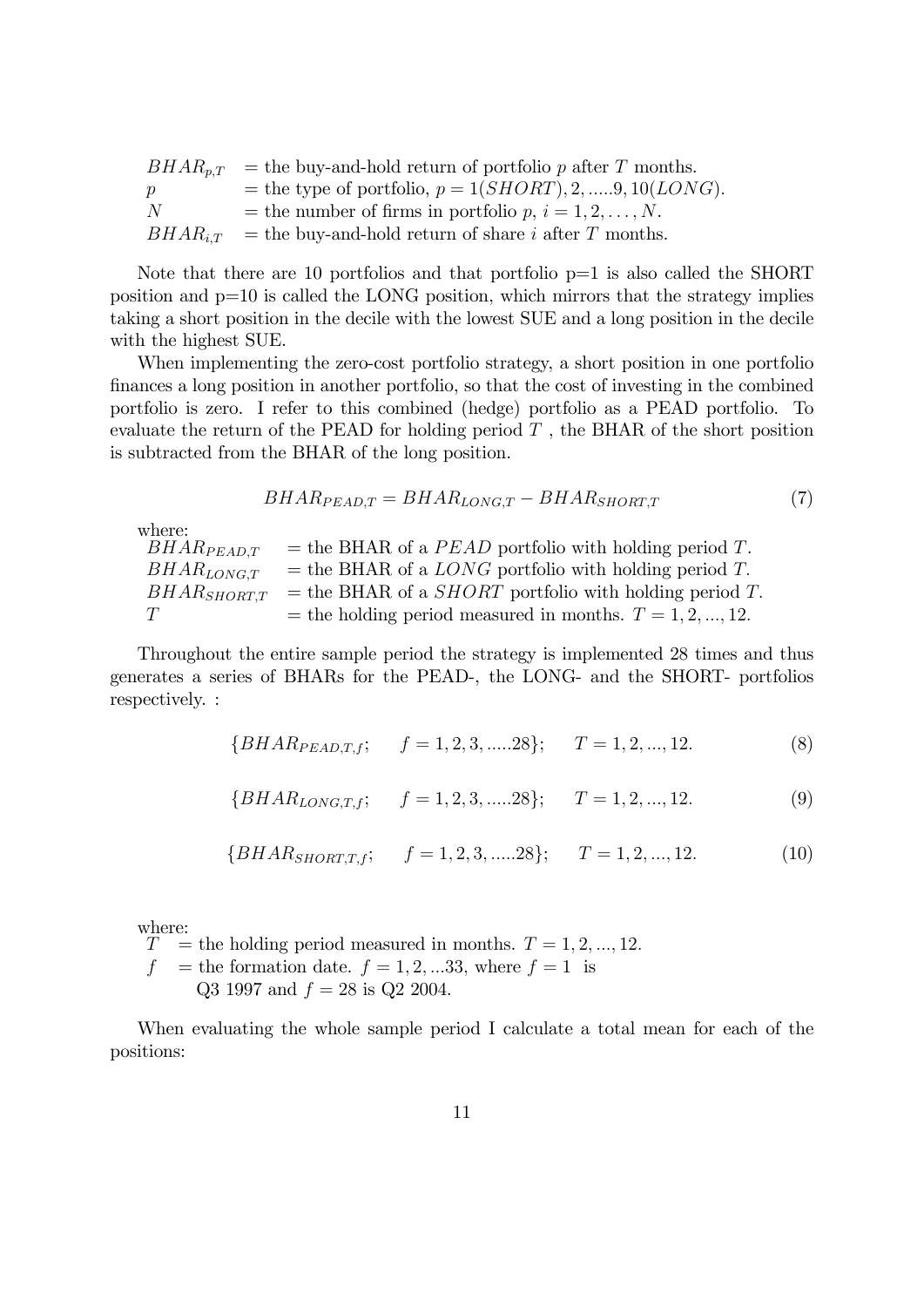$$
BHAR_{pos,T} = \frac{1}{28} \sum_{f=1}^{28} BHAR_{pos,T,f}
$$
\n(11)

where:

 $BHAR_{pos,T}$  = the mean BHAR of all portfolios of the same position. pos  $=$  the type of position of the portfolio,  $pos \in \{PEAD, LONG, SHORT\}$ .<br>  $T =$  the end of the holding period.  $T = 1, 2, ..., 12$ . = the end of the holding period.  $T = 1, 2, ..., 12$ . f  $=$  the formation date.  $f = 1, 2, \dots 33$ , where  $f = 1$  is Q3 1997 and  $f = 28$  is Q2 2004.

In Figure 1, these total BHAR means for the positions PEAD, LONG and SHORT are displayed for holding period 1 to 12 months in a classic PEAD graph.

The advantage of the BHAR measure is that it mimics investor experience, noted by Barber and Lyon (1997). It does not require monthly rebalancing of the portfolio as is assumed when using a CAR measure where the monthly abnormal returns are summed. However, the BHARs can, as pointed out by Mitchell and Stafford (2000), give a false impression on the adjustment speed<sup>24</sup>. Even though there is no additional difference between the returns of the event firm and the benchmark firm, the method might give an impression of additional abnormal return. Consider the following example (from Fama (1998)): after the first year subsequent to the event the return to the event firm is  $10\%$ and  $0\%$  for the benchmark firm. BHAR is thus  $10\%$  after the first year. Now suppose that for the second year the return to both the event firm and the benchmark firm increases by 300%, that is they increase exactly the same. The return to the event firm will after two years thus be 3.3  $(1.1^*3.0)$  and for the benchmark firm it will be 3  $(1.0^*3.0)$ . The BHAR will thus be 30% after 2 years, compared to 10% after 1 year. Consequently, even though there was no increase in the difference between the event firm and the benchmark firm during the second year the BHAR measure gives a false impression that additional abnormal return was earned.

In addition to the problems mentioned above, the measure of BHAR does not lend itself easily to statical inferences. For example Mitchell and Stafford (2000) have shown that the distribution of firm-specific BHARs are skewed and generally not centered around zero. In addition the series of BHARs suffers from overlapping observations which introduces the problem of autocorrelation. One solution, used by for example Ikenberry, Lakonishok and Vermaelen (1995), is to use a bootstrapping procedure which provides an empirical distribution under the null hypothesis of no abnormal return which can be used for statistical testing.

 $^{24}$ Another drawback, pointed out by Fama (1998) is if one deducts the measure of expected returns after compounding over time. As Fama discusses, for longer time horizons it is not possible to use assetpricing models to measure expected returns, which is a limitation. Expected returns must be modelled by return on a benchmark firm or portfolio.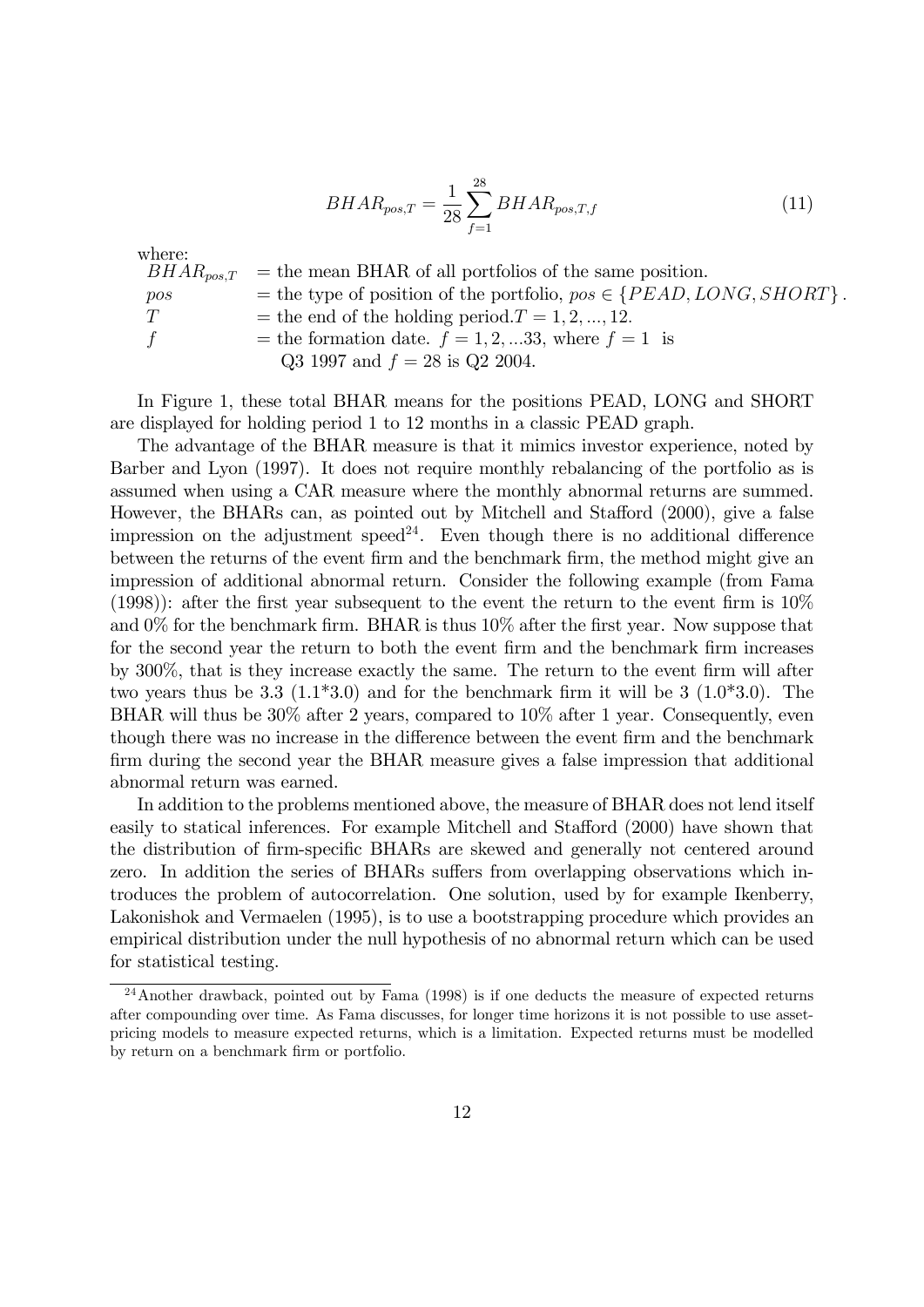Despite the problems of the BHAR measure, I have chosen to use this measure because of its advantage of mimicking investor behavior. Further, I only use the BHAR measure to study the PEAD graphically and therefore I do not consider the problems of BHAR to distort the conclusions drawn in this study. When testing for the PEAD statistically I use monthly calendar-time regressions which is proposed by Fama (1998) to control for the problems above.

#### 5.1 Calendar-time regressions

As a starting point I use the monthly returns in equation 3 and calculate equally-weighted portfolio means as follows:

$$
R_{p,t} = \frac{1}{N} \sum_{i=1}^{N} R_{i,t}
$$
 (12)

 $R_{i,t}$  = the net return of share i at month t.  $R_{p,t}$  = the net return of portfolio p at time t.  $p =$  the type of portfolio,  $p = 1(SHORT), 2, \ldots, 9, 10(LONG).$  $t =$  the month after formation date.  $t = 1, 2, ... 12$ .

Note that these portfolio returns are not equivalent to the BHAR above, but rather an average monthly portfolio return<sup>25</sup>.

In the regressions I focus on portfolios 1 and 10, equivalent to the SHORT and LONG position. As before the PEAD position is a combined portfolio of the LONG position minus the SHORT position. The monthly regressions, described below, are run for each of the three positions.

The mean monthly portfolio return in equation 12 is calculated for the 12 months following formation date, which means that I get 12 monthly observations for each portfolio for each formation date. When running the regression on all portfolios with the same position I thus get 336 observations of monthly portfolio return (12\*28).

This is a slight difference compared to how the regression is implemented by Chan et al.  $(1996)$ . I keep all the 28 strategies with different formation dates separate, whereas they weigh them all together to get 1 portfolio return for every calendar month. With a holding period of 12 months I have 4 overlapping portfolios every calender month. I show in appendix 6 that using the method exactly like Chan et al. (1996) yields the same

 $^{25}$ Since the portfolio mean is calculated for each month, this average monthly portfolio return assumes that the portfolios are rebalanced every month to keep the weights equal.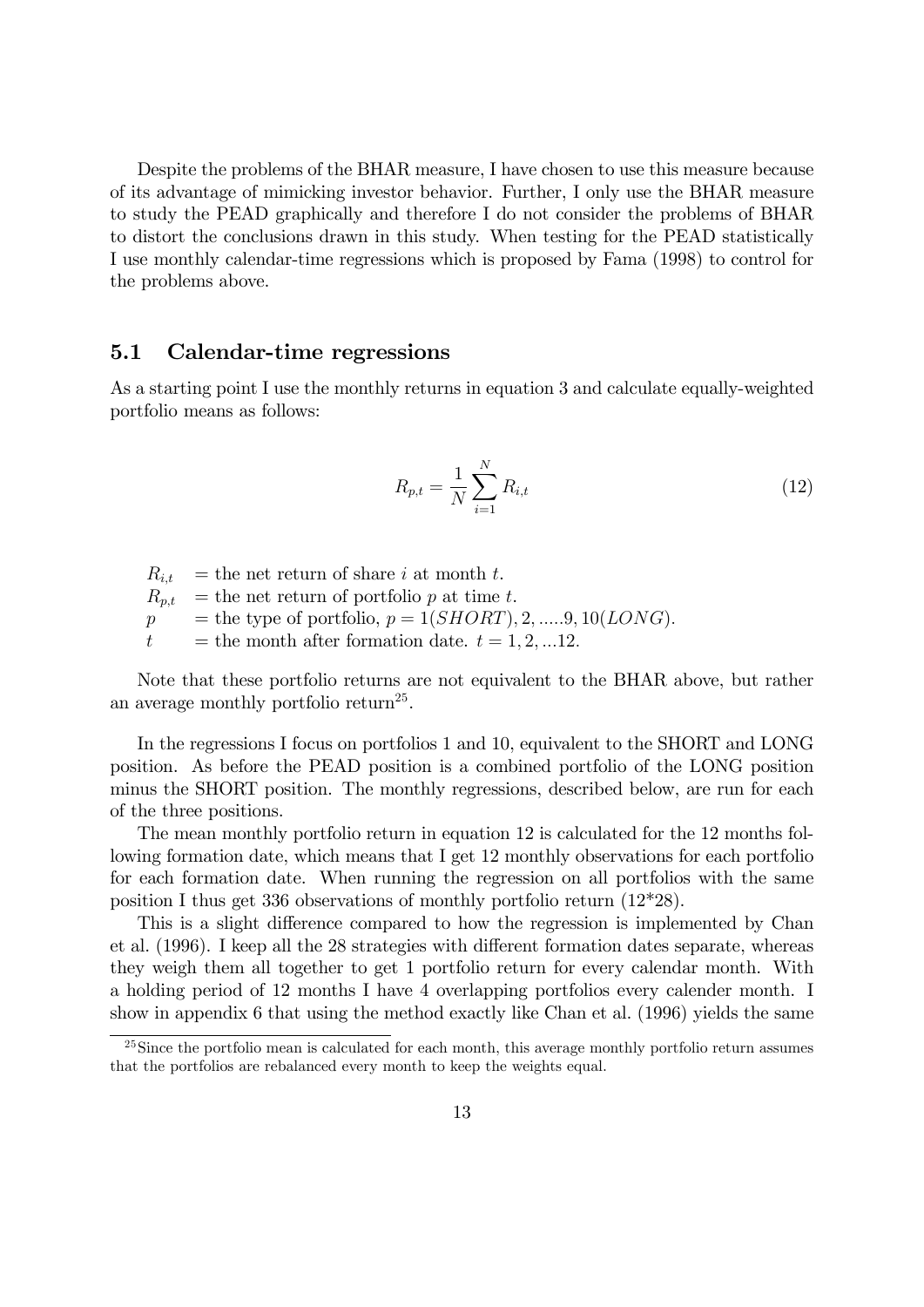results. I have however chosen to present the results with my alternative regressions since, holding the 28 strategies separate, is in line with the results reported in Figure 2.

The dependent variable in the regressions is portfolio excess return, which is defined as the portfolio return minus the monthly risk free interest rate (following Chan et al.  $(1996)$ ). As a first test I regress the dependent variable on a constant to see if the intercept is significant<sup>26</sup> This intercept is obviously not a measure of "abnormal return", but a way to test the significance of the portfolio returns in excess of the risk free rate.

$$
R_{p,t,f} - Rf_t = \alpha + C + \varepsilon \tag{13}
$$

 $R_{p,t,f}$  = the portfolio return at month t of a portfolio with position p and formation date f. p = the type of portfolio,  $p \in \{1(SHORT), 10(LONG)\}\$ .<br>
f = the formation date.  $f = 1, 2, ... 28$ , where  $f = 1$  is = the formation date.  $f = 1, 2, ... 28$ , where  $f = 1$  is Q3 1997 and  $f = 28$  is Q2 2004.  $Rf_t$  = the return of Swedish Treasury Bill (30 day) at month t.<br>  $C$  = a constant factor.  $=$  a constant factor.

Secondly, the monthly portfolio excess returns are regressed on the excess market return (RMRF), which is the risk-factor as described by the CAPM-model.

$$
R_{p,t,f} - Rf_t = \alpha^{capm} + \beta^{capm} RMRF_t + \varepsilon^{capm}
$$
\n(14)

| $R_{p,t,f}$     | = the portfolio return at month t of a portfolio with position p and formation date f. |
|-----------------|----------------------------------------------------------------------------------------|
| $p_{\parallel}$ | = the type of portfolio, $p \in \{1(SHORT), 10(LONG)\}\.$                              |
| f               | = the formation date. $f = 1, 2,  28$ , where $f = 1$ is                               |
|                 | Q3 1997 and $f = 28$ is Q2 2004.                                                       |
| $Rf_t$          | $=$ the return of Swedish Treasury Bill (30 day).                                      |
|                 | $RMRF_t$ = the excess market return: Rm - Rf.                                          |

Thirdly, the monthly portfolio excess returns are run in a three-factor model following Fama and French  $(1993)^{27}$ .

 $26$ This approch is also used in Brooks (2002).

<sup>&</sup>lt;sup>27</sup>No asset pricing model can fully explain the cross-section of average returns. The Fama-French three-factor model which is the most widely used asset-pricing model comes a long way, but still has difficulties explaining the size effect in the lowest book-to-market portfolios. This was pointed out by Fama and French (1993) as well as Fama (1998), and they conclude that the three-factor model does not even explain return differences along the dimensions that the model's risk factors were designed to explain. Despite its known deficiencies this is the most established asset-pricing model.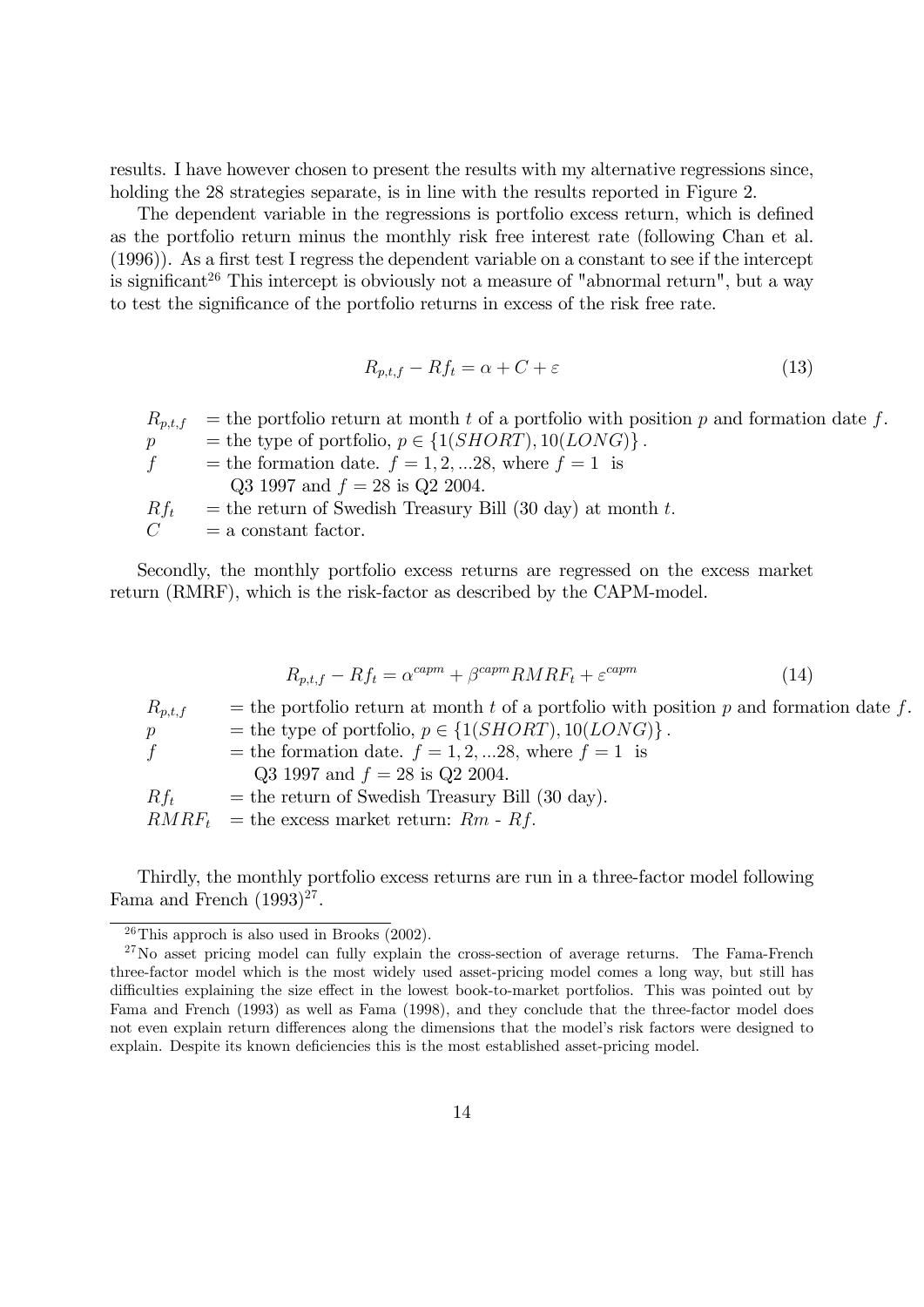$$
R_{p,t,t} - Rf_t = \alpha^{3f} + b^{3f}RMRF_t + s^{3f}SMB_t + h^{3f}HML_t + \varepsilon^{3f}
$$
 (15)

 $R_{p,t,f}$  = the portfolio return at month t of a portfolio with position p and formation date f. p = the type of portfolio,  $p \in \{1(SHORT), 10(LONG)\}$ <br>f = the formation date.  $f = 1, 2, ... 28$ , where  $f = 1$  is = the formation date.  $f = 1, 2, \dots 28$ , where  $f = 1$  is Q3 1997 and  $f = 28$  is Q2 2004.  $Rf_t$  = the return of Swedish Treasury Bill (30 day)  $RMRF_t$  = the excess market return: Rm - Rf  $SMB_t$  = the monthly return of a hedge portfolio based on size (MarketCap)  $HML_t$  = the monthly return of a hedge portfolio based on book-to-market.

Following Fama and French (1993) I estimate the factors SMB and HML as follows.

The SMB-portfolios are based on firm size, measured as market capitalization (the share price times the number of shares outstanding). Firms are ranked on market cap by June 30 each year and divided into two portfolios; portfolio Big and portfolio Small. The SMB factor is the monthly value-weighted return of the Small portfolio minus the monthly return of the Big portfolio. Monthly returns are measured from July 1 and 12 months ahead.

The HML-portfolios are based on book-to-market (book value of equity divided by market capitalization). Firms are ranked on book-to-market by December 31 each year and divided into three portfolios; portfolio Value (high book-to-market), portfolio Neutral and portfolio Growth (low book-to-market). The HML factor is the monthly valueweighted return of the Value portfolio minus the monthly return of the Growth portfolio. Monthly returns are measured from July 1 (six months after portfolio formation) and 12 months ahead.

The regressions 13, 14 and 15 above are run for the LONG and the SHORT positions. In addition, regressions are run with the hedge returns of the PEAD position as the dependent variable<sup>28</sup>:

$$
R_{PEAD,t,f} = \alpha + C + \varepsilon \tag{16}
$$

$$
R_{PEAD,t,f} = \alpha^{capm} + \beta^{capm} RMRF_t + \varepsilon^{capm} \tag{17}
$$

$$
R_{PEAD,t,f} = \alpha^{3f} + b^{3f}RMRF_t + s^{3f}SMB_t + h^{3f}HML_t + \varepsilon^{3f}
$$
(18)

The estimated coefficients for the Long, Short and Hedge positions are reported in Table 3 in section 6.

 $^{28}$ The variable definitions are the same as for regressions 9, 10 and 11 above.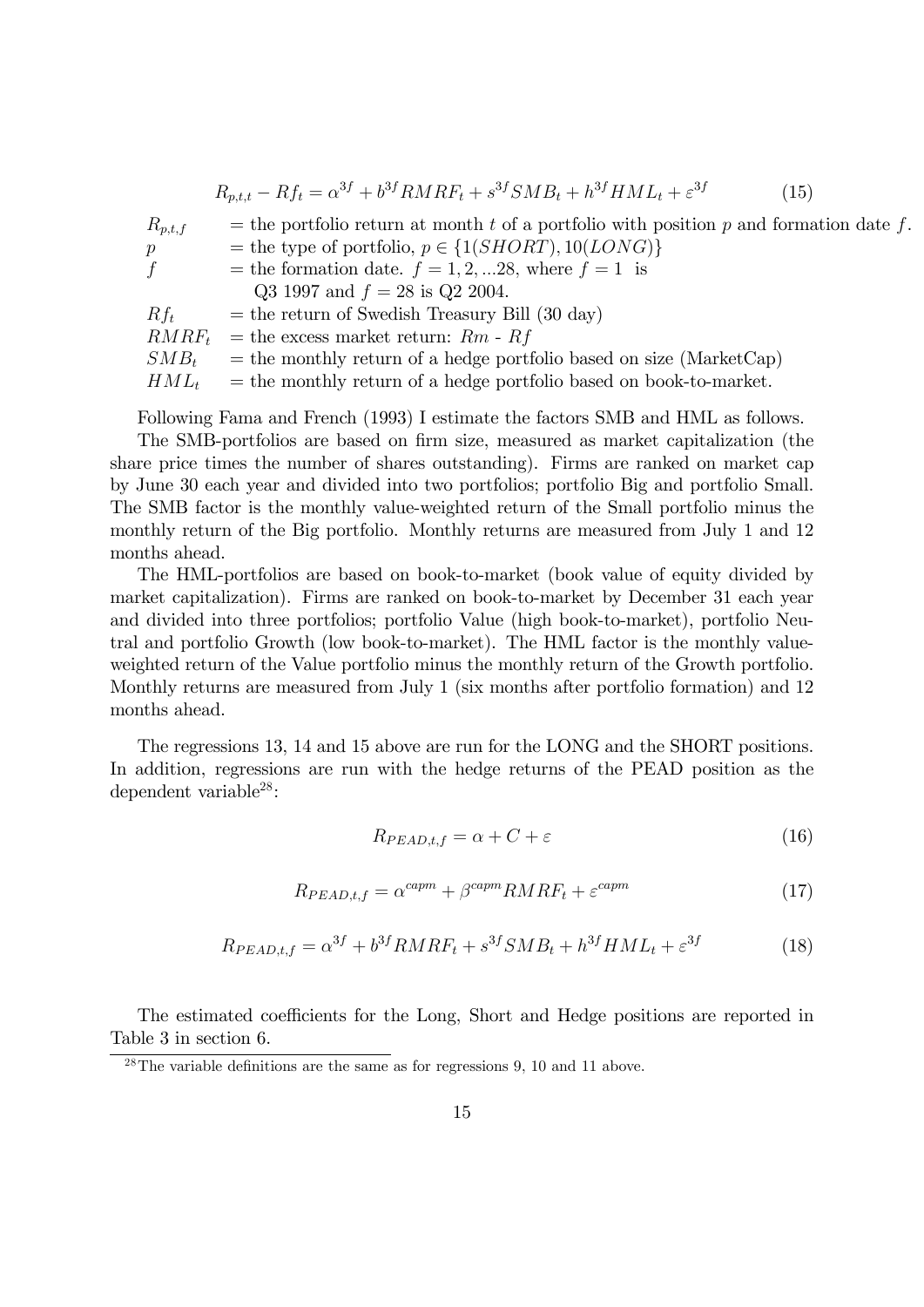## 6 Results



Figure 1 presents the classic PEAD-graph<sup>29</sup>. It displays the mean buy-and-hold abnormal return (market adjusted) for each of the positions LONG, SHORT and PEAD (LONG-SHORT) for 1 to 12 months after portfolio formation. Just looking at the graph it seems like there is indeed a drift in returns after the announcement of quarterly earnings in the Swedish stock market. The mean BHAR of all the PEAD-positions over the sample period seems to be about 12 % after a holding period of 12 months, which indicates that it is on average possible to earn a market-adjusted return of 12% with a trading strategy

 $29$ The PEAD graph in Bernard and Thomas (1989) is done in event-time whereas my positions are taken the Örst day of the quarter subsequent to the quarter when the SUE was announced. Consequently, I loose some power in my tests. In Appendix 6 I show a graph in event-time (equivalent to Figure 1) where positions are taken the day after the earnings announcement. It can in that graph be seen that during the first 64 trading days (approximately the first 3 months) there is just a small increase in hedge returns (the PEAD position). I can therefore conclude that it does not seem that I loose a lot of power by excluding the trading days between the earnings announcement and the Örst day of the subsequent quarter (the day of portfolio formation). The graph also indicates that the hedge return in the months immediately following the earnings announcement is not crucial for the overall success of the trading strategy.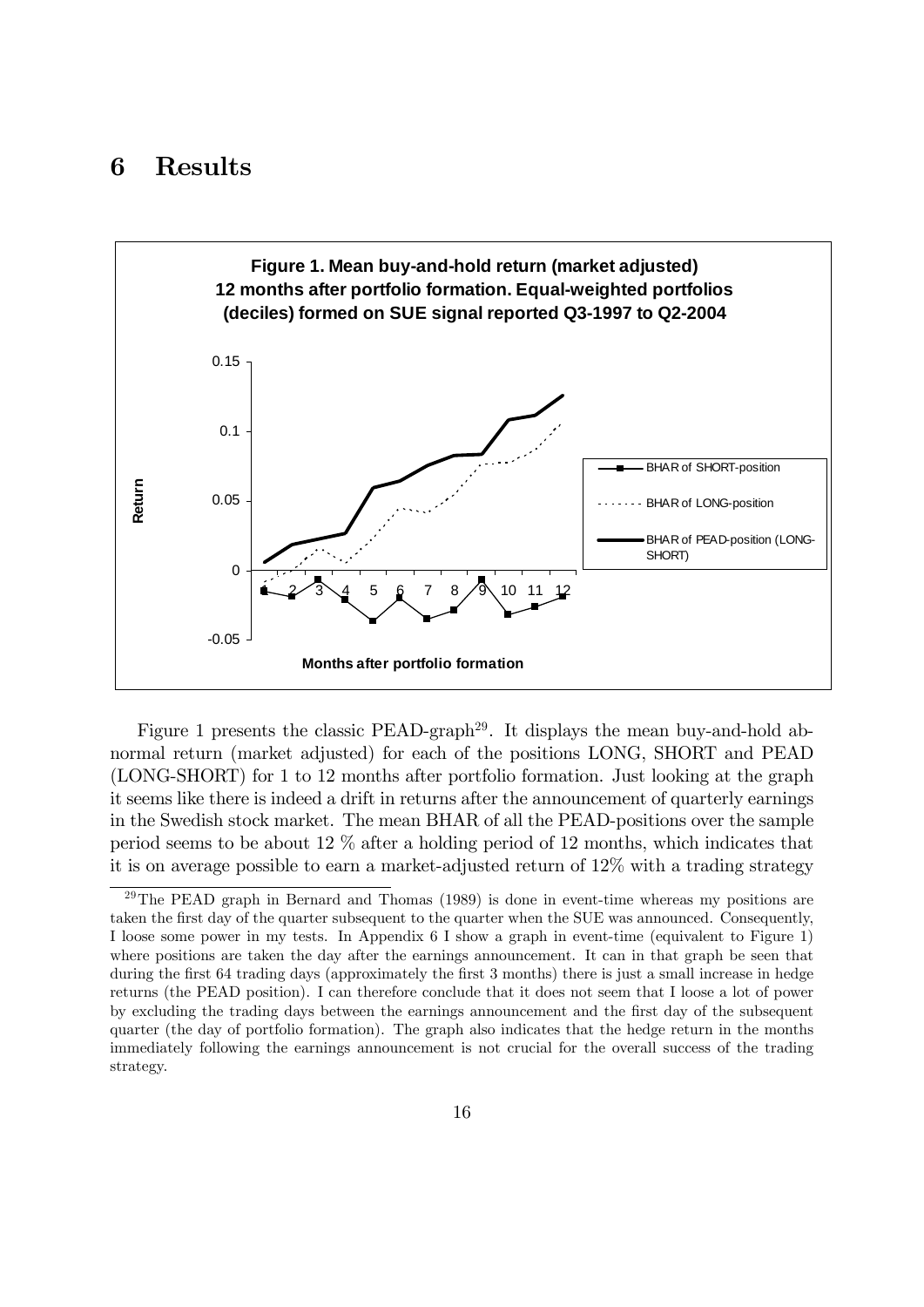that takes a long position in the decile of Örms with the highest SUE and a short position in the decile of firms with the lowest SUE. It is worth noting that most of the return comes from the long position which has a BHAR of about 10  $\%$  over 12 months, whereas the short position seems to be only slightly below zero. It also seems like most of the return to the PEAD position is earned in the middle of the holding period. The low return in the first three months diverge from the results of Bernard and Thomas (1989). They find a cumulative abnormal return to the hedge portfolio of about  $4.2\%$  during the first 60 trading days (approximately 3 calendar months) $30$ .

Before looking more into these questions I want to test the statistical significance and make sure that the observed return is not just a compensation for risk. If the long position and the short position have different risk exposure, the hedge position will also be exposed to risk and the hedge return might be a reward for taking on that risk. I run the monthly portfolio returns (12 month holding period) in three different regressions; with a constant as the explaining variable, with the market return as the explaining variable (CAPM) and finally with market return, SMB and HML as the explaining variables (Fama-French threefactor model). The coefficients of the calendar-time returns regressions are reported in Table 3 below. The results for the positions LONG, SHORT and PEAD (LONG-SHORT) positions can be found in panel A, B and C respectively.

From Table 3 panel C, it can be noted that for the PEAD position the intercept of the first regression has a t-value of 2.29 which is significant on a 5 %-level. It indicates a monthly return of 0.9%. Compounded over a year this is equivalent to about 11% yearly return and it thus confirms the results from Figure 1. From the second and third regressions in panel C it is also clear that the monthly return to the PEAD position is robust to risk-factors such as described by the CAPM and the 3-factor model by Fama and French (1993). Neither the market return, the return on the SMB portfolio or the return of the HML portfolio can explain the return of the PEAD-position.

It is also confirmed in Table 3 that the return to the PEAD position is generated by the long position. The average monthly return to position LONG is 0.7 % when controlling for risk-factors, whereas the average monthly return to position SHORT is not significant in either of the three regressions. For both the long and short positions the loading on RMRF is highly significant. It should also be noted that the beta is almost the same for the two positions, which is also confirmed by the insignificant beta in the hedge returnsregression. This is an indication that the two positions have similar risk exposure in terms of co-movement with the overall market. Regarding the co-movement with the SMB and HML factor, the two positions differ slightly. The long position has a significant loading on the HML-factor, indicating that the returns to this position can be an effect of stocks

<sup>&</sup>lt;sup>30</sup>This comparison of results assumes that my rough risk-adjustment (adjusting for market return) is working equally well as the risk-adjustment made by Bernard and Thomas (1989) (adjusting for return on a portfolio from the same size decile).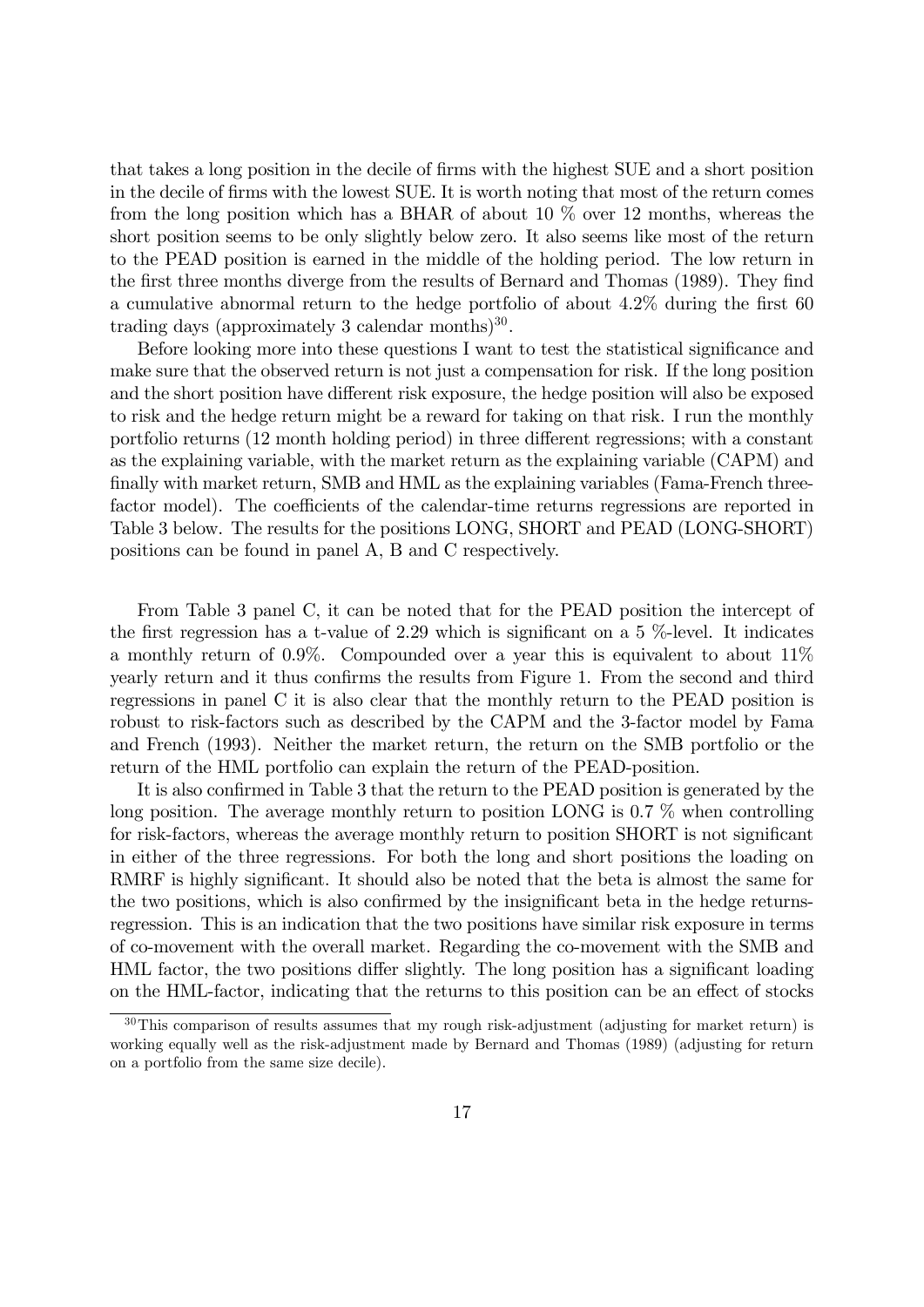|                                                   | Table 3. Average Monthly Abnormal Return to Extreme SUE Portfolios |                |                     |               |          |  |  |  |
|---------------------------------------------------|--------------------------------------------------------------------|----------------|---------------------|---------------|----------|--|--|--|
| Panel A. Portfolios in position LONG (High SUE)   |                                                                    |                |                     |               |          |  |  |  |
|                                                   | Intercept                                                          | <b>RMRF</b>    | <b>SMB</b>          | <b>HML</b>    | Adj. R2  |  |  |  |
| Coefficient<br>$(t$ -stat)                        | 0.011<br>3.07                                                      |                |                     |               | 0.000    |  |  |  |
| Coefficient<br>$(t$ -stat)                        | 0.008<br>3.24                                                      | 0.584<br>18.69 |                     |               | 0.510    |  |  |  |
| Coefficient<br>$(t$ -stat)                        | 0.007<br>2.74                                                      | 0.692<br>18.07 | 0.075<br>1.28       | 0.143<br>3.24 | 0.559    |  |  |  |
| Panel B. Portfolios in position SHORT (Low SUE)   |                                                                    |                |                     |               |          |  |  |  |
|                                                   | Intercept                                                          | <b>RMRF</b>    | <b>SMB</b>          | <b>HML</b>    | Adj. R2  |  |  |  |
| Coefficient<br>$(t$ -stat)                        | 0.003<br>0.65                                                      |                |                     |               | 0.000    |  |  |  |
| Coefficient<br>$(t$ -stat)                        | 0.000<br>$-0.06$                                                   | 0.542<br>15.03 |                     |               | 0.402    |  |  |  |
| Coefficient<br>$(t$ -stat)                        | $-0.002$<br>$-0.60$                                                | 0.664<br>14.76 | 0.140<br>2.04       | 0.089<br>1.70 | 0.442    |  |  |  |
| Panel C. Portfolios in position PEAD (LONG-SHORT) |                                                                    |                |                     |               |          |  |  |  |
|                                                   | Intercept                                                          | <b>RMRF</b>    | <b>SMB</b>          | <b>HML</b>    | Adj. R2  |  |  |  |
| Coefficient<br>$(t$ -stat)                        | 0.009<br>2.39                                                      |                |                     |               | 0.000    |  |  |  |
| Coefficient<br>$(t$ -stat)                        | 0.009<br>2.33                                                      | 0.042<br>0.95  |                     |               | 0.000    |  |  |  |
| Coefficient<br>$(t$ -stat)                        | 0.009<br>2.29                                                      | 0.028<br>0.48  | $-0.065$<br>$-0.74$ | 0.054<br>0.82 | $-0.004$ |  |  |  |

*This table reports the coefficents from calender-time portfolio return regressions, for the 12 months after portfolio formation, with the monthly portfolio excess returns (monthly portfolio return minus the return of a Swedish Treasury Bill (30days)) as the dependent variable. The results for the positions LONG, SHORT and PEAD (LONG-SHORT) can be found in panel A, B and C respectively. LONG is a long position in the decile with the highest SUE and SHORT is a short position in the decile with the lowest SUE. All positions are taken the first day of the quarter subsequent to the quarter when the earnings are announced. RMRF is the excess market return measured as the Morgan Stanley Sweden index minus the return of Swedish Treasury Bill (30days). SMB is the monthly value-weighted return of a hedge portfolio based on size (MarketCap). Firms are ranked on Market Cap. by June 30 each year and divided into 2 portfolios; portfolio Big and portfolio Small. The SMB factor is the monthly value-weighted return of the Small portfolio minus the monthly return of the Big portfolio. Monthly returns are measured from July 1 and 12 months ahead. HML is the monthly value-weighted return of a hedge portfolio based on book-to.market. Firms are ranked on book-to-market by December 31 each year and divided into 3 portfolios; portfolio Value (high book-to-market), Neutral and Growth (low book-to-market). The HML factor is the monthly value-weighted return of the Value portfolio minus the monthly return of the Growth portfolio. Monthly returns are measured from July 1 (six months after portfolio formation) and 12 months ahead.*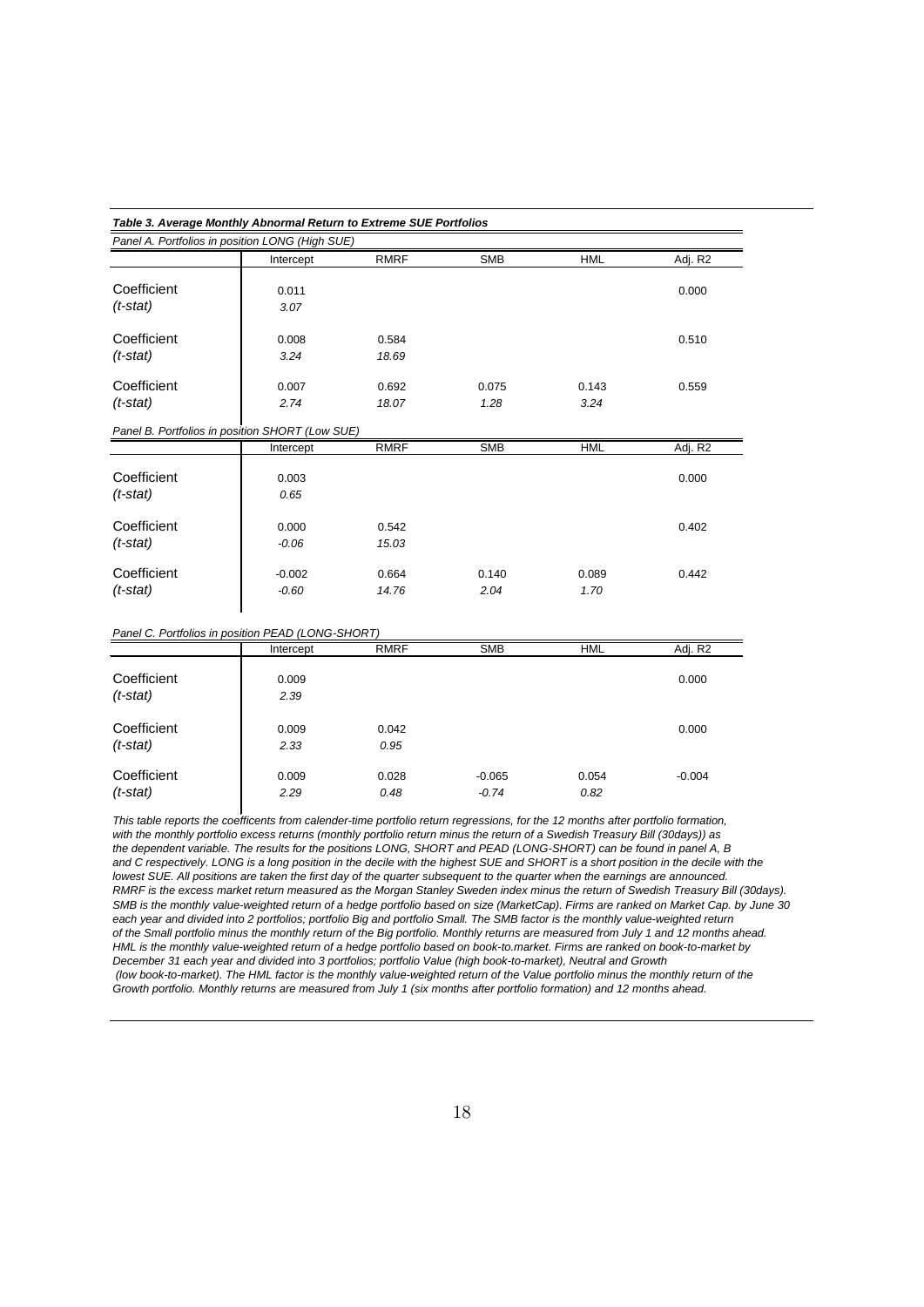with high book-to-market. In contrast, the short position has a significant loading on the SMB-factor, indicating that the returns to this position partially can be explained by a size effect. However, in the combined portfolio, the long and short positions seem to control for each other in terms of these risk exposures.

Overall, the results from Table  $3^{31}$  strengthens the results from Figure 1: there is a post-earnings announcement drift in the Swedish stock market. A SUE-trading strategy implemented in the Swedish stock market is able to earn a yearly abnormal return which is in line with what has been found in other stock markets. Bernard et al. (1997) showed that the SUE-strategy implemented on a US sample on average earned 6.3% over four quarters. The strategy implemented by Forner, Sanabria and Marhuenda (2006) on a Spanish sample of firms earned an average cumulative return of 7.3% over 12 months. Liu et al. (2003) had a hedge return of 10.8% over 12 months following the earnings announcement in their study of the PEAD in the UK market.

Bernard et al. (1997) propose yet another way to evaluate a trading strategy; that is to study how many of the times the strategy is implemented it succeeds and how many times it fails. Figure 2 presents the BHAR (with a holding period of 12 months) for the PEAD position (LONG-SHORT) for each of the 28 formation periods.

 $31$  In Appendix 6 the results from calendar-time regressions implemented as in Chan et al. (1996) are presented. The pattern is the same as in Table 3, but the coefficients are now only significant on a  $10\%$ -level which is an effect of a lower number of observations.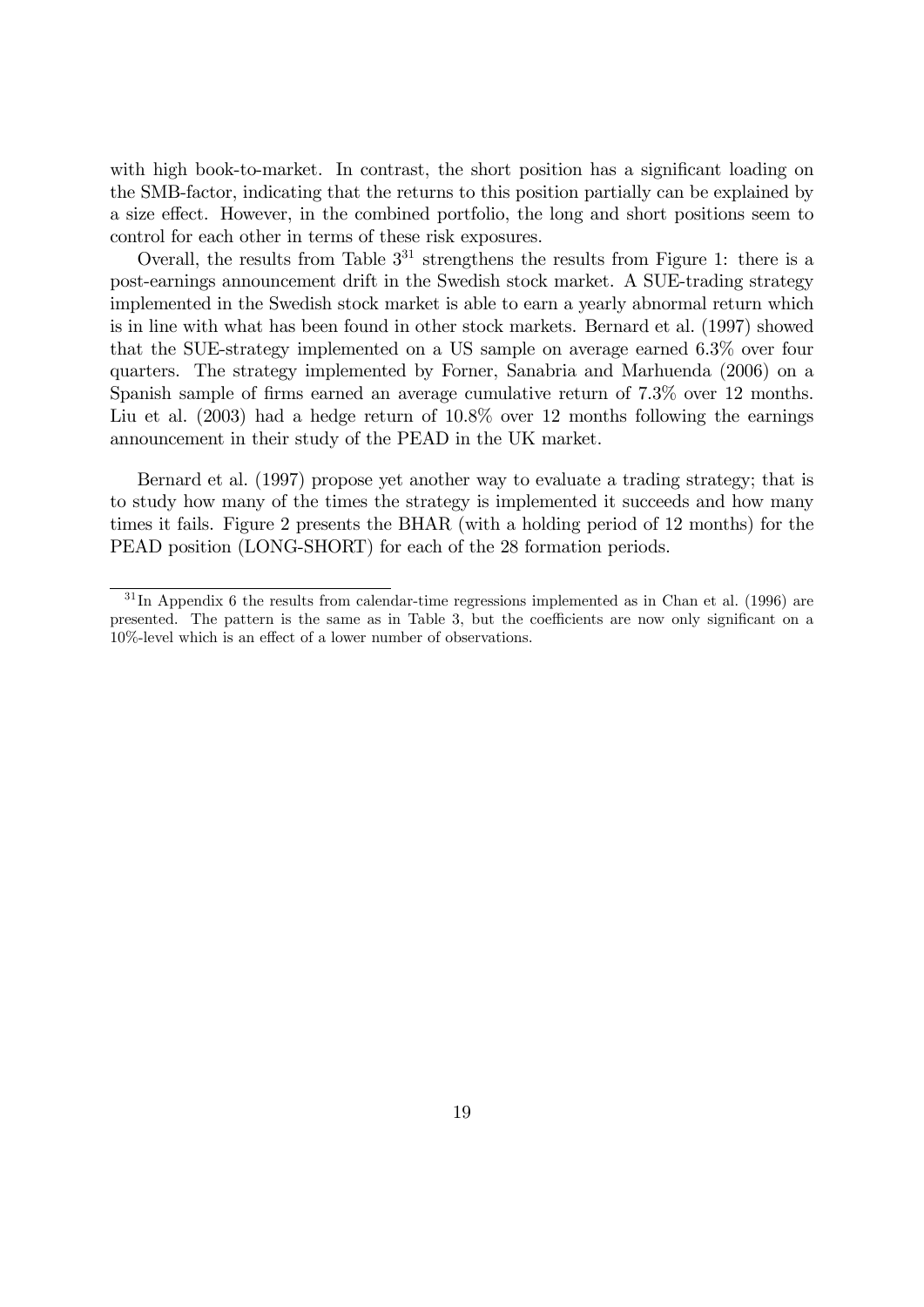

It can graphically be noted that most of the returns are positive. Out of the 28 quarters when the trading strategy is implemented, it gains a positive return in 20 quarters and a negative return in 8 quarters. Additionally, it can be noted that in 9 quarters the hedge return is more than 15%, but when the strategy looses, only at 2 times does it loose more than  $15\%$  A statistical test<sup>32</sup> also shows that if the 28 "trials" can be considered independent and the underlying probability of the strategy succeeding is 50%, the probability of succeeding more than 19 out of 28 trials is only about 1.8 %. I can thus conclude that the success of the strategy cannot be explained by chance and this adds to the robustness of my results.

As described earlier, the regressions are only run on extreme portfolios (the highest and lowest deciles). In order to get a more nuanced picture I present some descriptives of all the 10 portfolios and their average monthly return (with a holding period of 12 months) during the sample period.

<sup>32</sup>Assuming a binomial distribution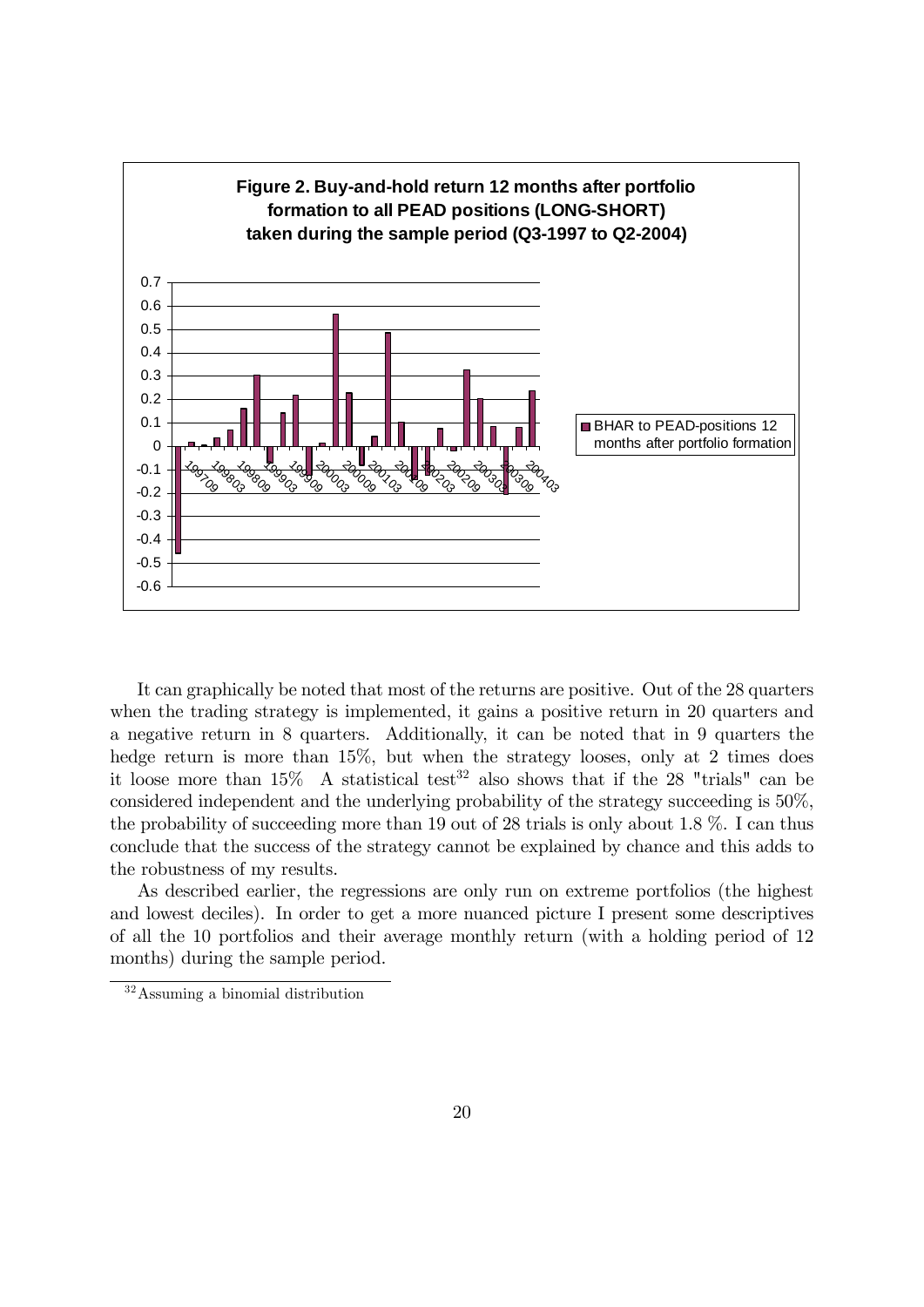| Portfolio | <b>SUE</b>             | Return          | MarketCap |
|-----------|------------------------|-----------------|-----------|
| (SHORT) 1 | $(-28.04)$<br>$-3.562$ | (0.60)<br>0.004 | 55068     |
|           | $(-25.75)$<br>$-1.213$ | 0.008<br>(1.65) | 31086     |
| 3         | $-0.624$<br>$(-18.04)$ | (2.21)<br>0.012 | 65318     |
| 4         | $-0.268$<br>$(-9.60)$  | (2.02)<br>0.011 | 33558     |
| 5         | $-0.041$<br>(-1.81)    | 0.006<br>(1.11) | 36950     |
| 6         | 0.189<br>(9.73)        | (1.33)<br>0.007 | 41710     |
|           | 0.423<br>(22.42)       | (1.22)<br>0.007 | 31197     |
| 8         | 0.739<br>(35.83)       | 0.009<br>(1.44) | 45214     |
| 9         | 1.308<br>(42.49)       | (1.74)<br>0.010 | 53623     |
| (LONG) 10 | (20.30)<br>4.515       | 0.011<br>(1.84) | 78636     |

*Table 4. Portfolio Descriptives*

*This table reports descriptive statistics for 10 portfolios formed on SUE (t-values in parentheses).Portfolios are formed at the first day of the quarter preeceding the quarter when the SUE is announced. Return is the average monthly equal-weighted return over the whole sample period (96 months) when each portfolio is held for 12 months. SUE is measured as [Reported Earnings - Expected Earnings]/std of Expected Earnings. Expected Earnings are measured through a firm-specific time-series model of seasonal differences with a rolling window of 9 observations.*

*Market Cap is measured as the number of stocks at the end of the fiscal year times the price of stock at the end of each fiscal quarter. Market Cap is reported in MSEK.*

Indeed, Table 4 gives a more nuanced picture. The SHORT position (with the lowest SUE) also has the lowest average monthly return following the earnings announcement and the LONG position has the highest average monthly return. However, there is no monotonic rise in returns from the lowest to the highest SUE-portfolio. This patterns indicates that the drift might not be very robust in the Swedish market. It might also be an effect of the small sample. Each SUE-portfolio consists of a maximum of 10 stocks, and during some periods only 4 stocks are included in the same SUE-portfolio. That means that small variations in returns have large effects on the portfolio return<sup>33</sup>.

Table 4 also reports the average Market Cap (in MSEK) for each portfolio. The distribution of Market Cap is quite even across portfolios, but it is worth noting that the LONG position has the highest Market Cap. Again, the portfolio means are sensitive to small variations, but the high Market Cap of this portfolio could be an indication that the results are at least not driven by small stocks.

In order to investigate more closely the possible effect of size in my results, I run the monthly regressions on value-weighted SUE-portfolios as well. When SUE-portfolios are value-weighted each stock gets a weight in proportion to its Market Cap (Market Cap is lagged one month to avoid hindsight bias). Consequently, larger stocks gets a higher weight. In Appendix 7 d the results of these regressions are presented (equivalent to Table

<sup>33</sup> In Appendix 7 b results for portfolios formed on quintiles are reported.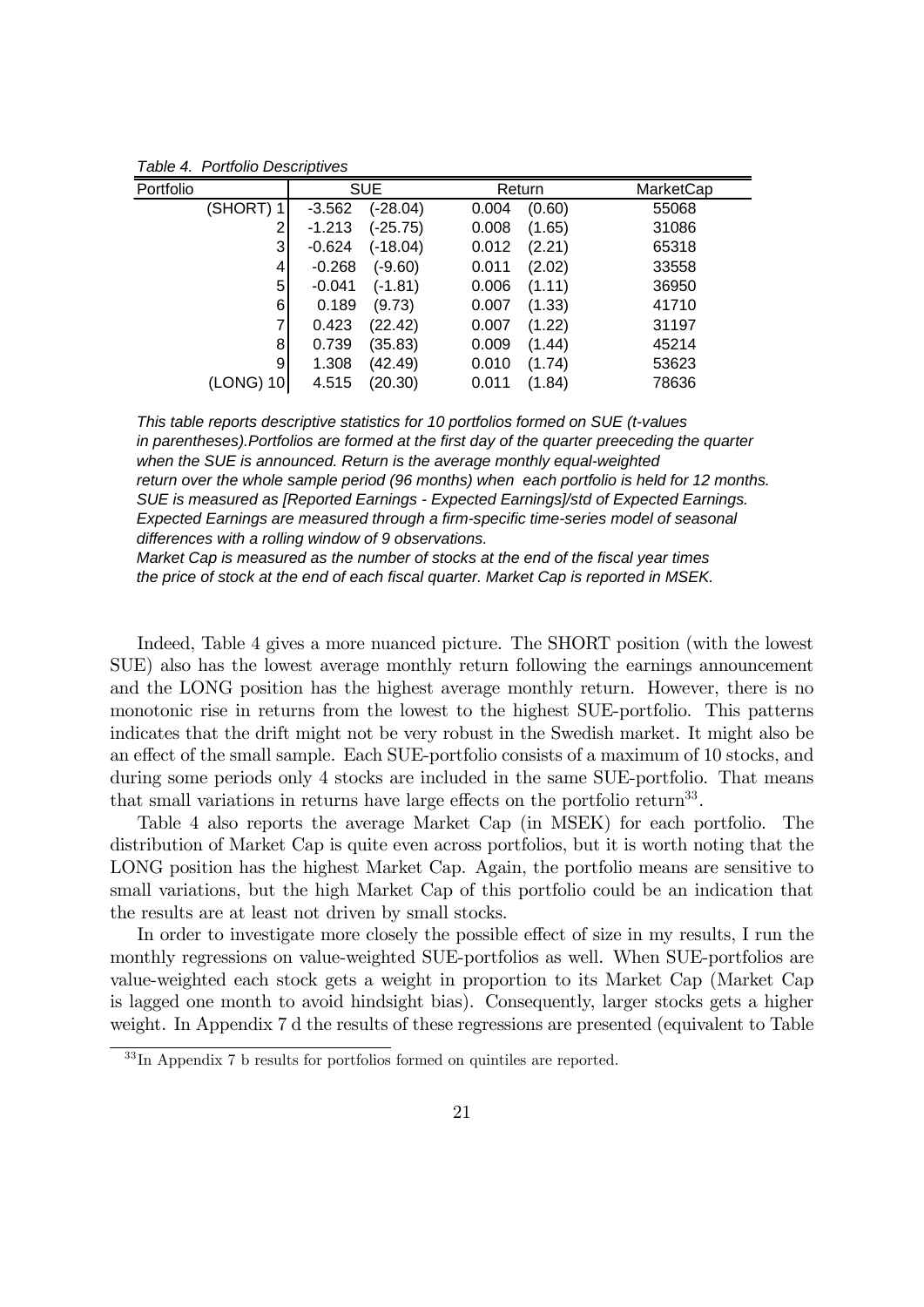3). It turns out that the coefficient for the PEAD positions are not longer significant on a reasonable level and I conclude that the results reported in Table 3 are driven by small stocks in the extreme portfolios (which is in line with the results of Bernard and Thomas (1990)). Since small stocks are often associated with lower analyst coverage, this might be an indication that the underreaction to quarterly earnings is driven by information uncertainty which has been put forward by Francis, LaFond, Olsson and Schipper (2007).

One can conclude that the trading strategy of taking a long position in the decile of the highest SUE and a short position in the decile with the lowest SUE, on average is profitable during the sample period. After controlling for conventional risk factors, the monthly average return to the hedge portfolio is 0.9%. However, the strategy is not at all risk free. As can been seen in appendix 7, the results are sensitive to the measure of SUE and the use of quintiles instead of deciles in portfolio formation. In addition, the return to the PEAD position is not significant if a holding period of 6 months is used instead of  $12$  months<sup>34</sup>

Still the main results show that there is a PEAD in Sweden and this confirms the results of studies in other markets. As an out-of-sample test this study thus dismiss "datasnooping" as an explanation for the previously observed returns drift. The underreaction to earnings news seems to be a robust phenomena.

If the returns momentum and the PEAD is indeed manifestations of the same phenomena the finding of a PEAD in the Swedish market is most surprising. Either the link between returns momentum and PEAD should be reconsidered, or the previous studies on returns momentum in Sweden are sample specific. Before investigating this further, I test for returns momentum as a forth factor in my calendar-time regressions, following Carhart (1997) and Chordia and Shivakumar  $(2006)^{35}$ .

The studies that have not been able to confirm a returns momentum drift in Sweden all follow Jagadeesh and Titman (1993) and rank Örms on past 6 months returns and hold them for 6 months. I construct my momentum factor in the same way to be able to compare the results<sup>36</sup>.

As can been seen from Table 5, the momentum factor (MOM-factor), when included as a forth factor in the regressions, is not significant. This confirms the results of Rouwenhorst  $(1998)$ , Griffin et al.  $(2003)$  and Doukas and McKnight  $(2005)$ . Since the holding period for the PEAD positions is also 6 months, the intercept is barely significant on a 10%-level (as previously reported in Appendix 7 c). In Appendix 9 I also present results

 $34$ The results of robustness checks are presented in Appendix 7 and summerized in a table in Appendix 7 f.

<sup>&</sup>lt;sup>35</sup>An alternative would to be to follow Chan et al. (1996) and test the two momentum strategies by a double sorting of stocks. First they sort the stocks on basis of their past six-months return and divide them into 3 portfolios. Independently they sort the stocks on SUE and group them into three portfolios. The two-way classification yields 9 portfolios.

<sup>&</sup>lt;sup>36</sup>To be consistent with the PEAD-strategy I also form the momentum factors based on decile-portfolios.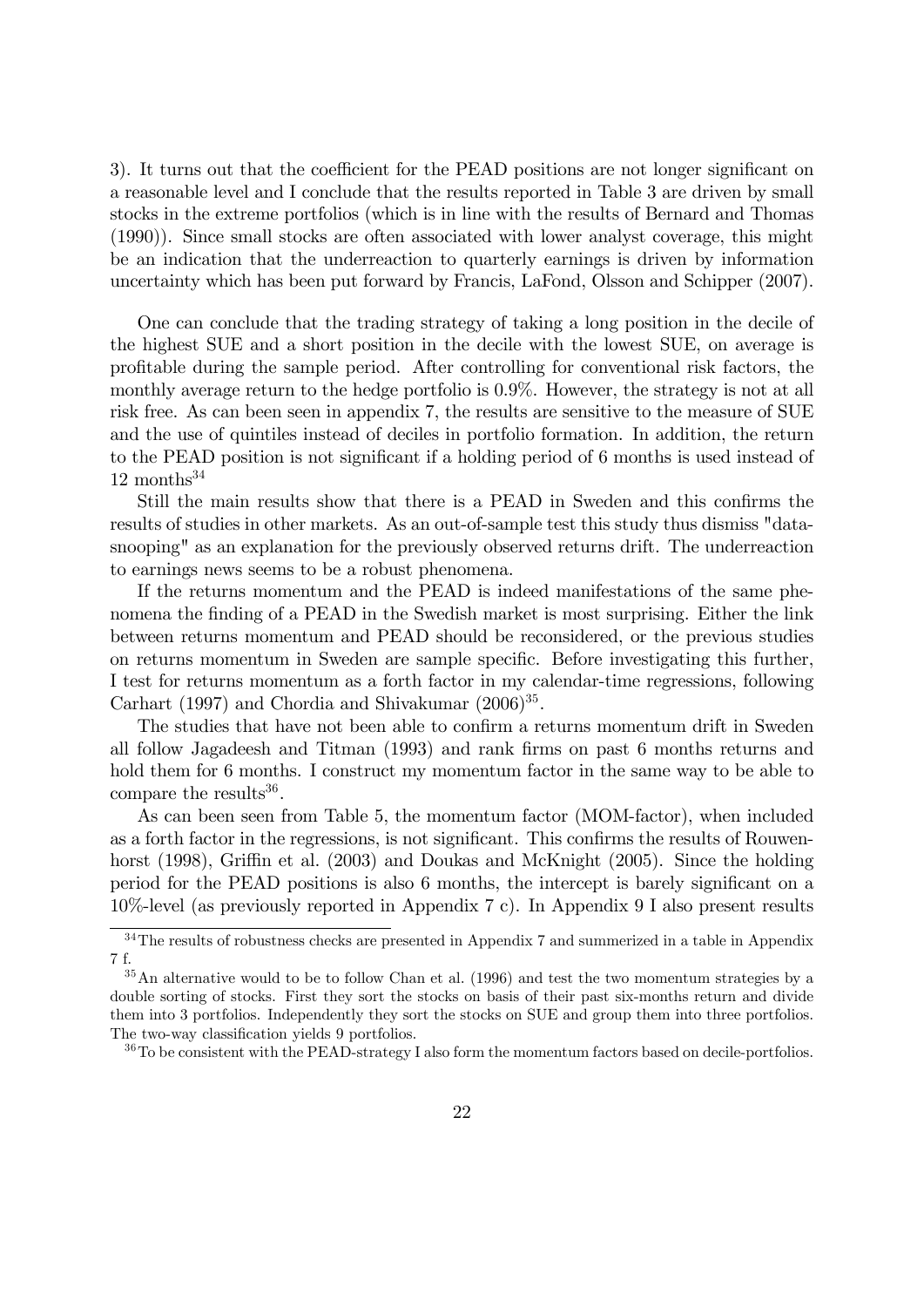from a trading strategy basen only on momentum. The table shows that the return to a hedge portfolio, taking a long position in the decile of stocks with the highest past return and a short position in stocks with the lowest past return, is not significant either in a CAPM-model or a three-factor model.

| Panel A. Portfolios in position LONG (High SUE)   |           |             |            |            |            |          |
|---------------------------------------------------|-----------|-------------|------------|------------|------------|----------|
|                                                   | Intercept | <b>RMRF</b> | <b>SMB</b> | <b>HML</b> | <b>MOM</b> | Adj. R2  |
|                                                   |           |             |            |            |            |          |
| Coefficient                                       | 0.007     | 0.666       | 0.151      | 0.148      | $-0.060$   | 0.569    |
| $(t$ -stat)                                       | 2.16      | 12.20       | 1.90       | 2.45       | $-1.58$    |          |
| Panel B. Portfolios in position SHORT (Low SUE)   |           |             |            |            |            |          |
|                                                   | Intercept | <b>RMRF</b> | <b>SMB</b> | <b>HML</b> | <b>MOM</b> | Adj. R2  |
|                                                   |           |             |            |            |            |          |
| Coefficient                                       | $-0.001$  | 0.590       | 0.097      | 0.067      | $-0.057$   | 0.447    |
| $(t$ -stat)                                       | $-0.20$   | 9.21        | 1.04       | 0.97       | $-1.28$    |          |
|                                                   |           |             |            |            |            |          |
| Panel C. Portfolios in position PEAD (LONG-SHORT) |           |             |            |            |            |          |
|                                                   | Intercept | <b>RMRF</b> | <b>SMB</b> | <b>HML</b> | <b>MOM</b> | Adj. R2  |
|                                                   |           |             |            |            |            |          |
| Coefficient                                       | 0.008     | 0.076       | 0.054      | 0.080      | $-0.003$   | $-0.002$ |
| $(t$ -stat)                                       | 1.63      | 0.94        | 0.46       | 0.92       | $-0.05$    |          |

*Table 5. Average Monthly Abnormal Return to Extreme SUE Portfolios (holdingperiod is 6 months)*

*This table reports the coefficents from calender-time portfolio return regressions, for the 6 months after portfolio formation, with the monthly portfolio excess returns (monthly portfolio return minus the return of a Swedish Treasury Bill (30days)) as the dependent variable. The results for the positions LONG, SHORT and PEAD (LONG-SHORT) can be found in panel A, B and C respectively. LONG is a long position in the decile with the highest SUE and SHORT is a short position in the decile with the lowest SUE. All positions are taken the first day of the quarter subsequent to the quarter when the earnings are announced. RMRF is the excess market return measured as the Morgan Stanley Sweden index minus the return of Swedish Treasury Bill (30days). SMB is the monthly value-weighted return of a hedge portfolio based on size (MarketCap). Firms are ranked on Market Cap. by June 30 each year and divided into 2 portfolios; portfolio Big and portfolio Small. The SMB factor is the monthly value-weighted return of the Small portfolio minus the monthly return of the Big portfolio. Monthly returns are measured from July 1 and 12 months ahead. HML is the monthly value-weighted return of a hedge portfolio based on book-to.market. Firms are ranked on book-to-market by December 31 each year and divided into 3 portfolios; portfolio Value (high book-to-market), Neutral and Growth (low book-to-market). The HML factor is the monthly value-weighted return of the Value portfolio minus the monthly return of the Growth portfolio. Monthly returns are measured from July 1 (six months after portfolio formation) and 12 months ahead. MOM is the monthly equal-weighted return to hedge portfolios (with holdingperiod 6 months), taking a long position in the decile with highest past 6 months returns and a short position in the decile with the lowest past 6 months returns.*

These results confirm previous studies that there is no returns momentum effect in Sweden. However, when extending the holding period from 6 months to 12 months for both the PEAD position and the momentum factor, the results change dramatically.

The momentum factor is now highly significant, as can be seen in Table  $6^{37}$ . The returns to the PEAD position is still significant on a  $10\%$  level, though slightly subsumed by the momentum factor. It can thus be concluded that there is both a momentum effect

 $37$ Results from the momentum strategy alone (with a holding period of 12 months) are presented in Appendix 10.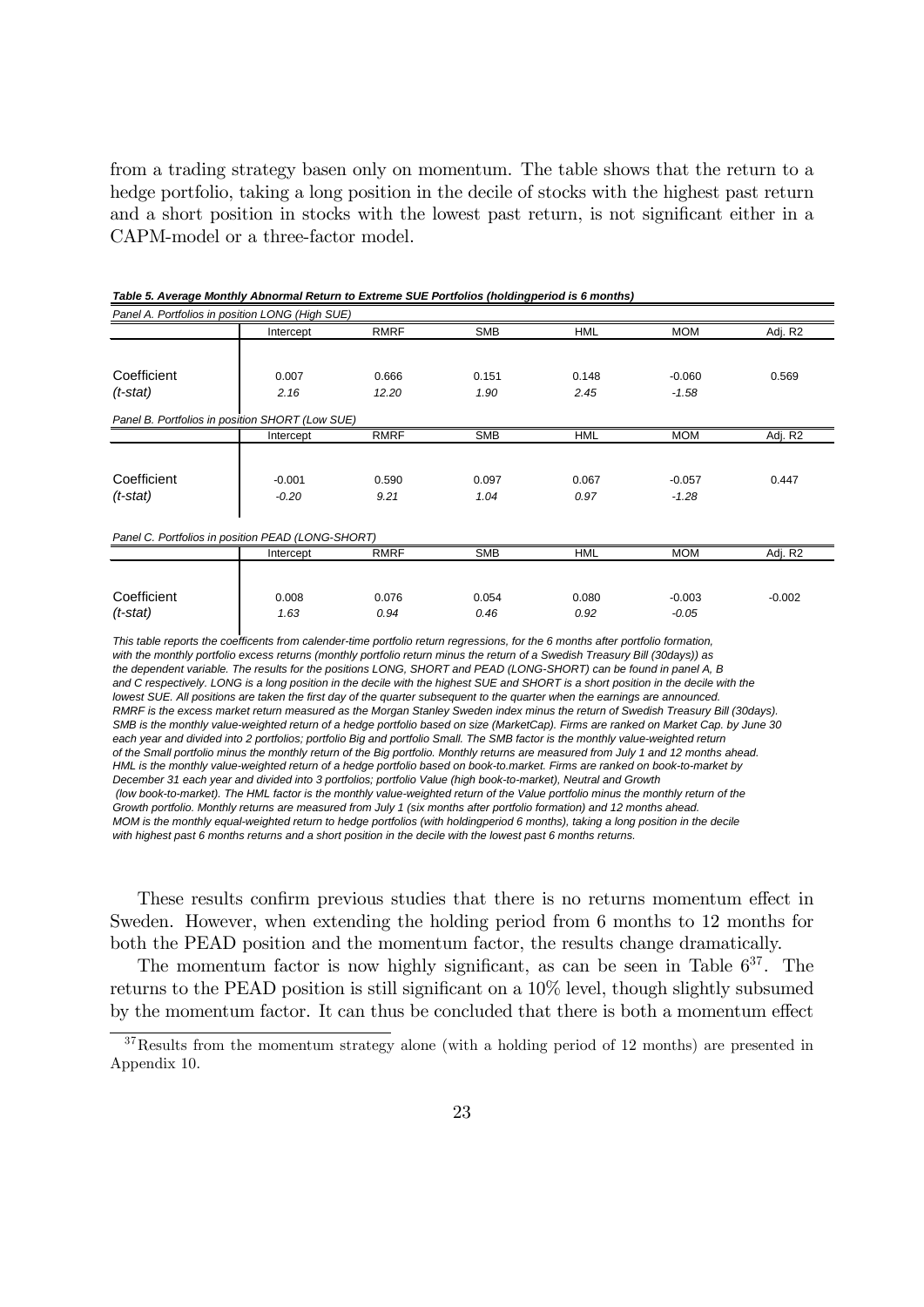and a PEAD present in the Swedish stock market. These results thus contribute to, and in fact alters the view, about what we previously knew about momentum in the Swedish stock market. Sweden is not an exception (as previous research has indicated) to other developed stock markets.

| Panel A. Portfolios in position LONG (High SUE)   |           |             |            |            |            |         |  |
|---------------------------------------------------|-----------|-------------|------------|------------|------------|---------|--|
|                                                   | Intercept | <b>RMRF</b> | <b>SMB</b> | <b>HML</b> | <b>MOM</b> | Adj. R2 |  |
|                                                   |           |             |            |            |            |         |  |
| Coefficient                                       | 0.008     | 0.648       | 0.081      | 0.128      | $-0.103$   | 0.565   |  |
| $(t$ -stat)                                       | 3.20      | 15.48       | 1.40       | 2.90       | $-2.47$    |         |  |
| Panel B. Portfolios in position SHORT (Low SUE)   |           |             |            |            |            |         |  |
|                                                   | Intercept | <b>RMRF</b> | <b>SMB</b> | HML        | <b>MOM</b> | Adj. R2 |  |
|                                                   |           |             |            |            |            |         |  |
| Coefficient                                       | 0.001     | 0.563       | 0.154      | 0.055      | $-0.237$   | 0.479   |  |
| $(t$ -stat)                                       | 0.39      | 11.77       | 2.32       | 1.08       | $-4.98$    |         |  |
|                                                   |           |             |            |            |            |         |  |
| Panel C. Portfolios in position PEAD (LONG-SHORT) |           |             |            |            |            |         |  |
|                                                   | Intercept | <b>RMRF</b> | <b>SMB</b> | <b>HML</b> | <b>MOM</b> | Adj. R2 |  |
|                                                   |           |             |            |            |            |         |  |
| Coefficient                                       | 0.007     | 0.085       | $-0.073$   | 0.074      | 0.134      | 0.007   |  |
| $(t$ -stat)                                       | 1.83      | 1.34        | $-0.84$    | 1.11       | 2.14       |         |  |

*Table 6. Average Monthly Abnormal Return to Extreme SUE Portfolios (holdingperiod is 12 months)*

*This table reports the coefficents from calender-time portfolio return regressions, for the 12 months after portfolio formation, with the monthly portfolio excess returns (monthly portfolio return minus the return of a Swedish Treasury Bill (30days)) as the dependent variable. The results for the positions LONG, SHORT and PEAD (LONG-SHORT) can be found in panel A, B and C respectively. LONG is a long position in the decile with the highest SUE and SHORT is a short position in the decile with the lowest SUE. All positions are taken the first day of the quarter subsequent to the quarter when the earnings are announced. RMRF is the excess market return measured as the Morgan Stanley Sweden index minus the return of Swedish Treasury Bill (30days). SMB is the monthly value-weighted return of a hedge portfolio based on size (MarketCap). Firms are ranked on Market Cap. by June 30 each year and divided into 2 portfolios; portfolio Big and portfolio Small. The SMB factor is the monthly value-weighted return of the Small portfolio minus the monthly return of the Big portfolio. Monthly returns are measured from July 1 and 12 months ahead. HML is the monthly value-weighted return of a hedge portfolio based on book-to.market. Firms are ranked on book-to-market by December 31 each year and divided into 3 portfolios; portfolio Value (high book-to-market), Neutral and Growth (low book-to-market). The HML factor is the monthly value-weighted return of the Value portfolio minus the monthly return of the Growth portfolio. Monthly returns are measured from July 1 (six months after portfolio formation) and 12 months ahead. MOM is the monthly equal-weighted return to hedge portfolios (with holdingperiod 12 months), taking a long position in the decile with highest past 6 months returns and a short position in the decile with the lowest past 6 months returns.*

The results also confirm the results of Chan et al. (1996) and Chordia and Shivakumar (2006) that PEAD and returns momentum are interlinked but not totally subsumed by each other. Additional indication that the two momentum effects are interlinked can be seen in Table 7. It shows the average SUE and RET-6 (return during 6 months previous to portfolio formation) for the 10 portfolios, ranked on SUE. Portfolio 1 with the lowest SUE also has the lowest past return and portfolio 10 with the highest SUE also has the highest past return. The two measures of a company are thus, as expected, highly correlated.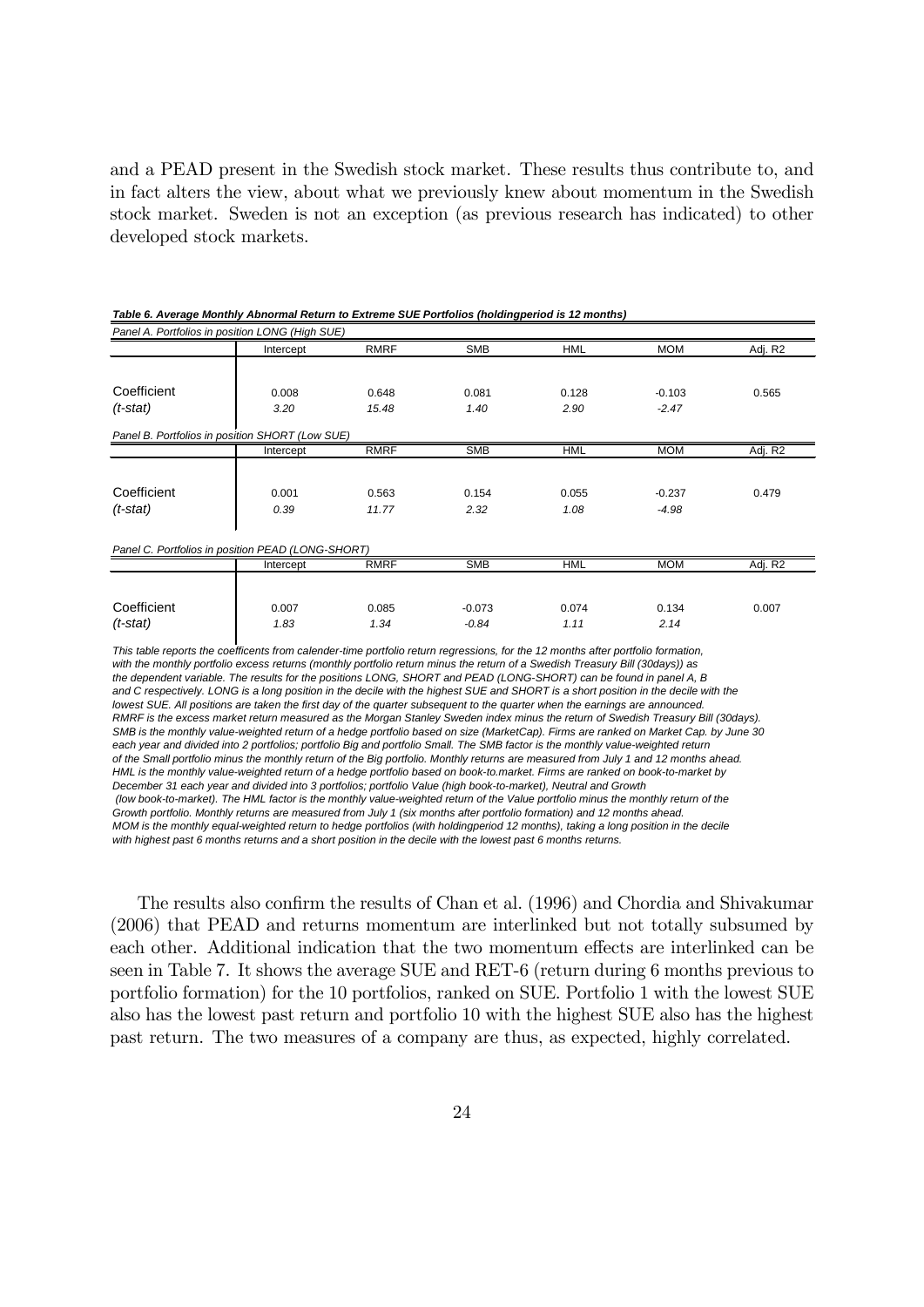| Portfolio | Mean SUE              | Mean RET-6      |
|-----------|-----------------------|-----------------|
| (SHORT) 1 | (-28.04)<br>$-3.562$  | (1.89)<br>0.028 |
| 2         | $-1.213$<br>(-25.75)  | 0.063<br>(4.85) |
| 3         | $-0.624$<br>(-18.04)  | 0.075<br>(4.81) |
| 4         | $(-9.60)$<br>$-0.268$ | 0.069<br>(4.62) |
| 5         | $(-1.81)$<br>$-0.041$ | 0.058<br>(4.22) |
| 6         | (9.73)<br>0.189       | (3.93)<br>0.057 |
| 7         | 0.423<br>(22.42)      | (3.82)<br>0.057 |
| 8         | 0.739<br>(35.83)      | (4.13)<br>0.067 |
| 9         | 1.308<br>(42.49)      | 0.081<br>(5.32) |
| (LONG) 10 | (20.30)<br>4.515      | (6.32)<br>0.109 |
|           |                       |                 |

*Table 7. Mean SUE and mean RET-6 for decile portfolios ranked on SUE*

*This table reports descriptive statistics for 10 portfolios formed on SUE (t-values in parentheses). Portfolios are formed at the first day of the quarter preeceding the quarter when the SUE is announced.*

*SUE is measured as [Reported Earnings - Expected Earnings]/std of Expected Earnings. Expected Earnings are measured through a firm-specific time-series model of seasonal differences with a rolling window of 9 observations.*

*RET-6 is measured as the sum of the 6 monthly return preeceding portfolio formation.*

It is worth noting that both the PEAD and the returns momentum are weak for a holding period of 6 months, but highly significant with a holding period of  $12$  months. This is not in line with previous research of Bernard and Thomas (1989), Bernard and Thomas (1990) and Chan et al. (1996) which have shown that most of the drift occurs within 6 months of portfolio formation. The results of the present study could be interpreted as if the price adjustment to new information is slower in the Swedish stock market than in other markets.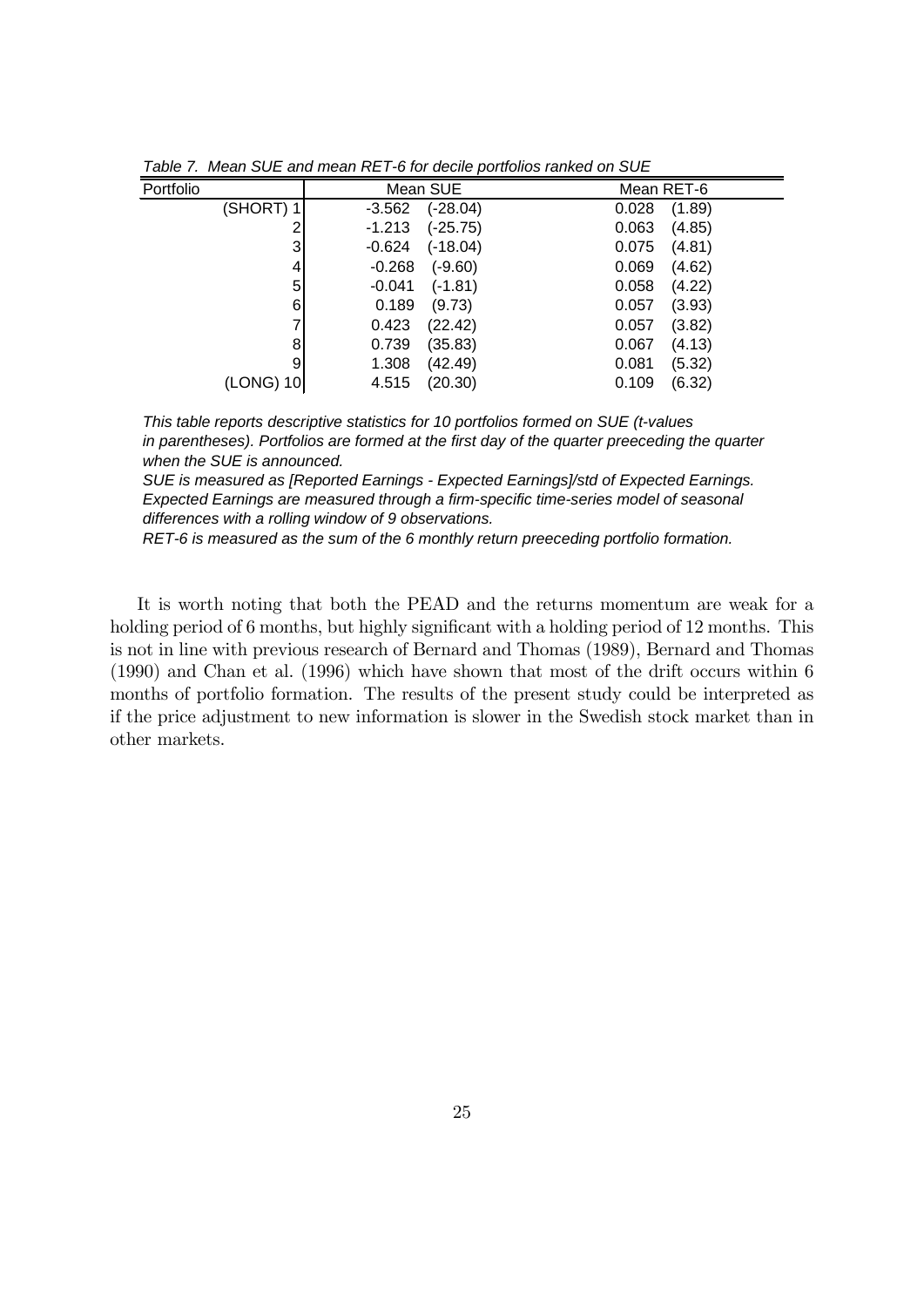## 7 Conclusions

This paper is the first comprehensive study of the post-earnings announcement drift in the Swedish stock market. With a sample of firms listed during the period of 1990 to 2005, I show that there is indeed a drift in returns subsequent to the announcement of quarterly earnings. Good earnings news (high SUE) are followed by a drift upwards and bad news (low SUE) are followed by a drift downwards. Using this return pattern in a trading strategy, taking a long position in stocks with good news and a short position in stocks with bad news, it is possible to earn a return of almost 11% over the 12 months following portfolio formation.

I also show that the return gained on the trading strategy is robust in both the CAPM and the 3-factor models. The long and short positions have practically the same exposure to risk as measured by the CAPM-model, so that the hedge position is not exposed to risk in that sense. Further, the additional risk factors suggested by Fama and French (1993) cannot explain the returns to the hedge portfolios.

The results also show that it is small stocks that generate the drift in the extreme portfolios. Since size can be considered a rough proxy for information uncertainty this result indicates support for the arguments put forward in Francis et al. (2007).

The finding of a post-earnings drift was at first somewhat surprising, since previous studies have not been able to Önd a Jagadeesh and Titman (1993) returns momentum effect in the Swedish market and the two momentum effects have been shown to be interlinked. However, in contrast to previous studies, I do find a returns momentum effect; stocks that perform well in the stock market during a six month period, continue to outperform stocks with low past returns. With a holding period of 12 months the average monthly return to a momentum strategy is over 1%, adjusted for risk factors in a three-factor model.

In line with previous research by Chan et al. (1996) and Chordia and Shivakumar  $(2006)$  I find that the two momentum effects are overlapping but not totally the same. If indeed the returns drifts are driven by underreaction, the market reacts to two different (yet overlapping) pieces of information. This is of course in line with what we know about the relation between earnings and returns. Earnings are value-relevant information, but returns can in addition to earnings incorporate other (and more timely) value-relevant information about the performance of a firm.

To conclude, this study provides evidence of both earnings momentum and returns momentum in the Swedish stock market. These results contribute to what we previously knew about momentum in Sweden. Another contribution of this paper is the observation that it seems like the underreaction to past performance is longer in Sweden than in many other markets. In contrast to the Öndings of many other markets, neither of the returns drifts are significant for a period of 6 months after portfolio formation. However, if the holding period is extended to 12 months they are both significant. The delay of the drift is a sign of slow price adjustment in the Swedish stock market. Why this adjustment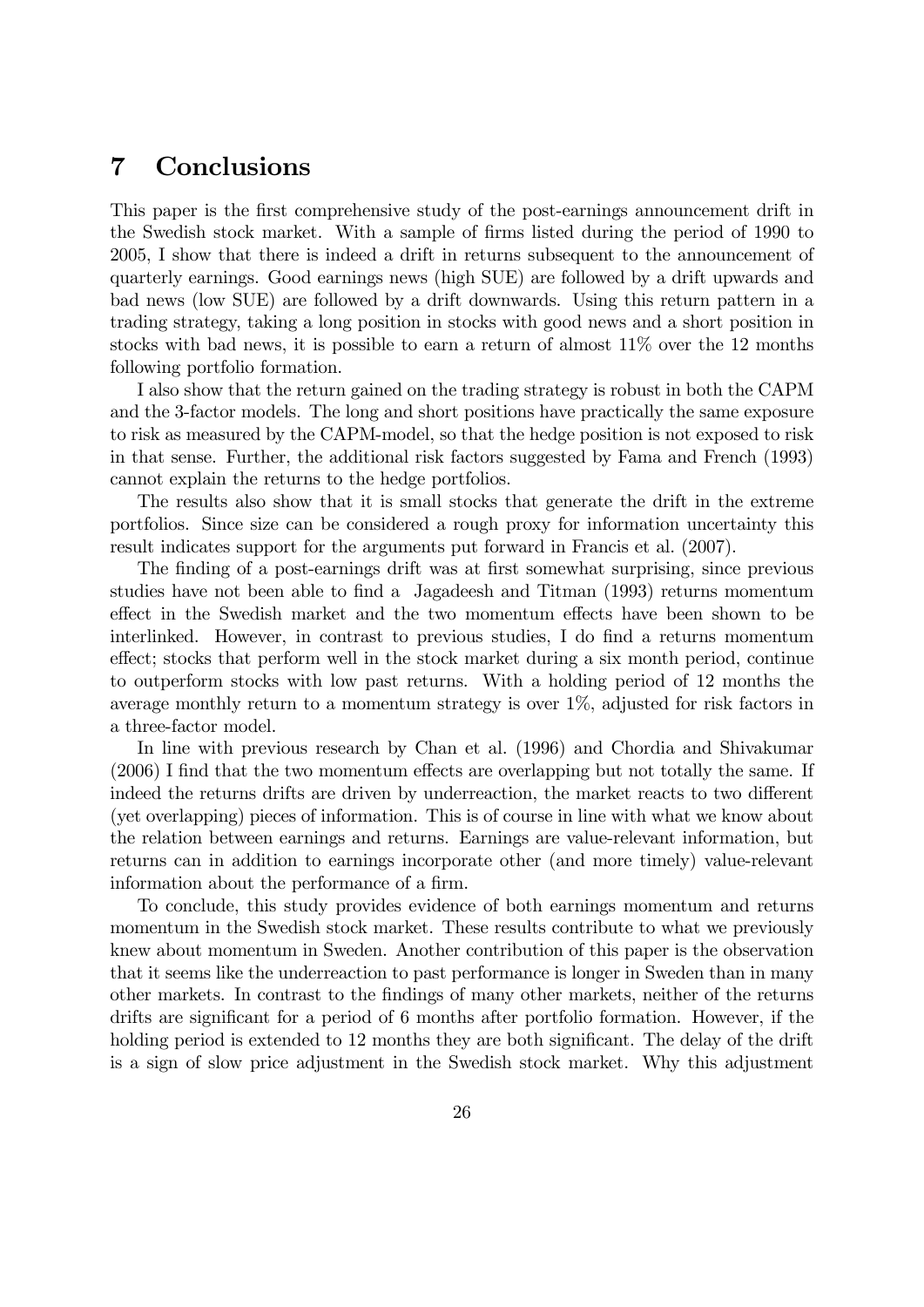might be slower than in other stock markets is a subject for further research.

It is also worth noting that for both momentum effects, the drift is significantly larger for positive news. Almost all of the return to the trading strategies are generated on the long position. This result could be interpreted as a sign of caution by the Swedish market actors, reacting faster to bad news than to good news.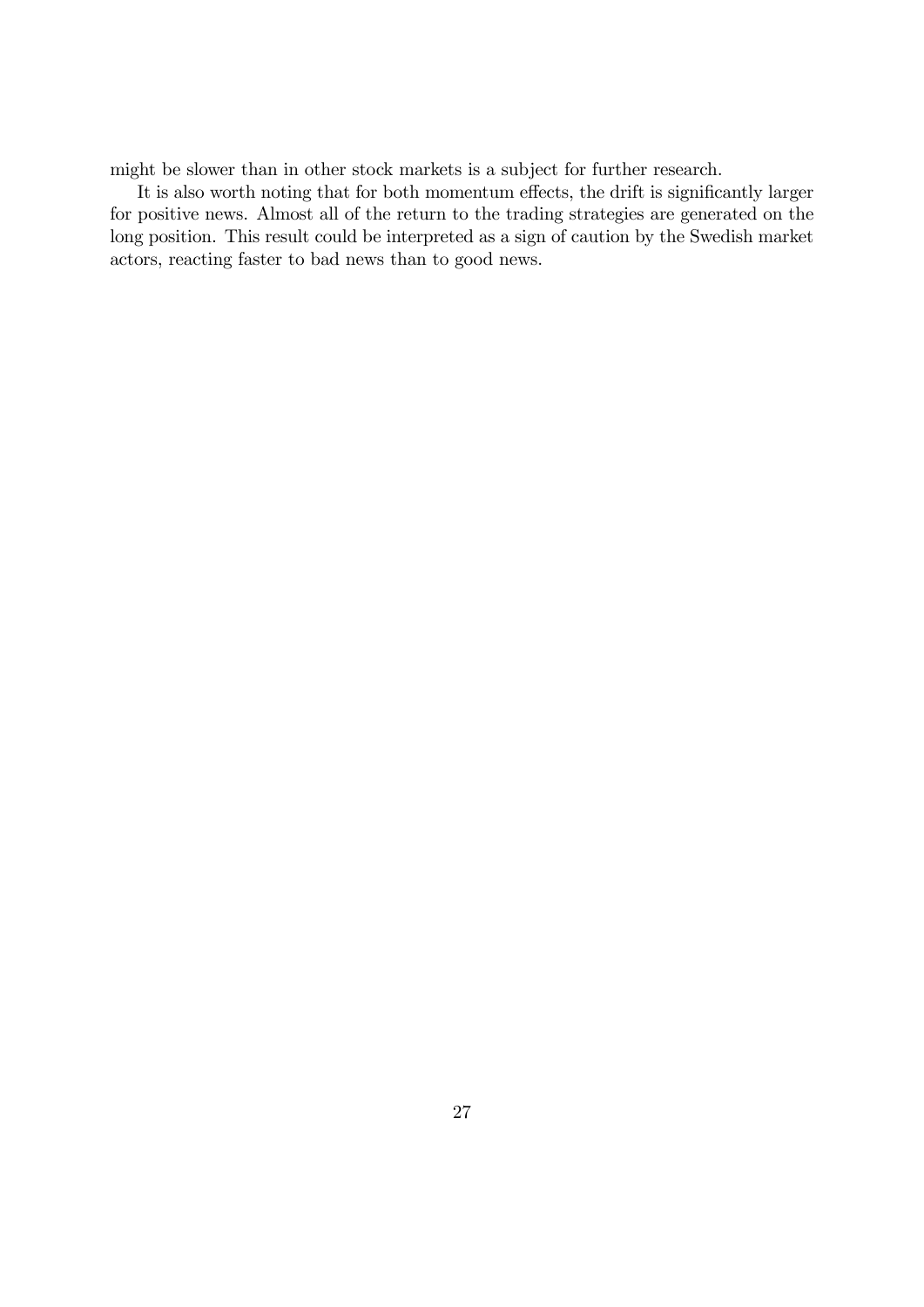## 8 Appendices

### Appendix 1. Previous research on market efficiency in Sweden

The aim of this paper is to test for the post-earnings announcement drift in the Swedish stock market. This study will thus add to previous knowledge about the efficiency of this market. Forsgårdh and Hertzen  $(1975)$  performed a study of market efficiency in the Swedish market during the 1960's and 1970's. They conclude that the Swedish market is efficient with regard to reported earnings and that the prices adjust in a timely manner during this time period. In addition, they find that most of the adjustment to new information happen during the day of the report and that no further price adjustment happen a week after the earnings had been reported. Further, Liljeblom (1989) investigates whether analysts' forecasts published in the journal Veckans Affärer can be used in trading strategies that generate abnormal returns. She cannot reject the hypothesis of an efficient market

In a much later study, Skogsvik (2002) investigates if accounting information is useful in predicting the future book return on ownerís equity (ROE) and if the Swedish stock market is efficient with regard to these accounting measures. She observes abnormal returns to trading strategies that are based on the forecasted ROE's, which is a sign of inefficiencies in the market. However, she also find that her findings are sensitive to the time period studied.

In a recent study, Skogsvik and Skogsvik (2005) find evidence that is not consistent with an efficient market. They use an investment strategy based on the Residual Income Valuation model and also consider the expectations on ROE that are already incorporated into prices. Investigating a sample of firms between 1983 and 2003 they find that this strategy earn abnormal returns that are considerably higher than for the type of prstrategy used by Ou and Penman (1989).

Novak and Hamberg (2005) also present some evidence on market efficiency in the Swedish market. They investigate whether the market-to-book anomaly and the  $P/E$ anomaly exist in the Swedish stock market. Using a sample of Swedish firms from 1980 to 2004 they find that these two anomalies can be used to earn abnormal returns. Consequently they reject the hypothesis that the Swedish market is efficient with respect to this information.

Even though the later studies seem to support the notion that the Swedish stock market is not efficient, it can be concluded that the empirical findings on market efficiency are ambiguous. There is thus a need for more knowledge about the efficiency of the Swedish stock market. The present study is the first study to investigate market efficiency with respect to quarterly earnings information in the Swedish stock market.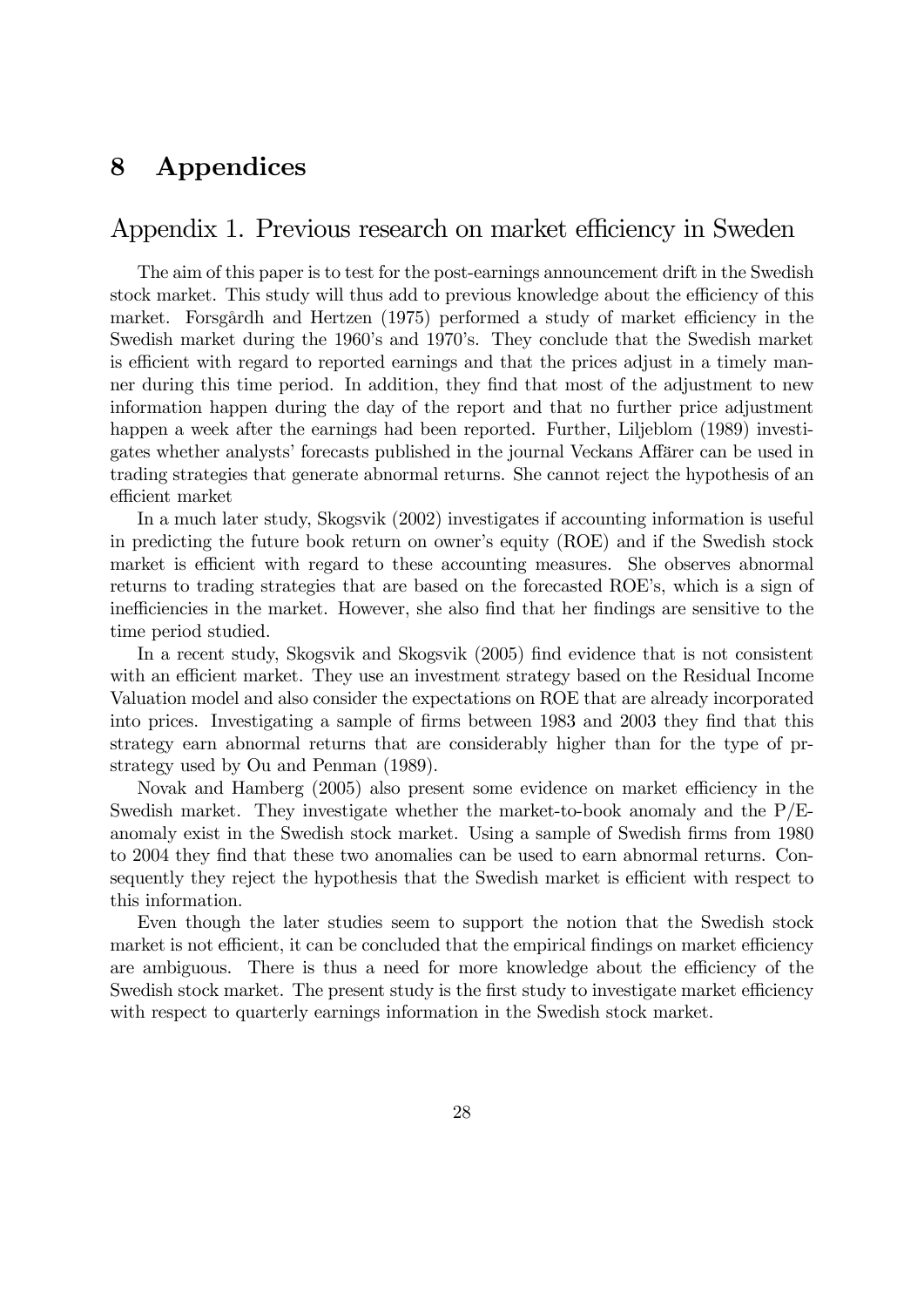### Appendix 2. Previous research on PEAD in non-US stock markets

### United Kingdom

Hew, Skerratt, Strong and Walker (1996) investigate the post-earnings announcement drift in the UK. They study a limited sample of 206 companies listed on the London Stock Exchange from 1989 to 1992, covering seven half-year earnings announcements. Their results show a drift in returns after the announcements, but it is not statistically significant for larger companies. Hence, they conclude that the drift might be explained by trading costs, trading volumes and the amount of information available to investors before the announcement.

In a more comprehensive study of British data, Liu et al. (2003) find strong evidence of a post-earnings announcement drift in the UK stock market. Mean buy-and-hold returns are reported for equal-weighted decile portfolios for the following holding periods: the previous six months and over the following 3- ,6-, 9- and 12-months. For the hedge portfolio (high minus low) based on a time-series SUE-measure, they report a raw return of  $2.9\%, 5.2\%, 8.2\%$  and  $10.8\%$  at 3-, 6-, 9- and 12-months investment horizons. When controlling for Fama-French-factors the return to the hedge portfolio is 0.706% per month (measuring 6 months after portfolio formation).

They further test three alternative earnings surprise measures; based on i) time-series of earnings, ii) market prices and iii) analyst forecasts, and Önd that the results are robust to all of these measures. The drift is strongest for the price based SUE-measure and when tested together the drift from this measure largely subsumes the drift from the other two SUE-measures. However, the SUEs based on time-series of earnings and analyst forecasts both have marginal predictive power for the drift, which the authors interpret as if each measure captures somewhat different dimensions of earnings news.

Contrary to Hew et al.  $(1996)$  Liu et al.  $(2003)$  find no evidence that the drift can be explain by size and market microstructure effects. There are no significant differences between the highest and lowest SUE-deciles when it comes to analyst coverage or market values.

The authors also confirm the results from the US market that a disproportionate component of the drift occurs around the subsequent earnings announcement and that SUE at the earnings announcement has predictive power for SUE at the subsequent announcement. This is consistent with investors underestimating the correlation between successive earnings changes. Liu et al.  $(2003)$  conclude that the UK market is inefficient in processing earnings information.

### Finland

In the Finnish market there is some mixed evidence on the PEAD. Kallunki (1996) finds a drift after the announcement of bad earnings news, but no corresponding drift after the announcement of good earnings news. He explains this pattern with the restrictions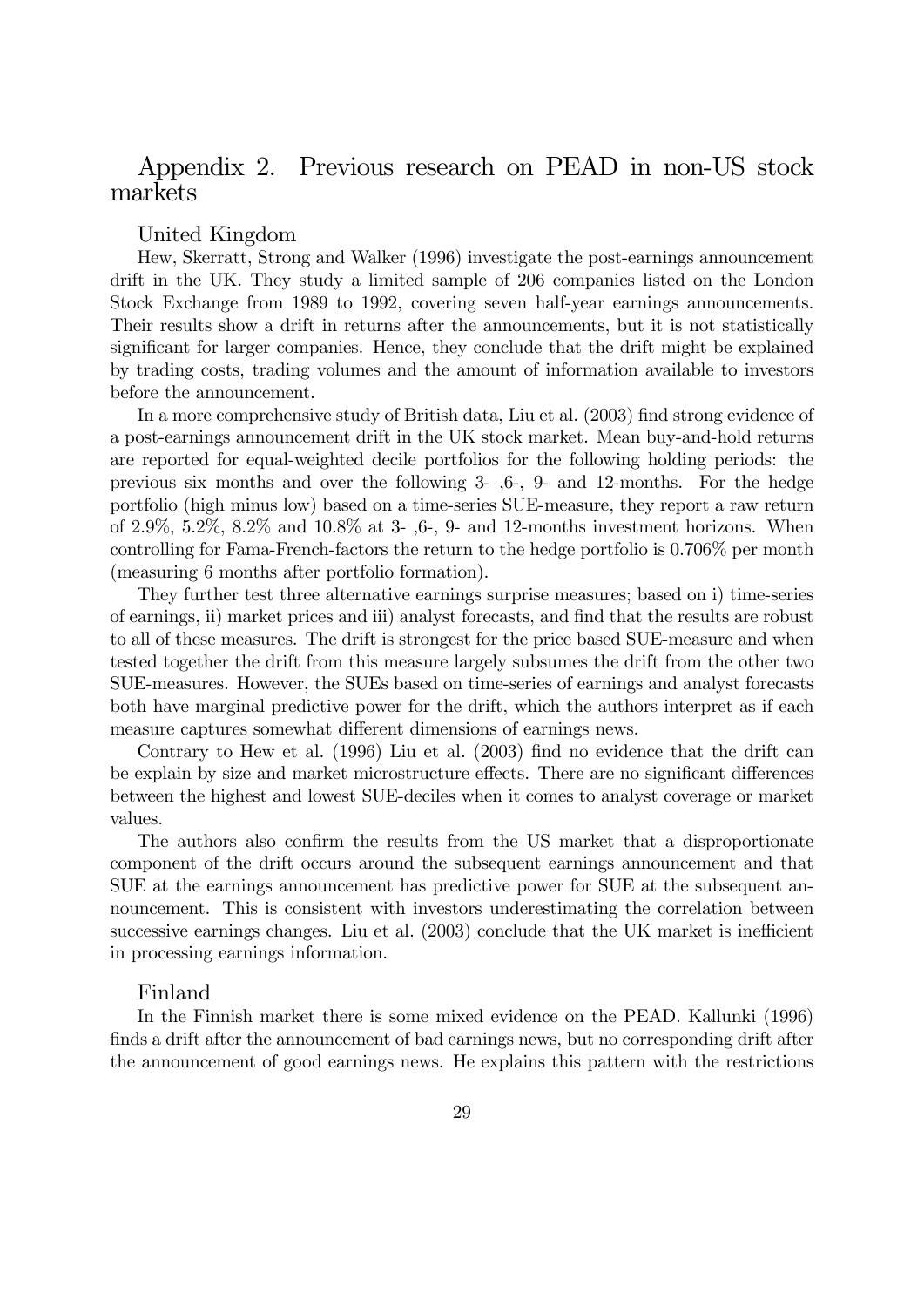in short-selling that was present in the Finnish market during the sample period. Since the investors were note allowed to short sell they could not take advantage of the bad news to the same extent as with the good news.

However, in another study, Booth, Kallunki and Martikainen (1996) find that the drift after the announcement of positive earning surprises (measured as market-adjusted return around the announcement) is actually larger than the one after negative earning surprises. It should be noted however that the drift in this study is only measured over 10 trading days after the announcement of earnings. Booth et al. (1996) also find that the drift is larger for companies that do not smooth their income series and they explain this by higher information processing costs for these companies.

In yet another study of the Finnish stock market, Vieru, Perttunen and Schadewitz  $(2005)$  in their working paper confirm the results of Kallunki  $(1996)$  that there is only a drift in returns after negative interim earnings news. (Again, the drift is only measured for 10 trading days after the announcement.) Vieru et al. measure SUE by the abnormal returns (market model) during the announcement day. The companies in the portfolio with the highest (lowest) returns are considered to have announced a positive (negative) earnings surprise. The authors find negative returns of  $2.8\%$  for the quintile of companies with the least favorable earnings news (all events are lumped together before grouping).

The main purpose of the Vieru et al.  $(2005)$  – study is to investigate the association between post-earnings announcement drift and the trading activity of non-institutional investors. They use data from all trades executed on the Helsinki stock exchange during 1996-2000 and classify all traders into Öve categories based on their trading activity. The results are strongest for the portfolio of firms with the least favorable earnings news. These returns are associated with excess buying (positive net trades) of passive and intermediate active investors and the authors interpret this as a sign that this non-institutional trading intensifies the negative post-earnings announcement drift. For positive earnings news, there are only weak results and for moderate earnings news the authors do not find any association between returns and trading activity class.

The trading database used in Vieru et al. (2005) is also employed in a recent working paper by Booth, Kallunki, Sahlström and Tynnelä (2006). They examine the trading behavior of foreign and domestic investors around interim earnings announcements. They stipulate that foreign institutional investors are more sophisticated in their information processing than domestic institutional investors. The least sophisticated and thus the slowest to react to the information content is the domestic non-institutional investors. They find evidence of such a pattern in their study. Foreign investors are the first to react to announced information and they buy (sell) shares of firms with positive (negative) earnings news (measured as day -1 to day +1 returns minus the return of a valueweighted index). The domestic investors react in the opposite direction and are thus found to have a contrarian strategy. The difference in trading behavior last many days after the announcement day and the authors argue that their results support the notion that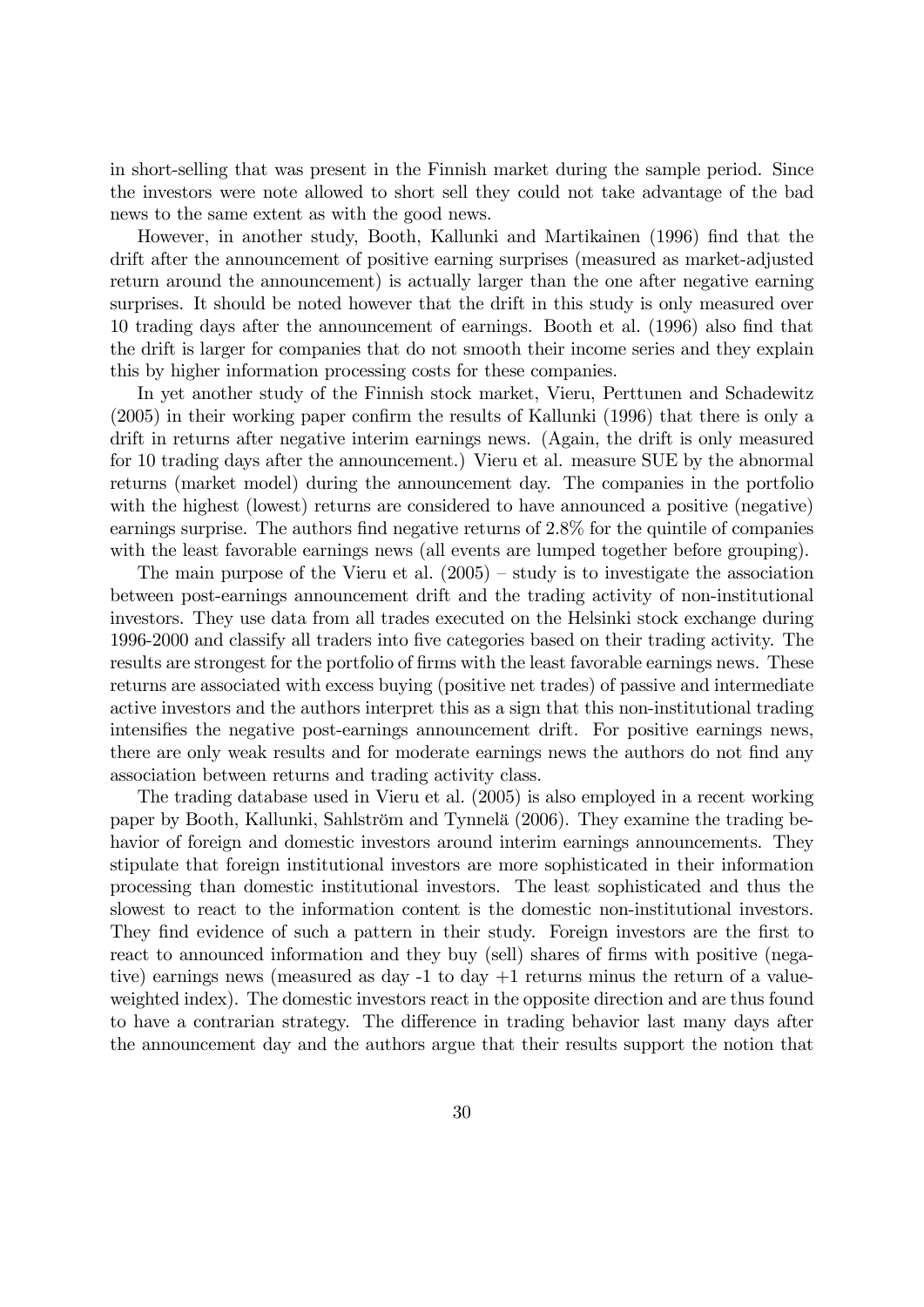the post-earnings announcement drift is the result of heterogeneous investor information processing abilities.

#### Belgium

van Huffel, Joos and Ooghe (1996) study the post-earnings announcement drift in the Belgian stock market for the years 1990-1993. They measure expected earnings with a naive forecast model, assuming that semi-annual earnings follow a random walk. Expected returns are measured either with a market model (following Sharpe 1964) or through a size-adjusted returns model (following Foster et al. (1984)). They do not find a significant drift for either of the return measures. However, when splitting the sample on size they find size-adjusted returns for large companies subsequent to the announcement that are in line with previous studies on the PEAD. They argue that a plausible explanation for the difference in drift between small and large companies is that the naïve earnings expectations model is more accurate for large firms.

#### Poland

In his working paper Szyszka (2002) reports some preliminary results on the postearnings announcement drift in the Warsaw Stock Exchange. He measures earnings surprise following Foster et al. (1984), but finds only a statistically significant drift for the least favorable SUE-group (he divides the whole sample of events into 6 groups). For this group of companies (29 events) the average cumulative market-adjusted returns were  $-12.5\%$  for the trading days  $+2$  to  $+60$  after the announcement. The beta is equivalent in the top and bottom SUE-groups but he does not control for risk according to Fama and French (1993).

Szyszka does not use a method that mimics an implementable trading strategy. In addition he also mentions that an investor in the Polish stock market cannot take advantage of the results since short selling his prohibited in this market.

#### Germany

Dische (2002) describes his study as the first out-of-sample test of some behavioral models on how investors react to earning information. His results confirm the model by Barberis, Schleifer and Vishny (1998) who states that investors are conservative and adjust their beliefs slowly to new evidence. This model is based on the theories of Griffin and Tversky (1992) that showed that people focus too much on the strength of information and too little on its statistical weight, relative to a rational Bayesian model. (Too much focus on the recommendation letter and too little focus on the reliability of the author of the letter.)

Dische translates the predictions of the model into that investors should underestimate the importance of a reliable signal, i.e. an earnings forecast revision that has a low dispersion should have a higher drift than an earnings forecast revision with a high dispersion. He finds this in his data.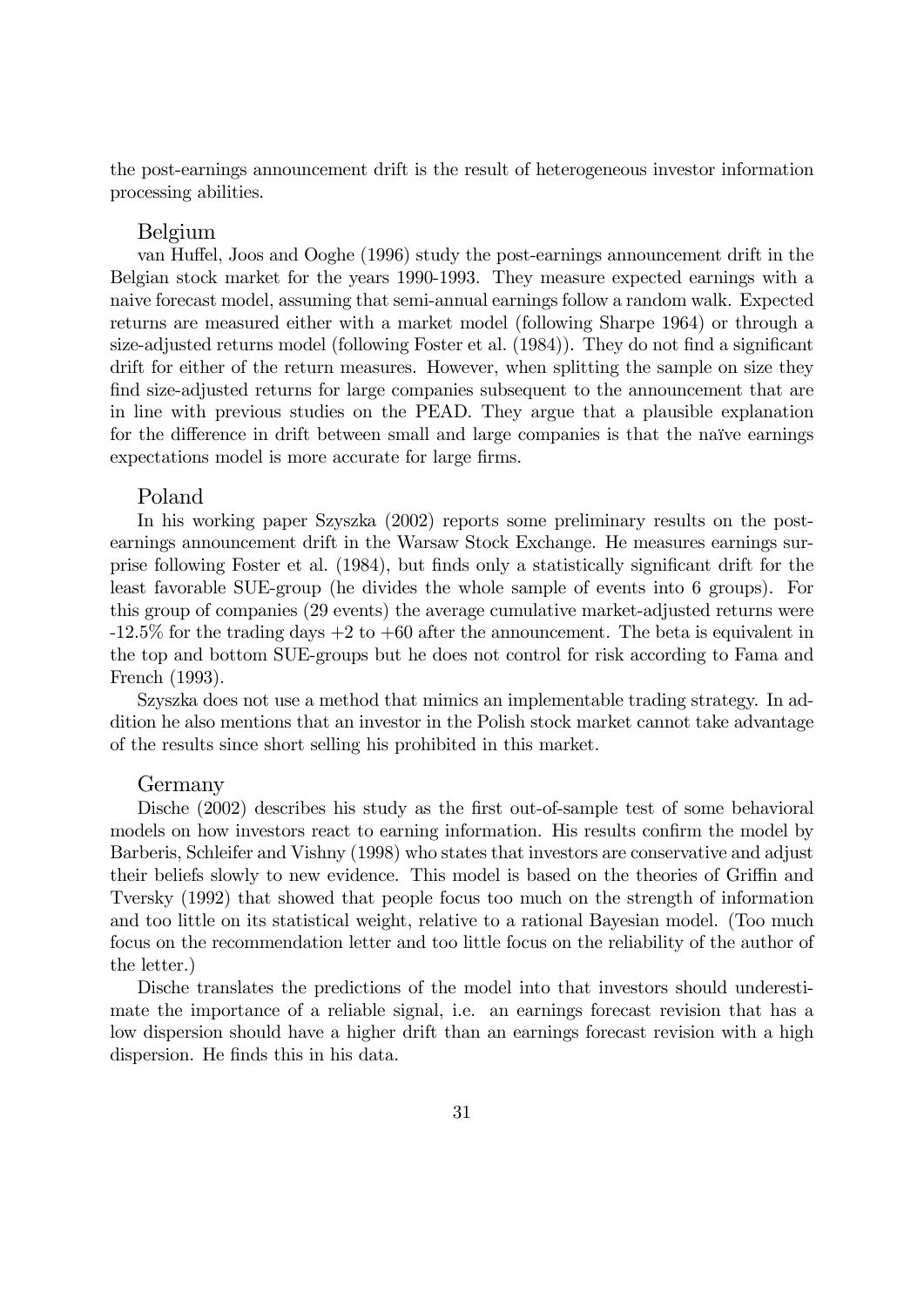Using a German sample of firms between 1987 and 2000 he finds a raw return of  $10.6\%$ for a holding period of 12 months, from a trading strategy taking long position in the portfolio of Örms (quintiles) with the most favorable earnings revision (approx. high SUE) and a short position in the portfolio of firms with the least favorable earnings revision (low SUE). He also Önds that the optimal trading strategy is six months and with this holding period the strategy earns an average market-adjusted return of approximately  $1\%$ per month.

The strategy that, in addition to the earnings revisions, also forms the portfolios on the dispersion of the earnings revisions, earns an incremental return of 0.96% per month. That is: the drift is even stronger for firms with low dispersion in earnings revisions. Dische argues that a low dispersion indicates lower risk and hence the returns to the strategy could not be explained as a compensation for higher risk.

#### Spain

Forner et al. (2006) find evidence of a very robust post-earnings announcement drift in the Spanish stock market. They measure SUE in three alternative ways: with a timeseries (a random walk and then scale unexpected earnings with book value of equity), with the revision in analyst forecasts (scaled by book value of equity) and by the cumulative market-adjusted return around the announcement day. They do not find a significant drift for the last SUE measure.

Forner et al. (2006). use the calendar-time approach (following Chan et al. (1996)) when evaluating the portfolios. At the beginning of each calendar month they select and rank all stocks that had an earnings surprise in the previous three months (if there were more than one SUE they choose the most recent one). They divide the stocks into three equally-weighted portfolios which are held for 3, 6, 9 and 12 months.

They also use a second approach where they measure the monthly return that an investor would have gained if he/she had several parallel PEAD-portfolios. Each month a new PEAD strategy is implemented and held for 3, 6, 9 or 12 months, so with a holding period of 12 months the investor will have invested in 12 PEAD portfolios at the same time. When investing in a new PEAD portfolio, it replaces the oldest PEAD portfolio which has then been hold for 12 months already. The return during a specific calendar month is the return from the 12 parallel PEAD portfolios. The authors have chosen to replace the return of de-listed stocks by the average return of the remaining stocks in the portfolio (this must give a higher drift than if replace by the market index).

The results show an average cumulative return of 7.3% over a holding period of 12 months for the time-series based SUE- measure. For the earnings forecast revisions they find a smaller drift and an average cumulative return of  $3.4\%$ . In addition they find that the two measures have marginal explanatory power when they are controlled for each other (they use a double-rank portfolio construction procedure following Liu et al.  $(2003)$ ).

The average monthly calendar-time return with a holding period of 3 months is 0.73%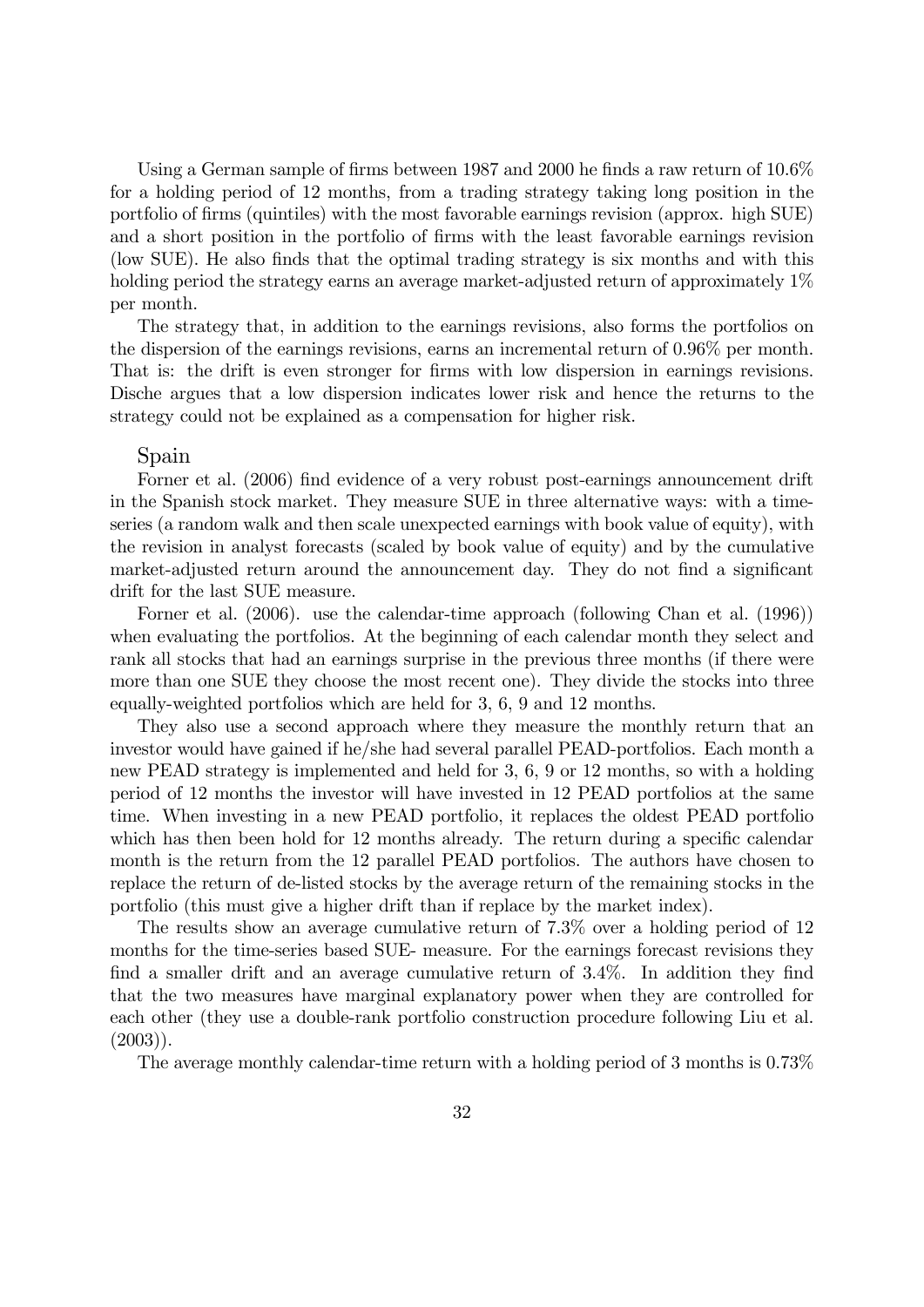and for a holding period of 12 months it is 0.4%. These results are robust to risk-controls such as described by the CAPM-model and the Fama-French three-factor model. In addition, Forner et al. form control portfolios by size and book-to-market ratio in order to secure that these effects cannot explain the drift in returns. As an extra robustness check, a forth factor is added to the three-factor model. This momentum factor is a control for the price momentum-effect discovered by Jagadeesh and Titman (1993). When SUE is measured by a time-series model, the four-factor model explains the post-earnings announcement drift. However, when testing the momentum and PEAD with a doublecriterion portfolio construction procedure, the PEAD controlled for momentum is still significant (for both of the SUE measures). The momentum is also significant when controlled for PEAD, indicating that the two phenomena are related but not exactly the same. A combined strategy using both momentum and PEAD also yields a greater return than that provided by both strategies separately.

As a final robustness check, Forner et al. (2006) test if their results can be explained by conditional risk models. In this way, they allow risks and returns to vary over time depending on the economic cycle (measured as the aggregate book-to-market ration). They find that the PEAD results are robust to these risk controls.

In a separate working paper Forner and Sanabria (2007) deepen the analysis of the PEAD in the Spanish market. The find that the returns from the PEAD strategy reverse two years after the portfolio formation date which they interpret as supporting evidence for the behavioral stories behind the drift, i.e. that the drift is due to an under-reaction and/or over-reaction by the investors. However, when they try to test the behavioral models by Daniel, Hirshleifer and Subrahmanyam (1998) and Hong and Stein (1999) more explicitly they find no support for these models. Daniel et al. (1998) propose that the drift is due to investors' "overconfidence" and that this effect is greater when ambiguity is higher, as for example growth stocks (measured as low book-to-market ratio). Contrary to this proposition, Forner and Sanabria (2007) Önd in their tests (double-criterion portfolios) that the drift is lower for growth stocks.

According to the Hong and Stein (1999) model, the returns continuation has its origin in a slow diffusion of firm-specific information across investors. Forner and Sanabria (2007) follow the study by Hong et al.  $(2000)$  and use size as a proxy for information diffusion speed. According to their story, information from smaller companies disseminates more slowly and should thus be followed by a stronger drift in returns. For the SUE-measure based on time-series they find that the drift is stronger for small firms, but for the SUEmeasure based on earnings forecast revisions they Önd no association between size and the drift. Forner and Sanabria (2007) conclude that they "find scarcely evidence supporting two of the main behavioral finance models...".

### Sweden

There are no previous extensive studies of the PEAD in the Swedish stock market. However, in a recent working paper Griffin, Kelly and Nardari (2006) investigate market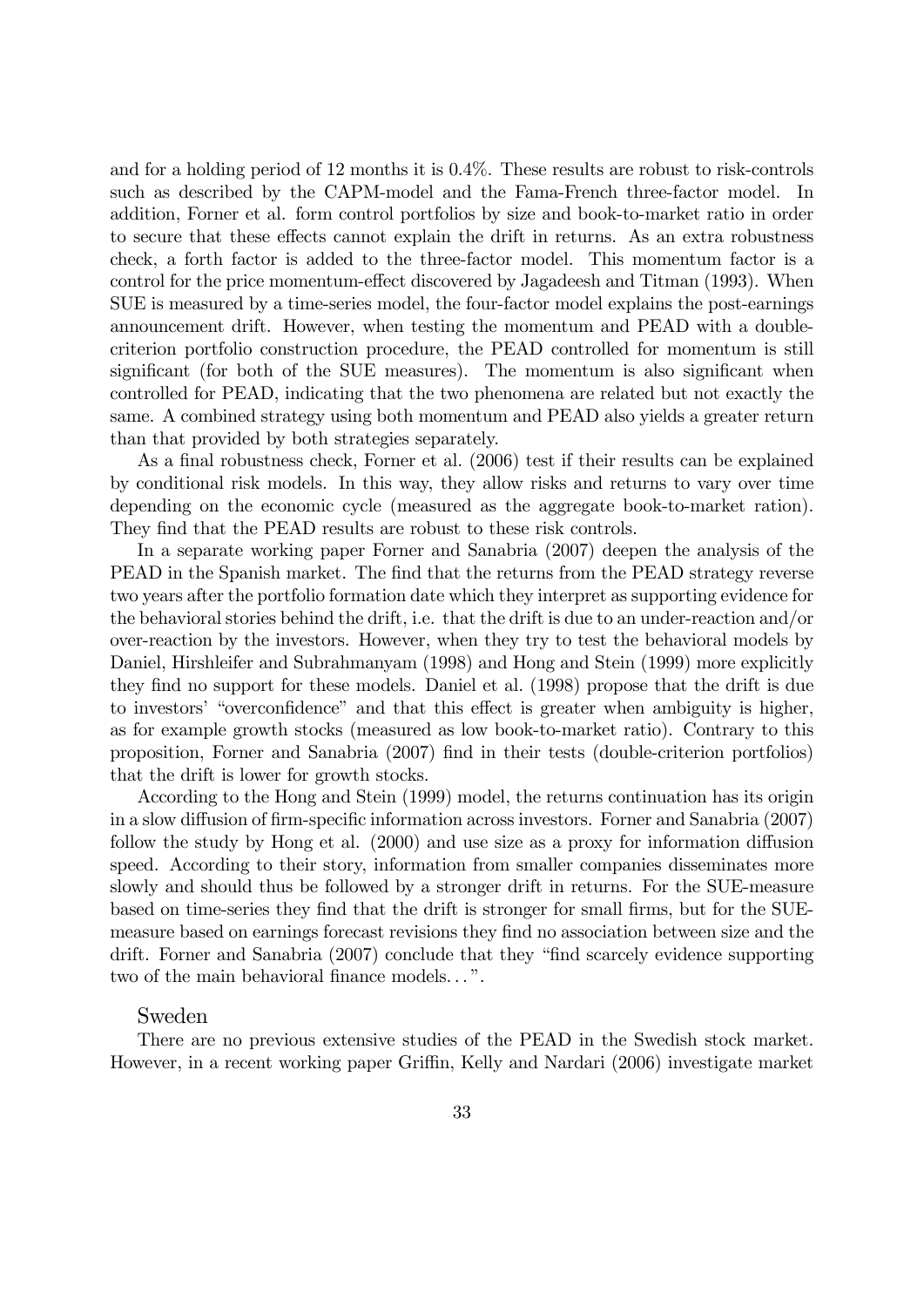efficiency in 56 international markets. Amongst other things, they test for the postearnings announcement drift after annual earnings announcements using data from 1994 to 2005. Earnings surprise is measured as the difference between the actual reported earnings per share and the mean analyst earnings per share forecast from  $I/B/E/S$ , and then scaled by the price as of six days prior to the announcement date (which they proxy by the reporting date). The authors divide all SUE (not an implementable strategy) into groups of positive and negative surprises and then report the 60 % of positive and 60% of negative earnings surprises. They then measure the market-adjusted cumulative return over the trading days  $+2$  to  $+126$  after the announcement (approximately 6 months). Looking in figure 4 in their paper it seems like they for the Swedish market only find a significant drift in returns after negative SUE of about  $8-9\%$ . But since the results are only reported graphically, it is not possible for me to relate to these results.

#### Other markets

Hong, Lee and Swaminathan (2003) in their working paper investigate earnings momentum returns in international markets for the years 1987 to 2001. They find evidence of a signiÖcant post-earnings announcement drift in Australia, Canada, France, Germany, Hong Kong and the UK, but not in Malaysia, South Korea, Japan, Singapore or Taiwan. They measure earnings surprise as the revision in earnings forecasts during the previous 3 or 6 months (and scale by price) and argue that the advantage of this measure is that they get a more timely measure even in markets where only annual earnings are reported. In addition, using time series models for expected earnings using annual data have little power.

Hong et al. (2003) also document a one-to-one correspondence between earnings momentum and price momentum, which is consistent with the behavioral models of underreaction. Consistent with Chan et al. (1996) (who studied only the US market) they also find that the returns to a combined strategy of sorting on both past returns and earnings revisions, yields a greater return than just trading on one of the momentum anomalies (price momentum is also stronger than earnings momentum). This further strengthens the notion that both momentum effects represent under-reaction to similar, but not identical, types of information

Hong et al. (2003) also show that the earnings revisions are correlated over time, so that stocks with the most favorable earnings forecast revisions continue to experience more favorable revisions over the next three to six months. This results hold for all of the 11 countries in the sample; also for those with neither earnings momentum nor price momentum. This evidence suggests that the pattern of gradual information-diffusion is observed among analysts in all countries even though return continuation is observed among only some countries.

The authors argue that there must be some institutional factors that can explain why the sluggish analyst response observed in all countries, only lead to momentum in some countries. They hypothesize and test whether the existence of constrained arbitrage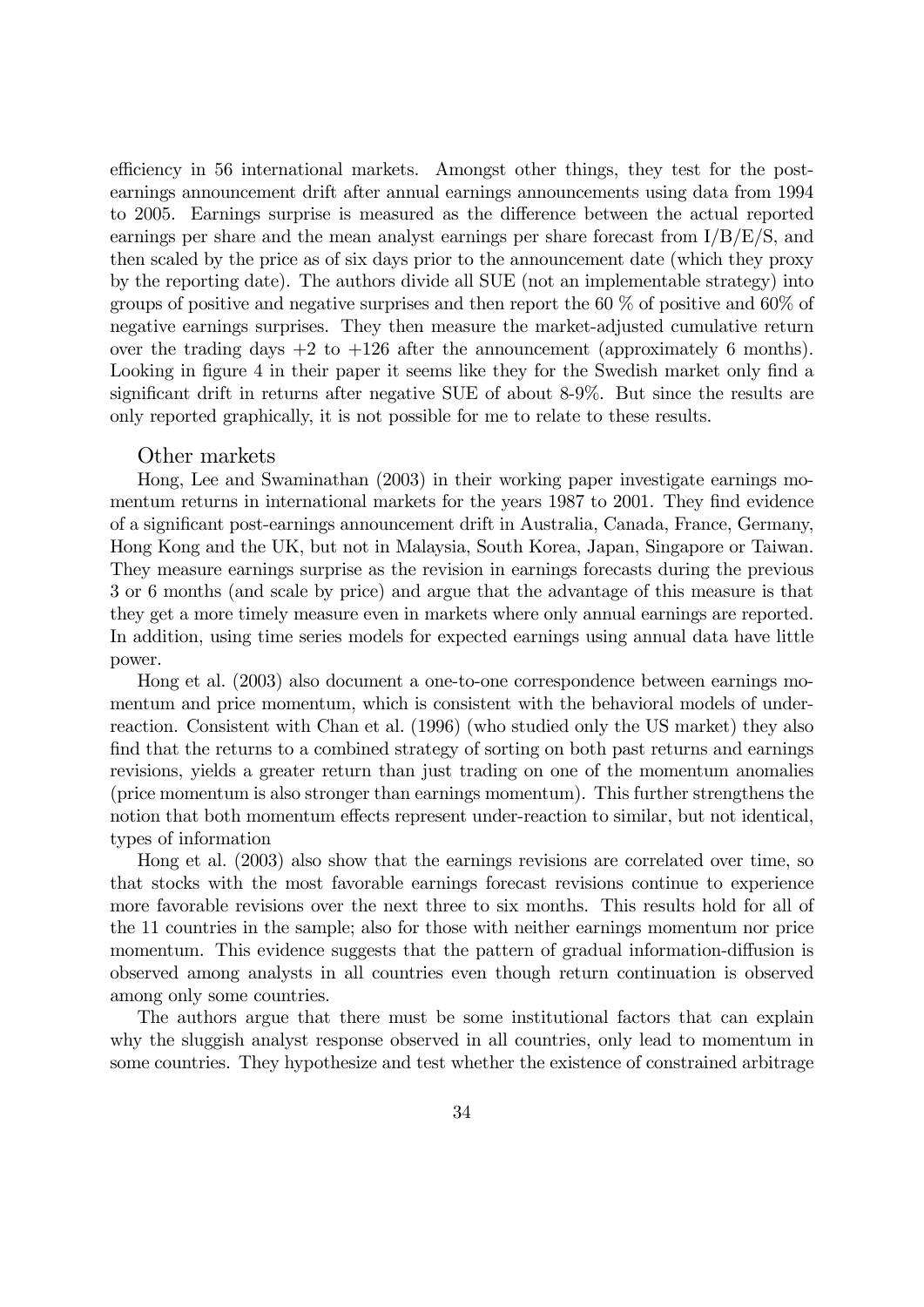can explain momentum returns. If a country has a high level of investor protection it could potentially constrain informational arbitrage. In line with this hypothesis they find that their primary proxy (Corruption Perception Index), which indicates lower investor protection, is higher in countries with no momentum returns.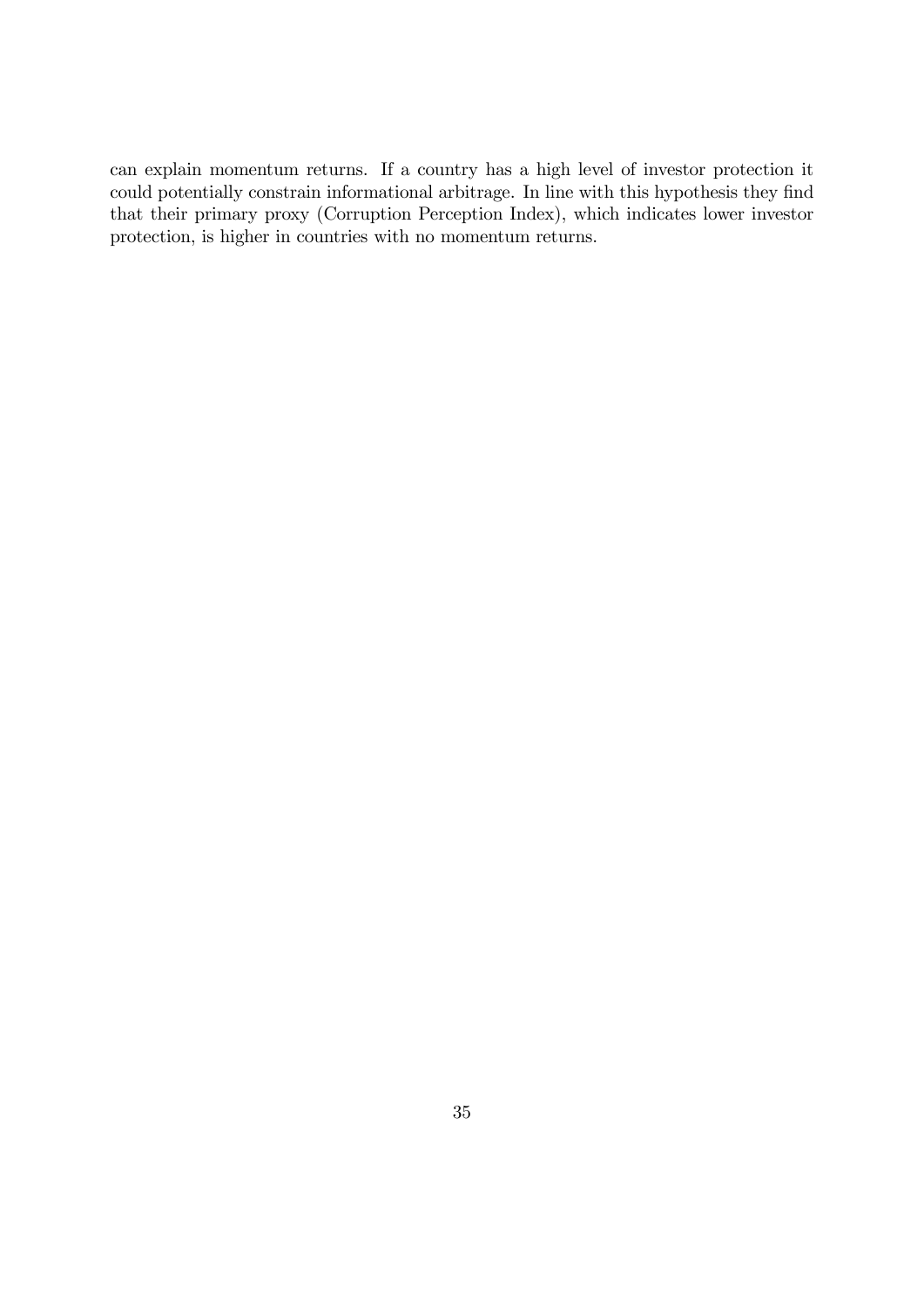### Appendix 3. Description of the Swedish stock market

In the following section a brief description of the Swedish stock market will follow, together with a some facts about the Swedish economy during the time period studied. For a non-Swedish reader, this might be valuable background reading in order to understand the setting of this project.

The Swedish stock market is the biggest equity market in the Nordic countries and the 5th largest in Europe<sup>38</sup>, with a total market cap of approximately  $3,000$  billion SEK in June 2005 (approximately 410 billion  $\text{USD}^{39}$ ). The same year, average daily turnover was 15,160 million SEK (approximately 2,100 million USD), with approximately 35,000 trades per day and 253 trading days per year according to OMX (2005).

Stockholm Stock Exchange uses an electronic open-book limit-order trading system. The electronic trading system, SAX, was introduced in 1989 and fully in place by June 1 1990.

A large proportion of the listed companies in Sweden has a dual-class share system separating voting rights from capital rights<sup>40</sup>. This system has lead to a corporate control that is very concentrated. According to Agnblad, Berglöf, Högfeldt and Svancar (2001) over  $80\%$  of the Swedish listed companies have a well-identified owner with more than 25% of the votes. The majority of these controlling owners is a single individual or family. As an example, due to the dual-class system and cross-owning, the Wallenberg foundation which in 1998 owned 1 % of the total market capitalization, had control of 14 listed companies which constituted 42% of the total market value. However, according to Henrekson and Jakobsson (2003) the concentrated ownership in the Swedish market seems to be diminishing and in 2002 the Wallenberg family only had more than 20 % voting power in 7 listed firms.

In June 2005, 20.8 % of the Swedish population owned 15% of the stocks listed in Sweden. However, if indirect ownership through financial institutions is also considered, over  $80\%$  of the Swedish population owns stocks (see Sweden Statistics (2005) and Aktiefrämjandet (2004)). The other ownership groups are according to Sweden Statistics (2005): foreign investors  $(34.6\%)$ , financial companies  $(28.9\%)$ , public sector  $(8.4\%)$ , non-financial companies  $(8.3\%)$  and non-profit organizations  $(4.5\%)$ .

In this project the time period studied are the years between 1990 and 2005. In the beginning of the 1990's the Swedish economy experienced the deepest crisis since the 1930's, following a bubble in the banking and financial sectors. With a high unemployment and large public sector the public finances deteriorated rapidly and by 1994 the government budget deficit exceeded 15  $\%$ . Following the crisis a large number of reforms took place; the large tax reform of 1991, a floating exchange rate in 1992, a restructured economic

<sup>38</sup>According to World Fedederation of Exchanges, (www.world-exchanges.org).

<sup>&</sup>lt;sup>39</sup>Where amounts in SEK are translated into USD in this text, the exchange rate of September 7, 2006 is used where  $1$  SEK  $= 0.14$  USD.

 $40$ The most common voting right differential is one to ten.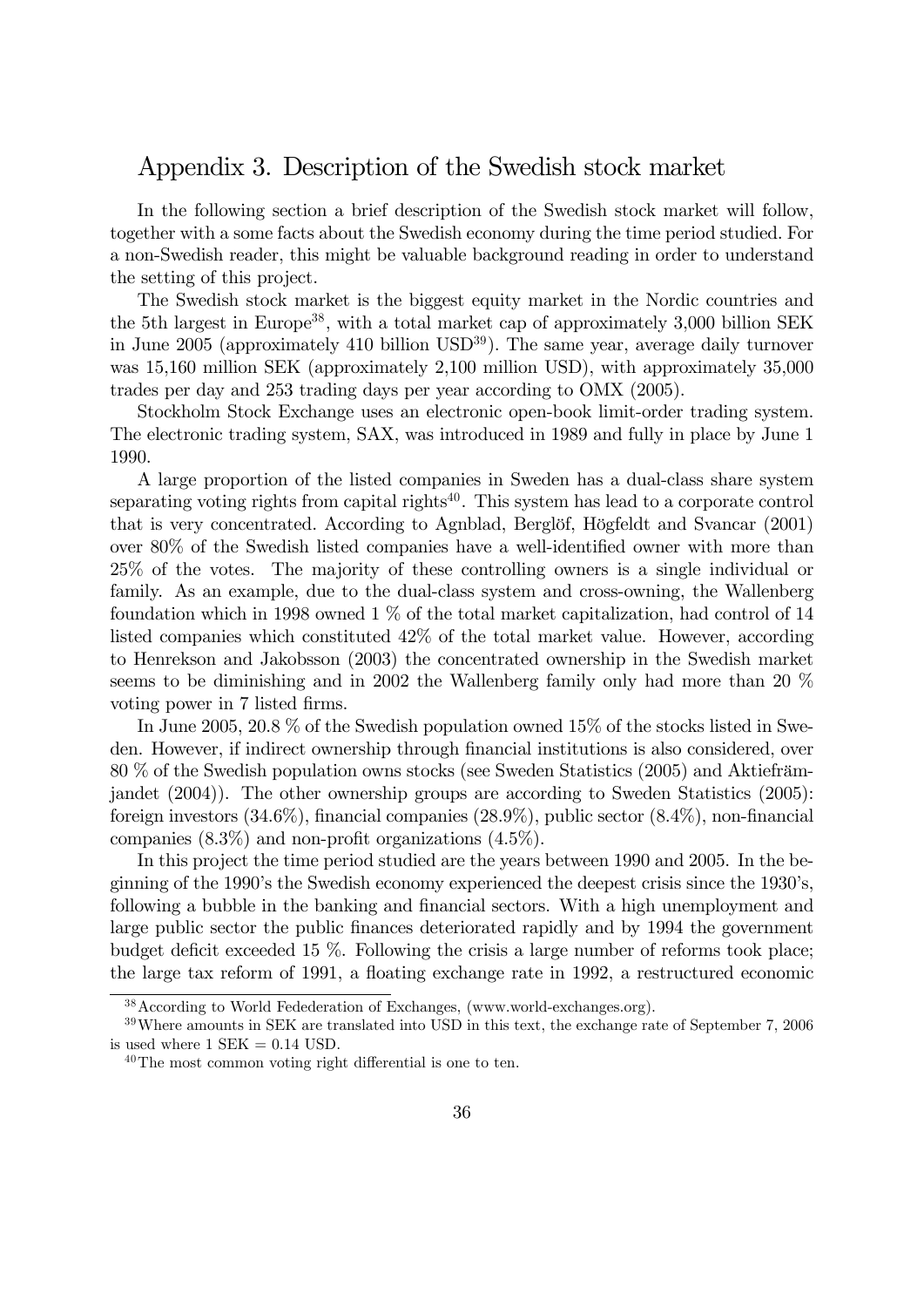policy focusing on low ináation and other measures in order to improve public Önances. When Sweden joined the European Union in 1995 the Swedish economy was again in good shape<sup>41</sup>. In a referendum in 2003 the Swedish population voted against joining the European Monetary Union.

By the end of the 1990's there was a new bubble in the economy, this time driven by the overvaluation of IT stocks. The bubble burst in 2001 and led to a downturn in the economy, with high unemployment especially in the IT-sector. Since then, GDP has grown steadily which is also reflected in a rising stock market, as can be seen in Figure 3.



*Figure 3: Cumulative return of the Morgan Stanley Sweden Index: 1990-2005*

It can also be noted in Figure 3 that there are both upturns and downturns in the market during the time period studied. In this respect this time period ought to be representative of other time periods. However, there are some changes in the market that should be noted. At the Stockholm Stock Exchange both the daily turnover and the number of trades per day has tripled between 1990 and 2005 and foreign ownership has increased from  $10\%$  in 1990 to 35% in 2005 (see OMX (2005) and Sweden Statistics (2005)). As with any study covering a long time-period, these institutional changes should be kept in mind when interpreting the results.

<sup>41</sup> see www.sweden.se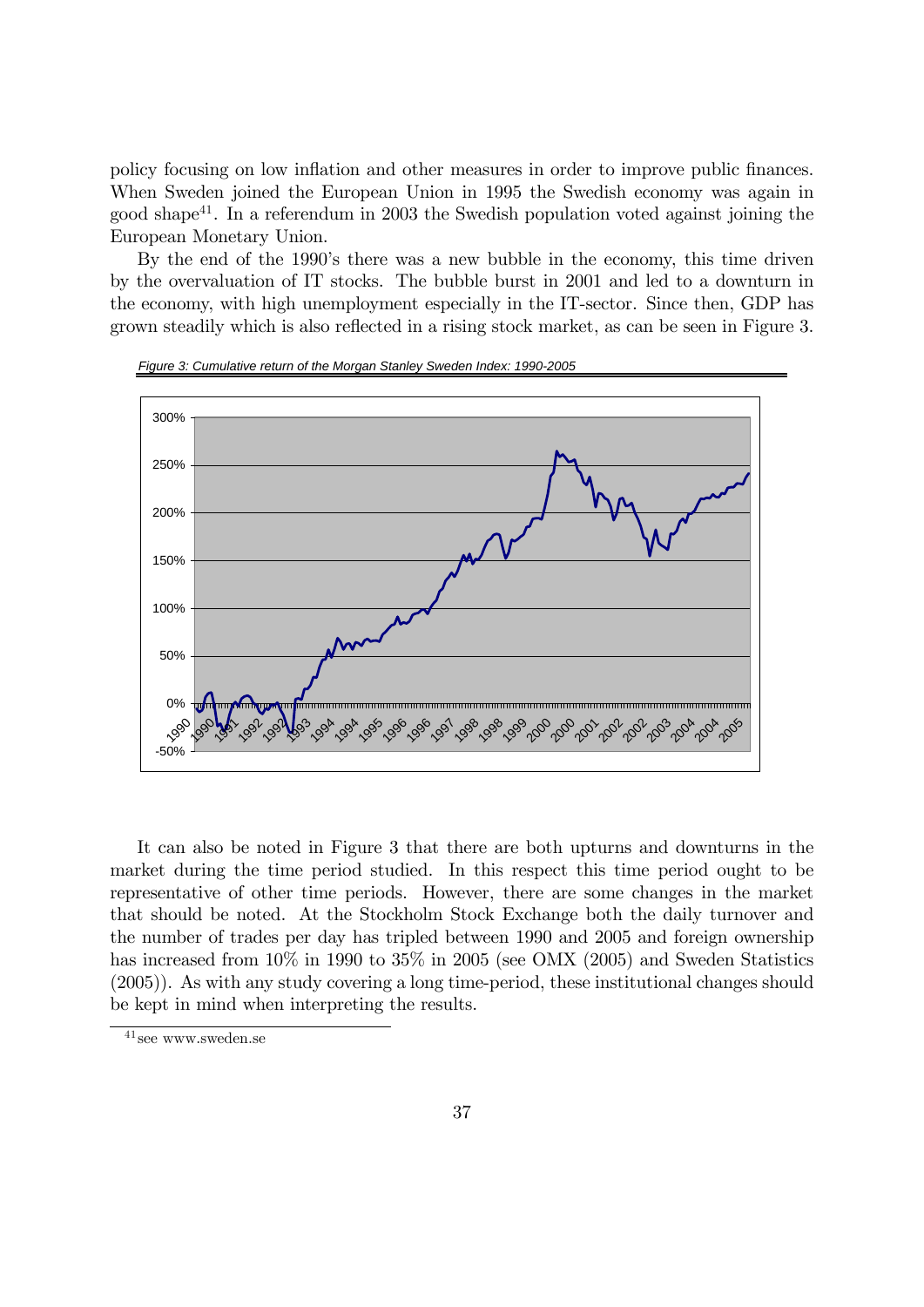### Appendix 4. Industry descriptives

The 130 companies come from ten different industries, but the sample is dominated by industrial companies, which makes up almost half of the sample. As can be seen from Table 8 the second largest industry is Basic Materials, with 20 companies. Two industries, Oil&Gas and Telecommunications, only consist of one company each. This should be kept in mind when reading Table 8 which presents some mean accounting and market measures for each industry. Health Care is the most profitable industry with a return on equity (after tax) of 18  $\%$ , which seems reasonable considering the effect of conservative accounting on the valuation of their assets. This is also reflected in the relatively high market-to-book for health care companies. Real Estate is the least profitable industry in the sample, which is mainly due to the real estate crises in the beginning of the sample period.

| , adio of madou y<br>------------ |         |          |      |          |        |            |  |
|-----------------------------------|---------|----------|------|----------|--------|------------|--|
|                                   |         |          | Mean | Mean     | Mean   | Mean       |  |
| Industry (ICB)                    | Nr Obs. | Nr Comp. | M/B  | D/Assets | Assets | <b>ROE</b> |  |
| Oil & Gas                         | 47      |          | 1.65 | 0.64     | 152709 | 0.12       |  |
| <b>Basic Materials</b>            | 665     | 20       | 2.08 | 0.57     | 46130  | 0.13       |  |
| Industrials                       | 1849    | 54       | 2.08 | 0.64     | 22909  | 0.08       |  |
| Consumer Goods                    | 402     | 12       | 2.03 | 0.67     | 15771  | 0.09       |  |
| <b>Health Care</b>                | 212     | 8        | 4.13 | 0.53     | 54934  | 0.18       |  |
| <b>Consumer Services</b>          | 250     | 7        | 3.73 | 0.66     | 8705   | 0.09       |  |
| Telecommunications                | 27      | 1        | 2.19 | 0.49     | 137911 | 0.08       |  |
| <b>Utilities</b>                  | 130     | 4        | 1.77 | 0.50     | 17622  | 0.11       |  |
| <b>Real Estate</b>                | 335     | 14       | 1.39 | 0.64     | 7448   | 0.01       |  |
| Technology                        | 324     | 9        | 6.93 | 0.58     | 66091  | 0.10       |  |
| Total sample                      | 4241    | 130      | 2.11 | 0.63     | 28388  | 0.09       |  |

*Table 8. Industry Descriptives*

*This table reports descriptive statistcs per industry, for a sample of 130 Swedish companies listed on the A-list between 1990 and 2005. Industry classification is based on ICB codes. Besides the number of companies and observations, the mean market-to-book (M/B), mean debt-to-assets (D/Assets), mean assets and mean ROE (after tax) are reported for each industry. Market values are measured as the market price of the share at the the end of the reporting period, times the number of shares outstanding as of December 31 each year. Mean ROE(after tax) is measured as Net Income divided by end of period book value of equity.*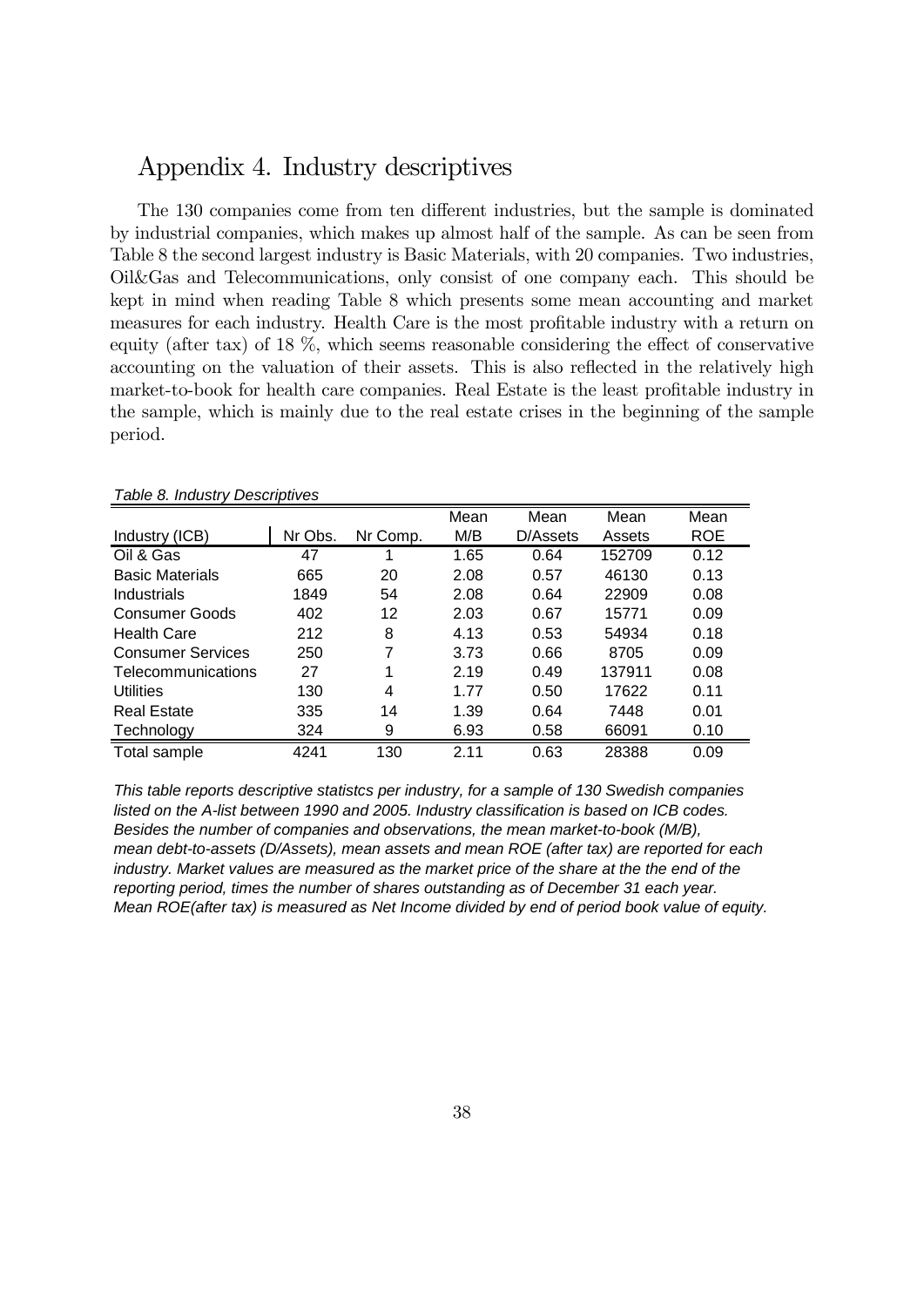## Appendix 5. Time-series properties of quarterly earnings in sample

Since this study is the first to study quarterly accounting data from Swedish companies it is motivated to study the time-series properties of quarterly earnings somewhat closer. It also alleviates comparisons to the study by Bernard and Thomas (1990).

The mean sample autocorrelations are reported in panel A in Table 9. There is a seasonal pattern in quarterly earnings in the sample. The highest mean autocorrelation  $(0.152)$  is between earnings that are four quarters apart (lag 4). When differencing the earnings series the autocorrelation structure changes. In Table 9 panel B the mean autocorrelations in seasonally differenced earnings (differences between quarters that are four quarters apart) are 0.053, 0.061, 0.001 and -0.357 for one to four lags respectively. The first three lags have positive autocorrelations, whereas the forth lag has a negative autocorrelation. This pattern is consistent with results of the time-series behavior of quarterly earnings on US data (see for example Bernard and Thomas (1990) and Rangan and Sloan  $(1998)$ . However, it should be noted that the coefficients on the first three lags are lower than the ones estimated in the sample of Bernard and Thomas (1990).

| Panel A. Distribution of firm-specific autocorrelations in quarterly earnings |           |          |           |           |  |
|-------------------------------------------------------------------------------|-----------|----------|-----------|-----------|--|
| <u>Lag</u>                                                                    |           |          |           |           |  |
|                                                                               | $n = 111$ | $n = 98$ | $n = 111$ | $n = 111$ |  |
| Mean                                                                          | 0.094     | 0.082    | 0.036     | 0.152     |  |
| 25th percentile                                                               | $-0.107$  | $-0.040$ | $-0.080$  | 0.007     |  |
| Median                                                                        | 0.065     | 0.079    | 0.025     | 0.125     |  |
| 75th percentile                                                               | 0.271     | 0.309    | 0.191     | 0.299     |  |
|                                                                               |           |          |           |           |  |

*Table 9. Time-series behavior of quarterly earnings, 130 firms, 1990-2005*

*Panel B. Distribution of firm-specific autocorrelations in seasonally-differenced quarterly earnings*

| Lag             |           | າ        | 3         | 4         |  |
|-----------------|-----------|----------|-----------|-----------|--|
|                 | $n = 101$ | $n=90$   | $n = 100$ | $n = 101$ |  |
| Mean            | 0.053     | 0.061    | 0.001     | $-0.357$  |  |
| 25th percentile | $-0.131$  | $-0.053$ | $-0.091$  | $-0.504$  |  |
| Median          | 0.043     | 0.047    | $-0.001$  | $-0.381$  |  |
| 75th percentile | 0.211     | 0.152    | 0.135     | $-0.188$  |  |
|                 |           |          |           |           |  |
|                 |           |          |           |           |  |

*This table reports the time-series behaviour of firm-specific quarterly earnings (panel A) and seasonally differenced quarterly earnings (panel B).*

*The mean of firm specific autocorrelations have been calculated for lags 1, 2, 3 and 4 respectively. Quarterly earnings are defined as earnings before extraordinary items.*

Bernard and Thomas (1990) use an illustrative example to give an intuitive sense for the implications of these autocorrelations. Using the estimated coefficients of the Swedish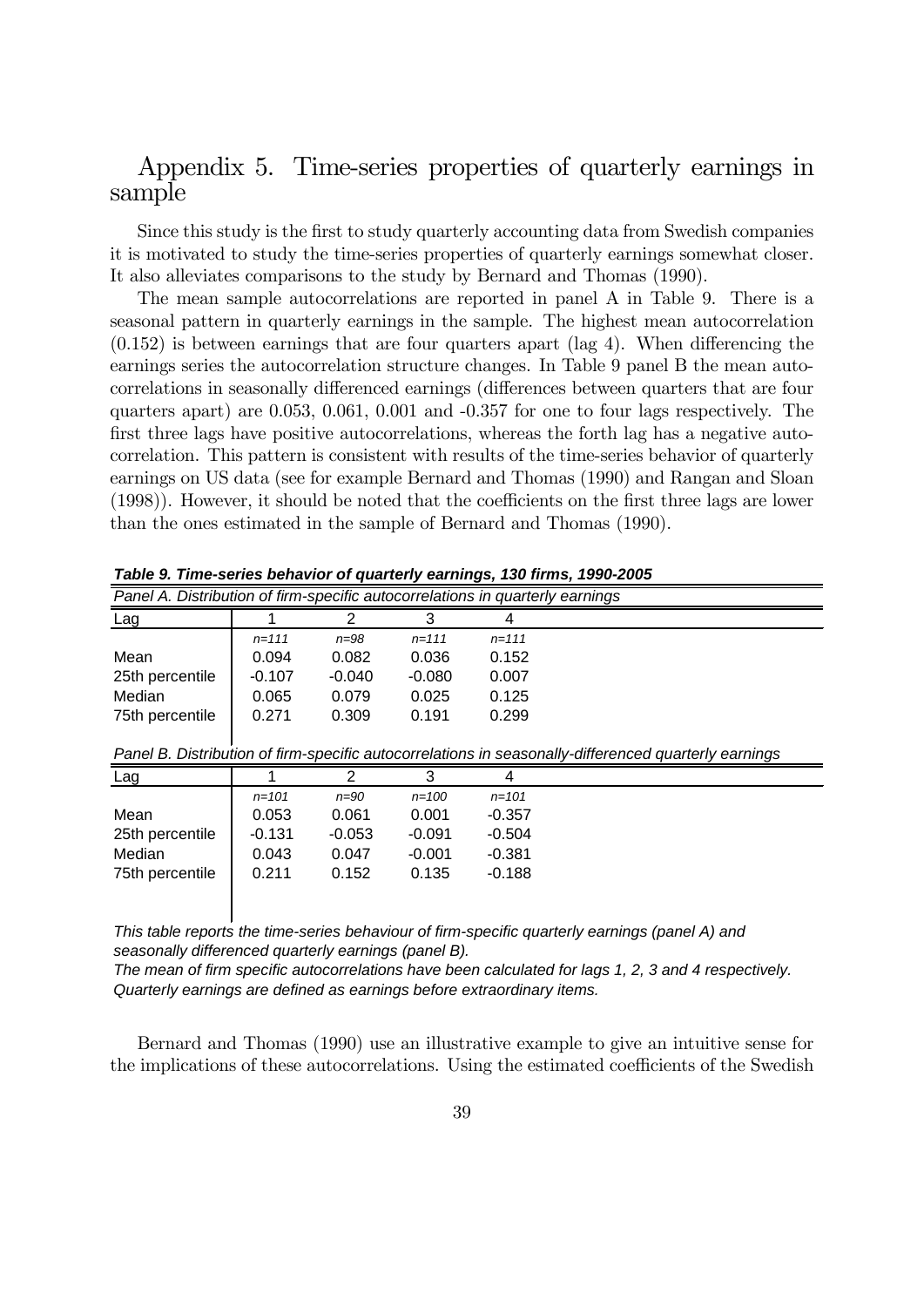sample, consider the following example. A firm reports quarterly earnings in year 0 of 10 MSEK, 10 MSEK, 10 MSEK and 20 MSEK for quarter 1 to 4 respectively. In the first quarter of year 1 the firm reports actual earnings of 11 MSEK, which is an increase of 1 MSEK compared to the first quarter of year 0. The autocorrelation structure in seasonally differenced earnings, tells us something about how persistent this increase in earnings is. If we assume that the mean autocorrelations in panel B is applicable to this Örm (and there is no linear trend in earnings), the forecasts for the 3 subsequent quarterly earnings changes will be 0.053 MSEK, 0.061 MSEK and 0.001 MSEK, leading to quarterly earnings forecasts of 10.053 MSEK, 10.061 MSEK and 20.001 MSEK respectively. The forecasted change for the quarter that is four quarters ahead (that is the first quarter of year 2) is -0.357. This leads to a forecasted quarterly earnings for quarter 1 year 2 of 10.643 MSEK, which is the previous years' earnings for the same quarter  $(11 \text{ MSEK})$  plus the reversion of the previous years' earnings increase (-0.357 MSEK).

|           | Year 0  | Year 1      | Year <sub>2</sub> |
|-----------|---------|-------------|-------------------|
| Quarter 1 | 10 MSEK | 11 MSEK     | 10.643 MSEK       |
| Quarter 2 | 10 MSEK | 10.053 MSEK |                   |
| Quarter 3 | 10 MSEK | 10.061MSEK  |                   |
| Quarter 4 | 20 MSEK | 20.001MSEK  |                   |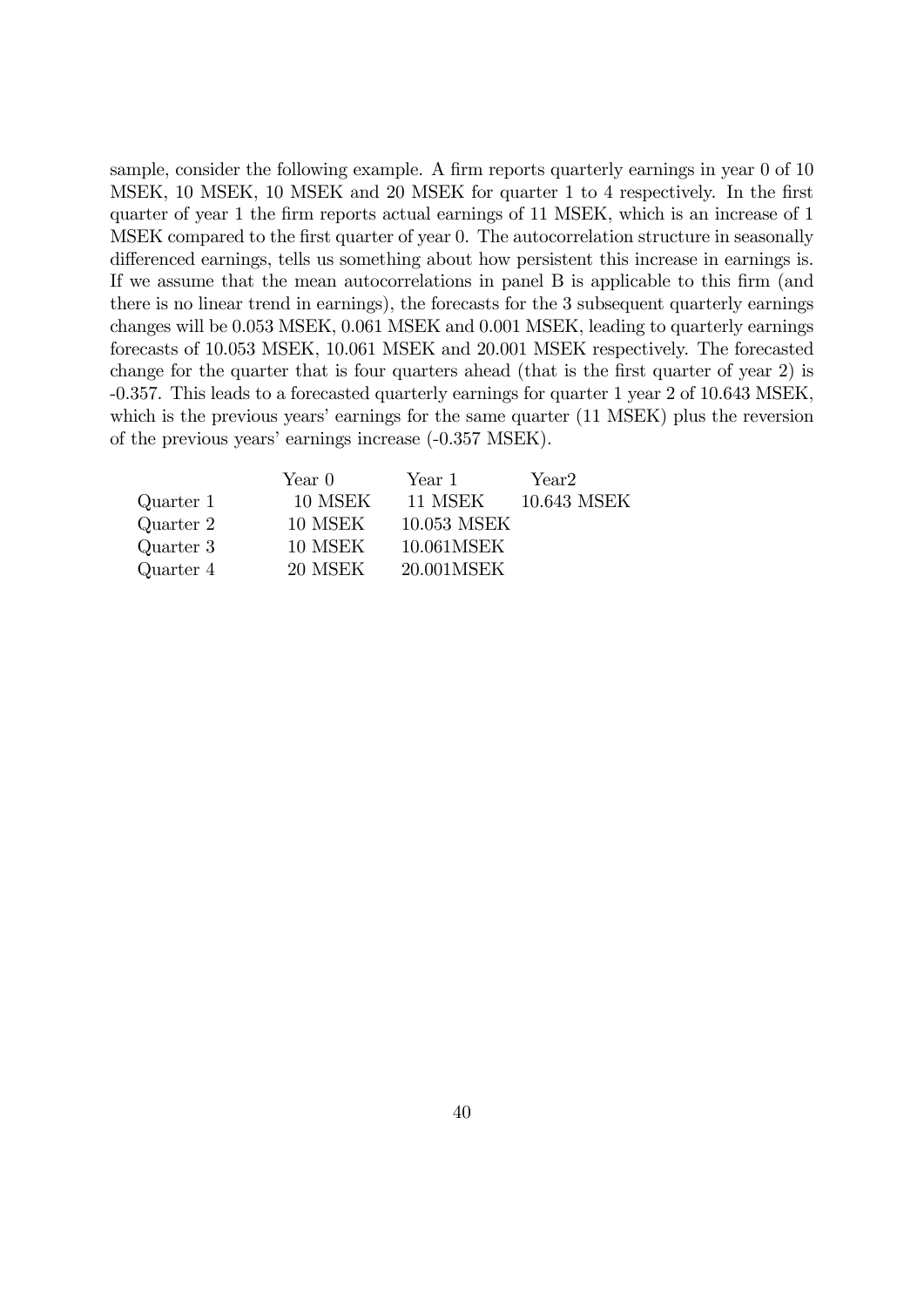Appendix 6. PEAD strategy implemented in event-time

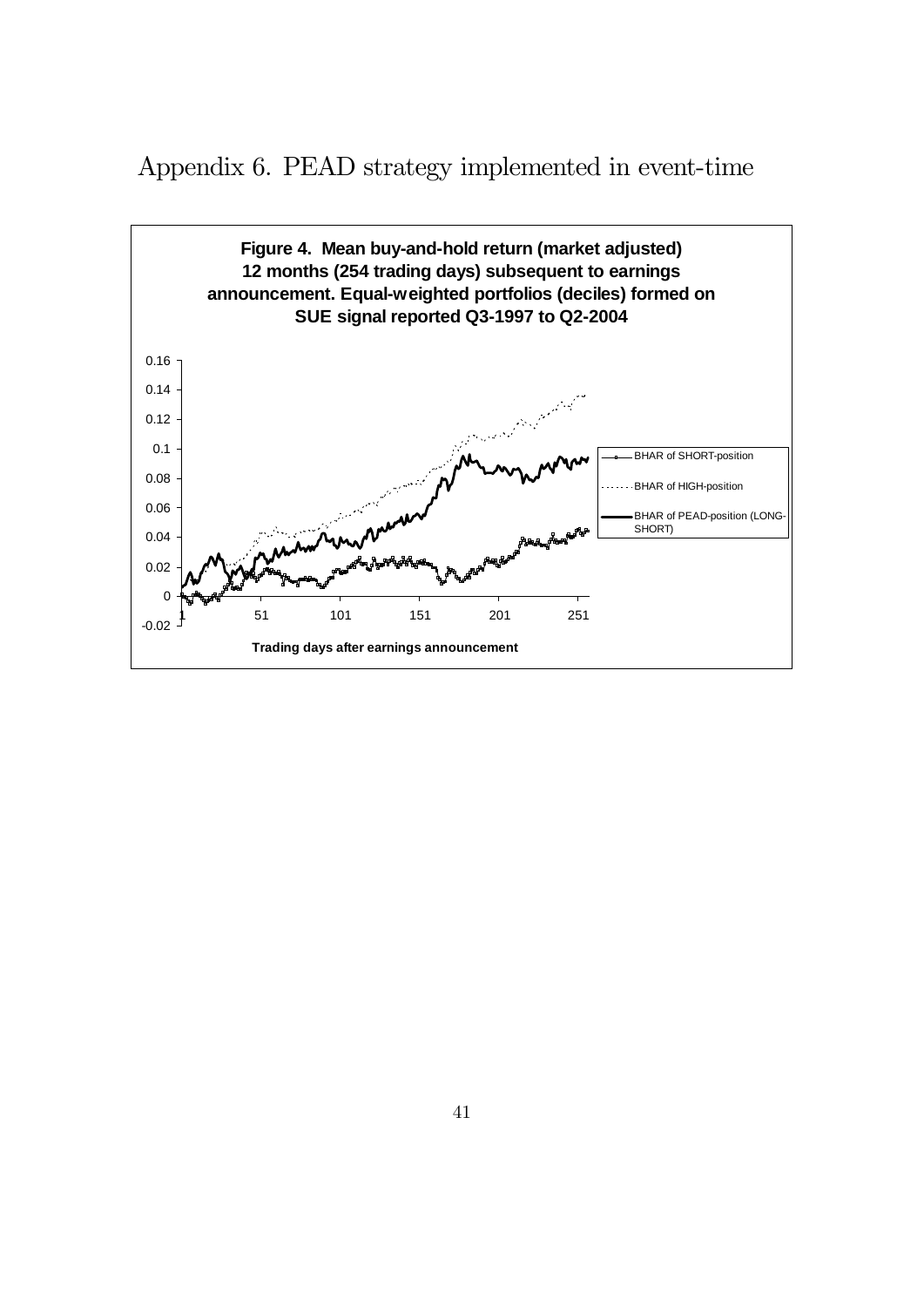## Appendix 7. Robustness checks

The main results (presented in Table 3) are generated from tests with the following assumptions and key constructs:

- SUE is scaled by the standard deviation of forecasted earnings.
- Portfolio formation is based on deciles.
- Holding of SUE-portfolios is 12 months
- SUE-portfolios are equally weighted.
- The market return is proxied by a value-weighted market index (Morgan Stanley Sweden index).

In this Appendix I test the robustness of my main results, by relaxing each assumption at a time (all other assumptions remain constant). The results of these robustness checks are presented in Appendix 7 a to 7 e. These tables are equivalent to Table 3. In Appendix 7 f I present an overview of all the robustness checks (only the three-factor regression on the hedge return is presented here).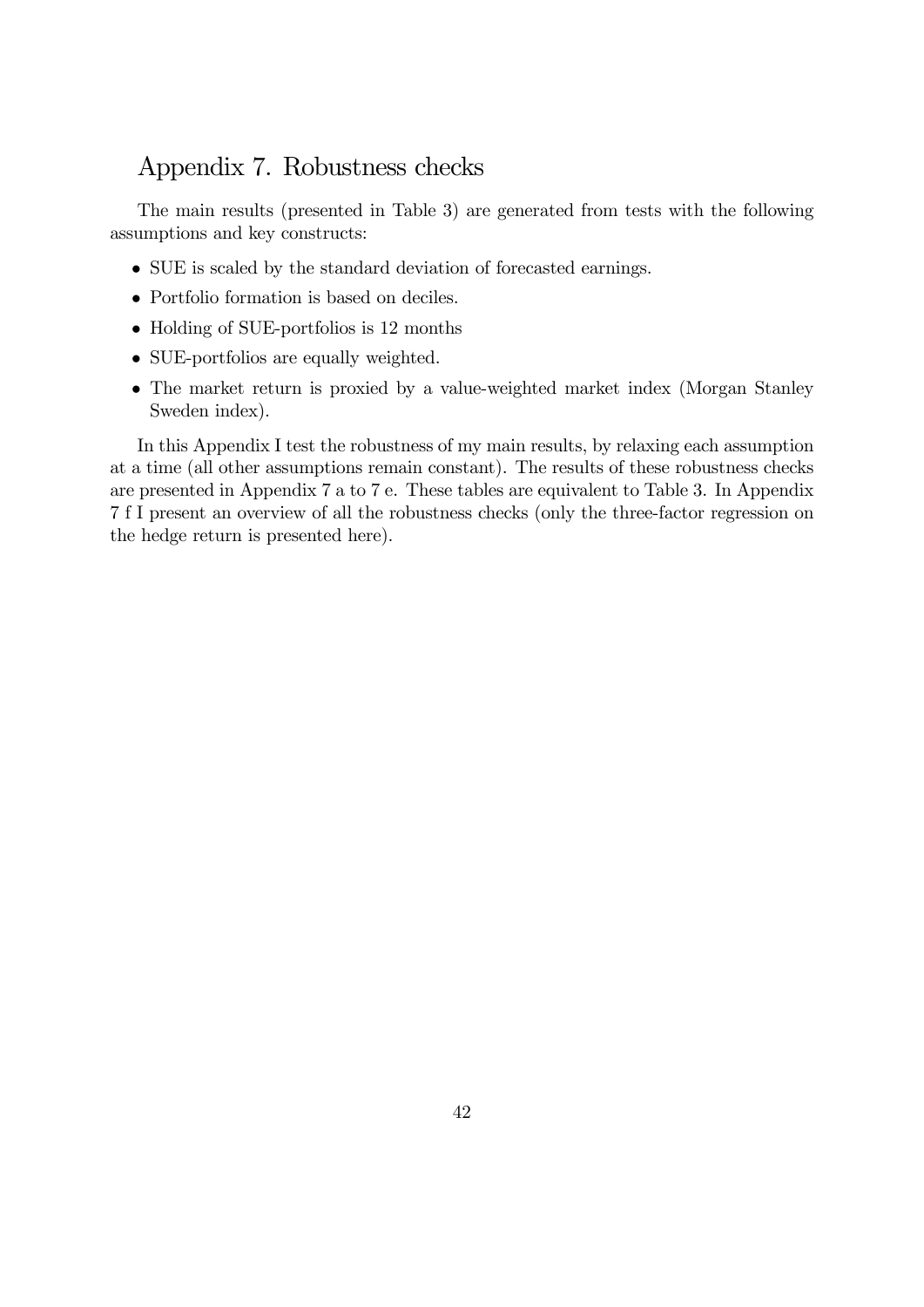### Appendix 7 a. SUE scaled by Market Cap

| Table 10. Average Monthly Abnormal Return to Extreme SUE Portfolios (SUE scaled by Market Cap) |  |
|------------------------------------------------------------------------------------------------|--|
| Panel A. Portfolios in position LONG (High SUE)                                                |  |

Intercept RMRF SMB HML Adj. R2 **Coefficient 1** 0.015 0.000 *(t-stat) 3.74* **Coefficient 1** 0.013 0.581 0.408 *(t-stat) 3.94 15.22* Coefficient 0.010 0.778 0.286 0.066 0.488 *(t-stat) 3.47 16.99 4.09 1.22 Panel B. Portfolios in position SHORT (Low SUE)* Intercept RMRF SMB HML Adj. R2 Coefficient 1 0.008 0.000 0.000 0.000 0.000 0.000 0.000 0.000 0.000 0.000 0.000 0.000 0.000 0.000 0.000 0.000 0 *(t-stat) 2.01* Coefficient 1 0.005 0.435 0.269 *(t-stat) 1.68 11.14* Coefficient 0.003 0.611 0.200 0.132 0.361 *(t-stat) 1.05 12.98 2.78 2.42 Panel C. Portfolios in position PEAD (LONG-SHORT)* Intercept RMRF SMB HML Adj. R2 **Coefficient 1** 0.008 0.000 *(t-stat) 2.09* **Coefficient 1** 0.007 0.150 0.029 *(t-stat) 1.92 3.31* Coefficient 0.007 0.167 0.086 -0.067 0.026 *(t-stat) 1.92 2.92 0.98 -1.02*

*This table reports the coefficents from calender-time portfolio return regressions, for the 12 months after portfolio formation, with the monthly portfolio excess returns (monthly portfolio return minus the return of a Swedish Treasury Bill (30days)) as the dependent variable. The results for the positions LONG, SHORT and PEAD (LONG-SHORT) can be found in panel A, B and C respectively. LONG is a long position in the decile with the highest SUE and SHORT is a short position in the decile with the lowest SUE. All positions are taken the first day of the quarter subsequent to the quarter when the earnings are announced. RMRF is the excess market return measured as the Morgan Stanley Sweden index minus the return of Swedish Treasury Bill (30days). SMB is the monthly value-weighted return of a hedge portfolio based on size (MarketCap). Firms are ranked on Market Cap. by June 30 each year and divided into 2 portfolios; portfolio Big and portfolio Small. The SMB factor is the monthly value-weighted return of the Small portfolio minus the monthly return of the Big portfolio. Monthly returns are measured from July 1 and 12 months ahead. HML is the monthly value-weighted return of a hedge portfolio based on book-to.market. Firms are ranked on book-to-market by December 31 each year and divided into 3 portfolios; portfolio Value (high book-to-market), Neutral and Growth (low book-to-market). The HML factor is the monthly value-weighted return of the Value portfolio minus the monthly return of the Growth portfolio. Monthly returns are measured from July 1 (six months after portfolio formation) and 12 months ahead.*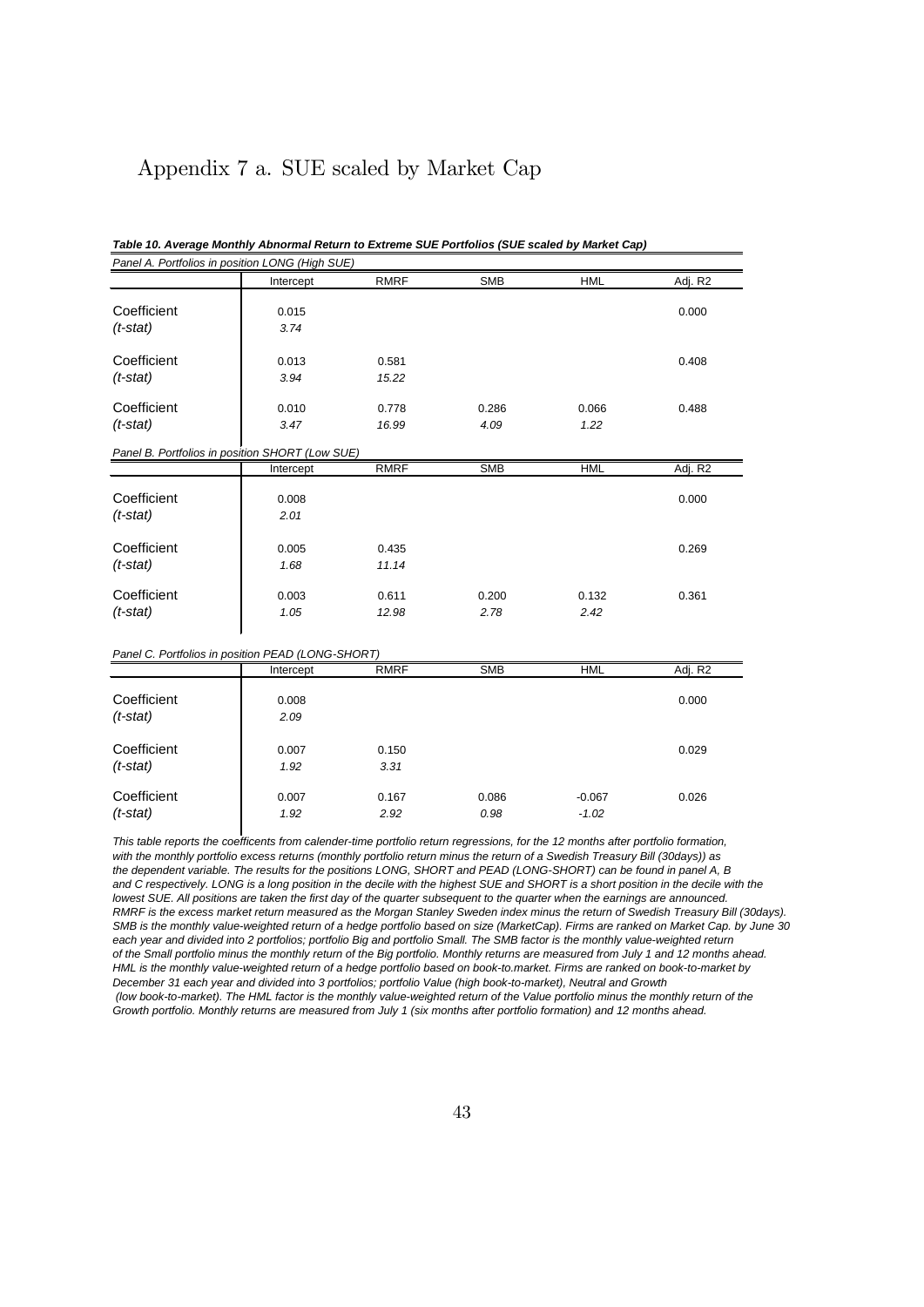### Appendix 7 b. Quintiles in portfolio formation

|  | Table 11. Average Monthly Abnormal Return to Extreme SUE Portfolios (quintiles) |
|--|---------------------------------------------------------------------------------|
|--|---------------------------------------------------------------------------------|

*Panel A. Portfolios in position LONG (High SUE)* Intercept RMRF SMB HML Adj. R2 Coefficient 0.010 0.010 0.000 0.000 0.000 0.000 0.000 0.000 0.000 0.000 0.000 0.000 0.000 0.000 0.000 0.000 0.000 0.000 0.000 0.000 0.000 0.000 0.000 0.000 0.000 0.000 0.000 0.000 0.000 0.000 0.000 0.000 0.000 0.000 0.000 *(t-stat) 3.05* **Coefficient 1** 0.008 0.563 0.570 *(t-stat) 3.38 21.08* Coefficient 0.006 0.671 0.078 0.139 0.628 *(t-stat) 2.84 20.91 1.59 3.74 Panel B. Portfolios in position SHORT (Low SUE)* Intercept RMRF SMB HML Adj. R2 **Coefficient** 0.006 0.000 *(t-stat) 1.95* Coefficient 1 0.004 0.450 0.474 *(t-stat) 1.64 17.41* Coefficient 0.002 0.579 0.180 0.051 0.543 *(t-stat) 1.02 18.61 3.79 1.43 Panel C. Portfolios in position PEAD (LONG-SHORT)* Intercept RMRF SMB HML Adj. R2 Coefficient 20.005 coefficient 0.000 *(t-stat) 1.81* Coefficient 1 0.004 0.113 0.039 *(t-stat) 1.62 3.84* Coefficient 0.004 0.092 -0.102 0.087 0.045 *(t-stat) 1.56 2.42 -1.75 1.98*

*This table reports the coefficents from calender-time portfolio return regressions, for the 12 months after portfolio formation, with the monthly portfolio excess returns (monthly portfolio return minus the return of a Swedish Treasury Bill (30days)) as the dependent variable. The results for the positions LONG, SHORT and PEAD (LONG-SHORT) can be found in panel A, B and C respectively. LONG is a long position in the quintile with the highest SUE and SHORT is a short position in the quintile with the lowest SUE. All positions are taken the first day of the quarter subsequent to the quarter when the earnings are announced. RMRF is the excess market return measured as the Morgan Stanley Sweden index minus the return of Swedish Treasury Bill (30days). SMB is the monthly value-weighted return of a hedge portfolio based on size (MarketCap). Firms are ranked on Market Cap. by June 30 each year and divided into 2 portfolios; portfolio Big and portfolio Small. The SMB factor is the monthly value-weighted return of the Small portfolio minus the monthly return of the Big portfolio. Monthly returns are measured from July 1 and 12 months ahead. HML is the monthly value-weighted return of a hedge portfolio based on book-to.market. Firms are ranked on book-to-market by December 31 each year and divided into 3 portfolios; portfolio Value (high book-to-market), Neutral and Growth (low book-to-market). The HML factor is the monthly value-weighted return of the Value portfolio minus the monthly return of the Growth portfolio. Monthly returns are measured from July 1 (six months after portfolio formation) and 12 months ahead.*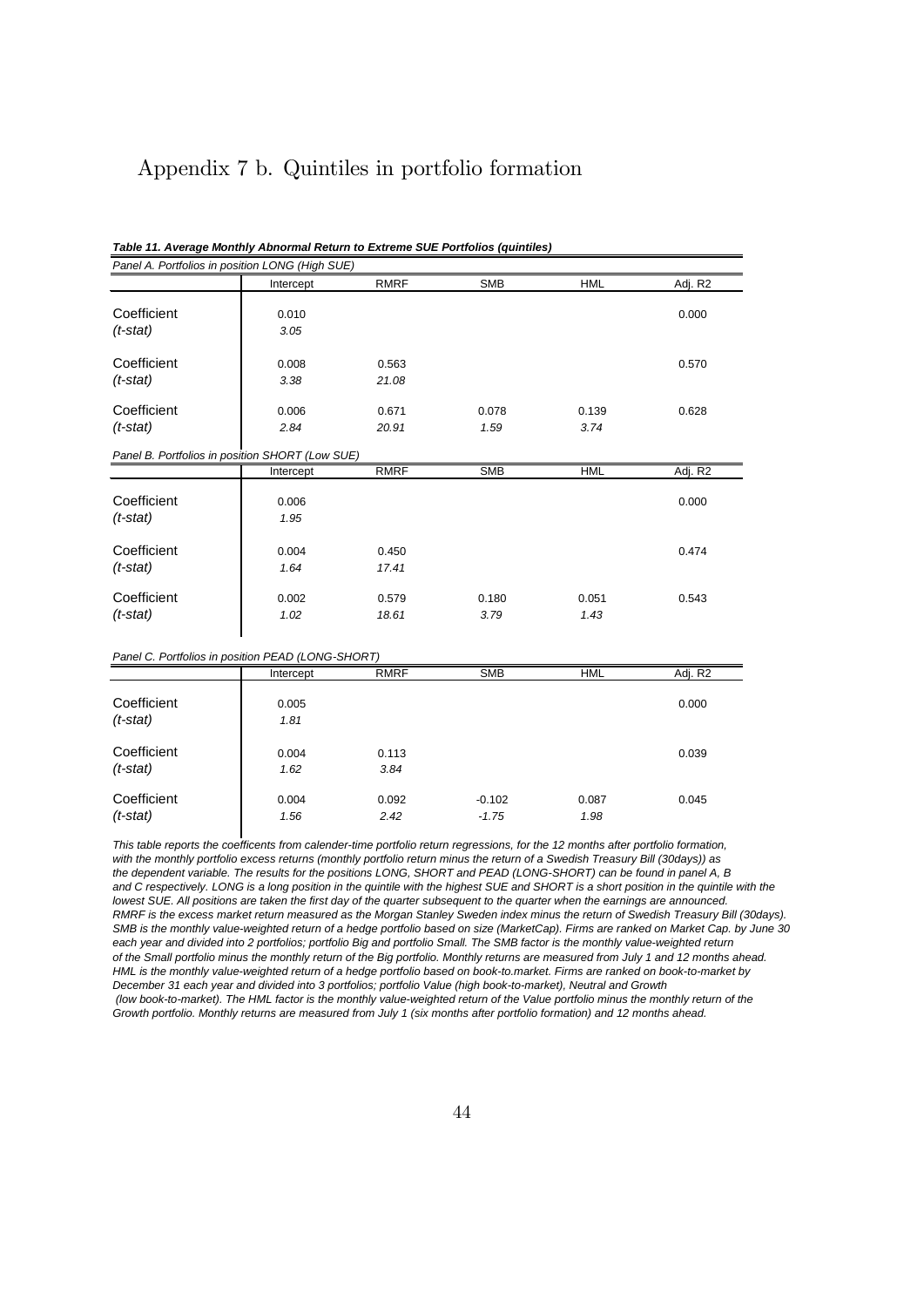### Appendix 7 c. 6-months return in returns regressions

| Panel A. Portfolios in position LONG (High SUE)   |           |             |            |            |          |
|---------------------------------------------------|-----------|-------------|------------|------------|----------|
|                                                   | Intercept | <b>RMRF</b> | <b>SMB</b> | <b>HML</b> | Adj. R2  |
| Coefficient                                       | 0.011     |             |            |            | 0.000    |
|                                                   |           |             |            |            |          |
| $(t$ -stat)                                       | 2.23      |             |            |            |          |
| Coefficient                                       | 0.008     | 0.540       |            |            | 0.473    |
| $(t$ -stat)                                       | 2.26      | 12.29       |            |            |          |
|                                                   |           |             |            |            |          |
| Coefficient                                       | 0.006     | 0.694       | 0.145      | 0.155      | 0.565    |
| $(t$ -stat)                                       | 1.93      | 13.38       | 1.82       | 2.60       |          |
| Panel B. Portfolios in position SHORT (Low SUE)   |           |             |            |            |          |
|                                                   | Intercept | <b>RMRF</b> | <b>SMB</b> | <b>HML</b> | Adj. R2  |
|                                                   |           |             |            |            |          |
| Coefficient                                       | 0.002     |             |            |            | 0.000    |
| $(t$ -stat)                                       | 0.43      |             |            |            |          |
|                                                   |           |             |            |            |          |
| Coefficient                                       | $-0.001$  | 0.530       |            |            | 0.425    |
| $(t$ -stat)                                       | $-0.15$   | 11.16       |            |            |          |
|                                                   |           |             |            |            |          |
| Coefficient                                       | $-0.002$  | 0.617       | 0.091      | 0.074      | 0.445    |
| $(t$ -stat)                                       | $-0.40$   | 10.16       | 0.98       | 1.07       |          |
|                                                   |           |             |            |            |          |
| Panel C. Portfolios in position PEAD (LONG-SHORT) |           |             |            |            |          |
|                                                   | Intercept | <b>RMRF</b> | <b>SMB</b> | <b>HML</b> | Adj. R2  |
|                                                   |           |             |            |            |          |
| Coefficient                                       | 0.009     |             |            |            | 0.000    |
| $(t$ -stat)                                       | 1.84      |             |            |            |          |
| Coefficient                                       | 0.009     | 0.010       |            |            | $-0.006$ |
| $(t$ -stat)                                       | 1.82      | 0.16        |            |            |          |
|                                                   |           |             |            |            |          |
| Coefficient                                       | 0.008     | 0.077       | 0.054      | 0.081      | 0.004    |
| $(t$ -stat)                                       | 1.64      | 1.02        | 0.46       | 0.92       |          |

*Table 12. Average Monthly Abnormal Return to Extreme SUE Portfolios (holdingperiod is 6 months)*

*This table reports the coefficents from calender-time portfolio return regressions, for the 6 months after portfolio formation, with the monthly portfolio excess returns (monthly portfolio return minus the return of a Swedish Treasury Bill (30days)) as the dependent variable. The results for the positions LONG, SHORT and PEAD (LONG-SHORT) can be found in panel A, B and C respectively. LONG is a long position in the decile with the highest SUE and SHORT is a short position in the decile with the lowest SUE. All positions are taken the first day of the quarter subsequent to the quarter when the earnings are announced. RMRF is the excess market return measured as the Morgan Stanley Sweden index minus the return of Swedish Treasury Bill (30days). SMB is the monthly value-weighted return of a hedge portfolio based on size (MarketCap). Firms are ranked on Market Cap. by June 30 each year and divided into 2 portfolios; portfolio Big and portfolio Small. The SMB factor is the monthly value-weighted return of the Small portfolio minus the monthly return of the Big portfolio. Monthly returns are measured from July 1 and 12 months ahead. HML is the monthly value-weighted return of a hedge portfolio based on book-to.market. Firms are ranked on book-to-market by December 31 each year and divided into 3 portfolios; portfolio Value (high book-to-market), Neutral and Growth (low book-to-market). The HML factor is the monthly value-weighted return of the Value portfolio minus the monthly return of the Growth portfolio. Monthly returns are measured from July 1 (six months after portfolio formation) and 12 months ahead.*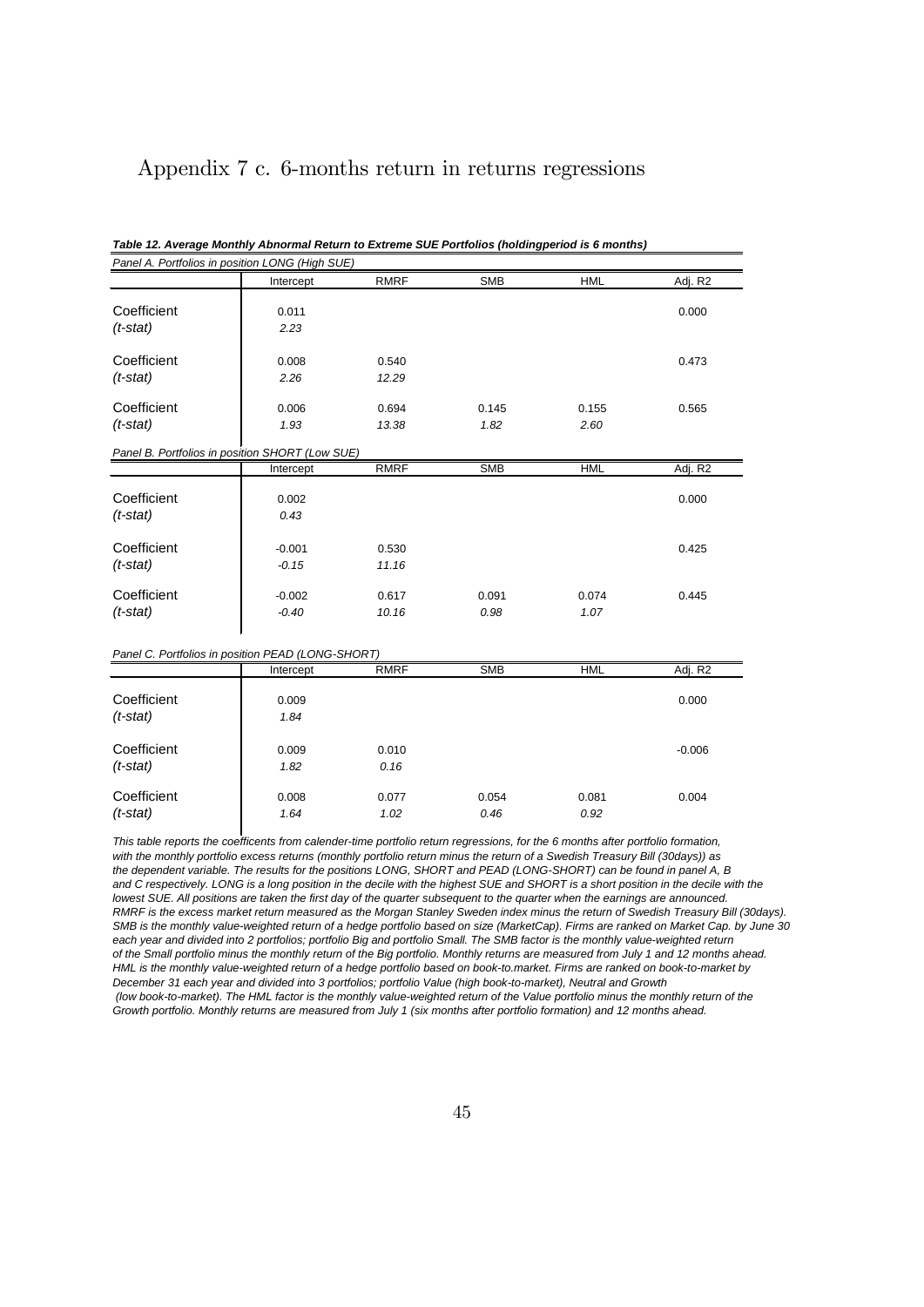### Appendix 7 d. Value-weighted SUE-portfolios

#### *Table 13. Average Monthly Abnormal Return to Extreme SUE Portfolios (value-weighted)*

*Panel A. Portfolios in position LONG (High SUE)*

|                                                   | Intercept | <b>RMRF</b> | <b>SMB</b> | <b>HML</b> | Adj. R2  |
|---------------------------------------------------|-----------|-------------|------------|------------|----------|
| Coefficient                                       | 0.011     |             |            |            | 0.000    |
| $(t$ -stat)                                       | 2.03      |             |            |            |          |
|                                                   |           |             |            |            |          |
| Coefficient                                       | 0.007     | 0.782       |            |            | 0.412    |
| $(t$ -stat)                                       | 1.71      | 15.35       |            |            |          |
|                                                   |           |             |            |            |          |
| Coefficient                                       | 0.007     | 0.757       | $-0.187$   | 0.192      | 0.420    |
| $(t$ -stat)                                       | 1.59      | 11.59       | $-1.87$    | 2.55       |          |
| Panel B. Portfolios in position SHORT (Low SUE)   |           |             |            |            |          |
|                                                   | Intercept | <b>RMRF</b> | <b>SMB</b> | <b>HML</b> | Adj. R2  |
|                                                   |           |             |            |            |          |
| Coefficient                                       | 0.003     |             |            |            | 0.000    |
| $(t$ -stat)                                       | 0.61      |             |            |            |          |
| Coefficient                                       | 0.000     | 0.720       |            |            | 0.381    |
|                                                   | $-0.09$   | 14.38       |            |            |          |
| $(t$ -stat)                                       |           |             |            |            |          |
| Coefficient                                       | $-0.001$  | 0.720       | $-0.134$   | 0.168      | 0.387    |
| $(t$ -stat)                                       | $-0.24$   | 11.12       | $-1.36$    | 2.25       |          |
|                                                   |           |             |            |            |          |
| Panel C. Portfolios in position PEAD (LONG-SHORT) |           |             |            |            |          |
|                                                   | Intercept | <b>RMRF</b> | <b>SMB</b> | <b>HML</b> | Adj. R2  |
|                                                   |           |             |            |            |          |
| Coefficient                                       | 0.008     |             |            |            | 0.000    |
| $(t$ -stat)                                       | 1.23      |             |            |            |          |
|                                                   |           |             |            |            |          |
| Coefficient                                       | 0.008     | 0.058       |            |            | $-0.001$ |
| $(t$ -stat)                                       | 1.18      | 0.74        |            |            |          |
| Coefficient                                       | 0.008     | 0.037       | $-0.052$   | 0.024      | $-0.007$ |
| $(t$ -stat)                                       | 1.19      | 0.37        | $-0.34$    | 0.21       |          |
|                                                   |           |             |            |            |          |

*This table reports the coefficents from calender-time portfolio return regressions, for the 12 months after portfolio formation, with the monthly portfolio excess returns (monthly value-weighted portfolio return minus the return of a Swedish Treasury Bill (30days)) as the dependent variable. The results for the positions LONG, SHORT and PEAD (LONG-SHORT) can be found in panel A, B and C respectively. LONG is a long position in the decile with the highest SUE and SHORT is a short position in the decile with the lowest SUE. All positions are taken the first day of the quarter subsequent to the quarter when the earnings are announced. RMRF is the excess market return measured as the Morgan Stanley Sweden index minus the return of Swedish Treasury Bill (30days). SMB is the monthly value-weighted return of a hedge portfolio based on size (MarketCap). Firms are ranked on Market Cap. by June 30 each year and divided into 2 portfolios; portfolio Big and portfolio Small. The SMB factor is the monthly value-weighted return of the Small portfolio minus the monthly return of the Big portfolio. Monthly returns are measured from July 1 and 12 months ahead. HML is the monthly value-weighted return of a hedge portfolio based on book-to.market. Firms are ranked on book-to-market by December 31 each year and divided into 3 portfolios; portfolio Value (high book-to-market), Neutral and Growth (low book-to-market). The HML factor is the monthly value-weighted return of the Value portfolio minus the monthly return of the Growth portfolio. Monthly returns are measured from July 1 (six months after portfolio formation) and 12 months ahead.*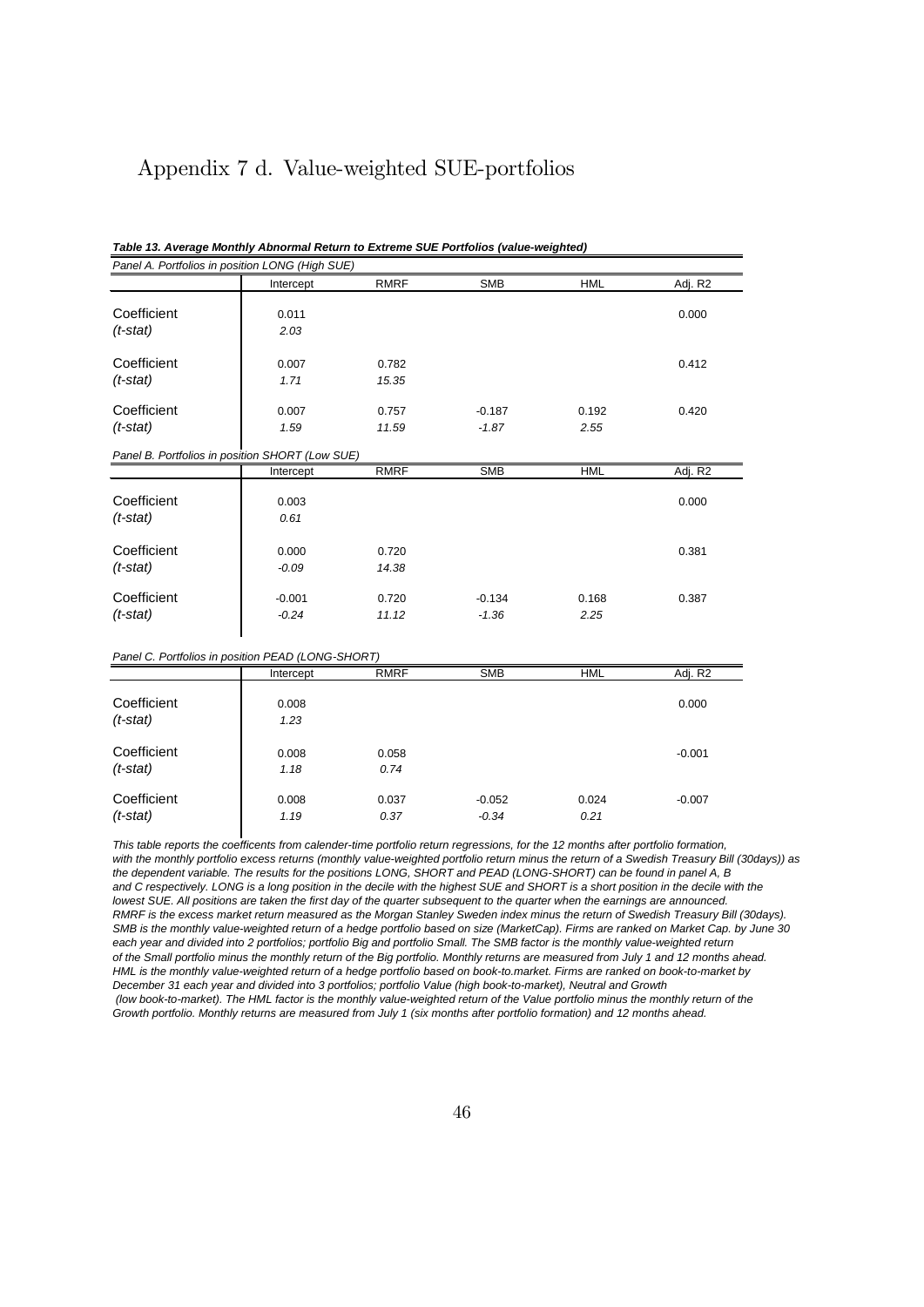Appendix 7 e. Equal-weighted sample mean return as a measure of market return

| Panel A. Portfolios in position LONG (High SUE)                                                                                 |           |             |            |            |          |
|---------------------------------------------------------------------------------------------------------------------------------|-----------|-------------|------------|------------|----------|
|                                                                                                                                 | Intercept | <b>RMRF</b> | <b>SMB</b> | <b>HML</b> | Adj. R2  |
|                                                                                                                                 |           |             |            |            |          |
| Coefficient                                                                                                                     | 0.011     |             |            |            | 0.000    |
| $(t$ -stat)                                                                                                                     | 3.07      |             |            |            |          |
|                                                                                                                                 |           |             |            |            |          |
| Coefficient                                                                                                                     | 0.002     | 1.060       |            |            | 0.618    |
| $(t$ -stat)                                                                                                                     | 0.85      | 23.31       |            |            |          |
|                                                                                                                                 |           |             |            |            |          |
| Coefficient                                                                                                                     | 0.002     | 1.020       | $-0.095$   | 0.022      | 0.623    |
| $(t$ -stat)                                                                                                                     | 1.06      | 20.96       | $-1.93$    | 0.52       |          |
|                                                                                                                                 |           |             |            |            |          |
| Panel B. Portfolios in position SHORT (Low SUE)                                                                                 |           |             |            |            |          |
|                                                                                                                                 | Intercept | <b>RMRF</b> | <b>SMB</b> | <b>HML</b> | Adj. R2  |
| Coefficient                                                                                                                     |           |             |            |            |          |
|                                                                                                                                 | 0.003     |             |            |            | 0.000    |
| $(t$ -stat)                                                                                                                     | 0.65      |             |            |            |          |
|                                                                                                                                 |           |             |            |            |          |
| Coefficient                                                                                                                     | $-0.007$  | 1.052       |            |            | 0.560    |
| $(t$ -stat)                                                                                                                     | $-2.61$   | 20.68       |            |            |          |
|                                                                                                                                 |           |             |            |            |          |
| Coefficient                                                                                                                     | $-0.007$  | 1.050       | 0.004      | $-0.045$   | 0.560    |
| $(t$ -stat)                                                                                                                     | $-2.50$   | 19.14       | 0.07       | $-0.94$    |          |
|                                                                                                                                 |           |             |            |            |          |
| Panel C. Portfolios in position PEAD (LONG-SHORT)                                                                               |           |             |            |            |          |
|                                                                                                                                 | Intercept | <b>RMRF</b> | <b>SMB</b> | <b>HML</b> | Adj. R2  |
|                                                                                                                                 |           |             |            |            |          |
| Coefficient                                                                                                                     | 0.009     |             |            |            | 0.000    |
| $(t$ -stat)                                                                                                                     | 2.39      |             |            |            |          |
|                                                                                                                                 |           |             |            |            |          |
| Coefficient                                                                                                                     | 0.009     | 0.006       |            |            | $-0.003$ |
| $(t$ -stat)                                                                                                                     | 2.34      | 0.08        |            |            |          |
|                                                                                                                                 |           |             |            |            |          |
| Coefficient                                                                                                                     | 0.009     | $-0.031$    | $-0.099$   | 0.066      | $-0.004$ |
| $(t$ -stat)                                                                                                                     | 2.38      | $-0.39$     | $-1.23$    | 0.97       |          |
|                                                                                                                                 |           |             |            |            |          |
| This table reports the coefficents from calender time pertfolio return regressions, for the 12 menths after pertfolio fermation |           |             |            |            |          |

*Table 14. Average Monthly Abnormal Return to Extreme SUE Portfolios (Market return proxied by sample mean return)*

*This table reports the coefficents from calender-time portfolio return regressions, for the 12 months after portfolio formation, with the monthly portfolio excess returns (monthly portfolio return minus the return of a Swedish Treasury Bill (30days)) as the dependent variable. The results for the positions LONG, SHORT and PEAD (LONG-SHORT) can be found in panel A, B and C respectively. LONG is a long position in the decile with the highest SUE and SHORT is a short position in the decile with the lowest SUE. All positions are taken the first day of the quarter subsequent to the quarter when the earnings are announced. RMRF is the excess market return measured as the sample mean return minus the return of Swedish Treasury Bill (30days). SMB is the monthly value-weighted return of a hedge portfolio based on size (MarketCap). Firms are ranked on Market Cap. by June 30 each year and divided into 2 portfolios; portfolio Big and portfolio Small. The SMB factor is the monthly value-weighted return of the Small portfolio minus the monthly return of the Big portfolio. Monthly returns are measured from July 1 and 12 months ahead. HML is the monthly value-weighted return of a hedge portfolio based on book-to.market. Firms are ranked on book-to-market by December 31 each year and divided into 3 portfolios; portfolio Value (high book-to-market), Neutral and Growth (low book-to-market). The HML factor is the monthly value-weighted return of the Value portfolio minus the monthly return of the Growth portfolio. Monthly returns are measured from July 1 (six months after portfolio formation) and 12 months ahead.*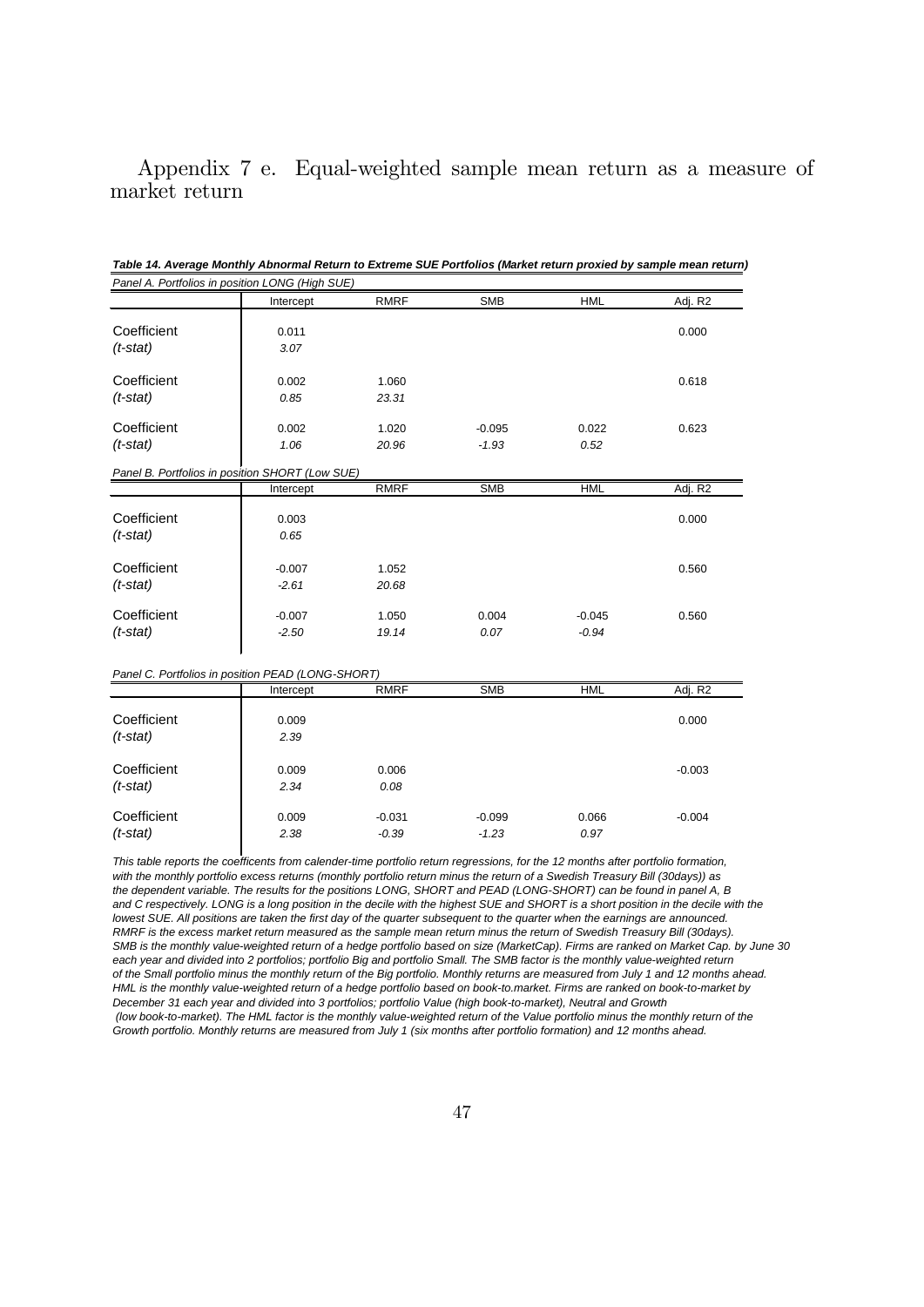### Appendix 7 f. Overview of robustness checks

| Panel A. Portfolios in position PEAD (LONG-SHORT) |           |             |            |            |          |
|---------------------------------------------------|-----------|-------------|------------|------------|----------|
|                                                   | Intercept | <b>RMRF</b> | <b>SMB</b> | <b>HML</b> | Adj. R2  |
| Main Results                                      | 0.009     | 0.028       | $-0.065$   | 0.054      | $-0.004$ |
| $(t$ -stat)                                       | 2.29      | 0.48        | $-0.74$    | 0.82       |          |
| SUE scaled by Market Cap                          | 0.007     | 0.167       | 0.086      | $-0.067$   | 0.026    |
| $(t$ -stat)                                       | 1.92      | 2.92        | 0.98       | $-1.02$    |          |
| Quintile-portfolios                               | 0.004     | 0.092       | $-0.102$   | 0.087      | 0.045    |
| $(t$ -stat)                                       | 1.56      | 2.42        | $-1.75$    | 1.98       |          |
| 6 months holdingperiod                            | 0.008     | 0.077       | 0.054      | 0.081      | 0.004    |
| $(t$ -stat)                                       | 1.64      | 1.02        | 0.46       | 0.92       |          |
| Value-weighted portfolio returns                  | 0.008     | 0.037       | $-0.052$   | 0.024      | $-0.007$ |
| $(t$ -stat)                                       | 1.19      | 0.37        | $-0.34$    | 0.21       |          |
| Sample mean as Market Return                      | 0.009     | $-0.031$    | $-0.099$   | 0.066      | $-0.004$ |
| $(t$ -stat)                                       | 2.38      | $-0.39$     | $-1.23$    | 0.97       |          |

|  | Table 15. Average Monthly Abnormal Return to Extreme SUE Portfolios |
|--|---------------------------------------------------------------------|
|--|---------------------------------------------------------------------|

*This table presents an overview of the results of tables 10-14. Only the coefficients of the PEAD position in the 3 factor-model are presented. SMB is the monthly value-weighted return of a hedge portfolio based on size (MarketCap). Firms are ranked on Market Cap. by June 30 each year and divided into 2 portfolios; portfolio Big and portfolio Small. The SMB factor is the monthly value-weighted return of the Small portfolio minus the monthly return of the Big portfolio. Monthly returns are measured from July 1 and 12 months ahead. HML is the monthly value-weighted return of a hedge portfolio based on book-to.market. Firms are ranked on book-to-market by December 31 each year and divided into 3 portfolios; portfolio Value (high book-to-market), Neutral and Growth (low book-to-market). The HML factor is the monthly value-weighted return of the Value portfolio minus the monthly return of the Growth portfolio. Monthly returns are measured from July 1 (six months after portfolio formation) and 12 months ahead. The first line presents the main results which are based on equal-weighted decile PEAD-portfolios ranked on SUE scaled by std of expected earnings. Positions are held for 12 months and the market returns is proxied by the Morgan Stanley Sweden index. In the following lines results are reported where these assumptions are tested one at a time.*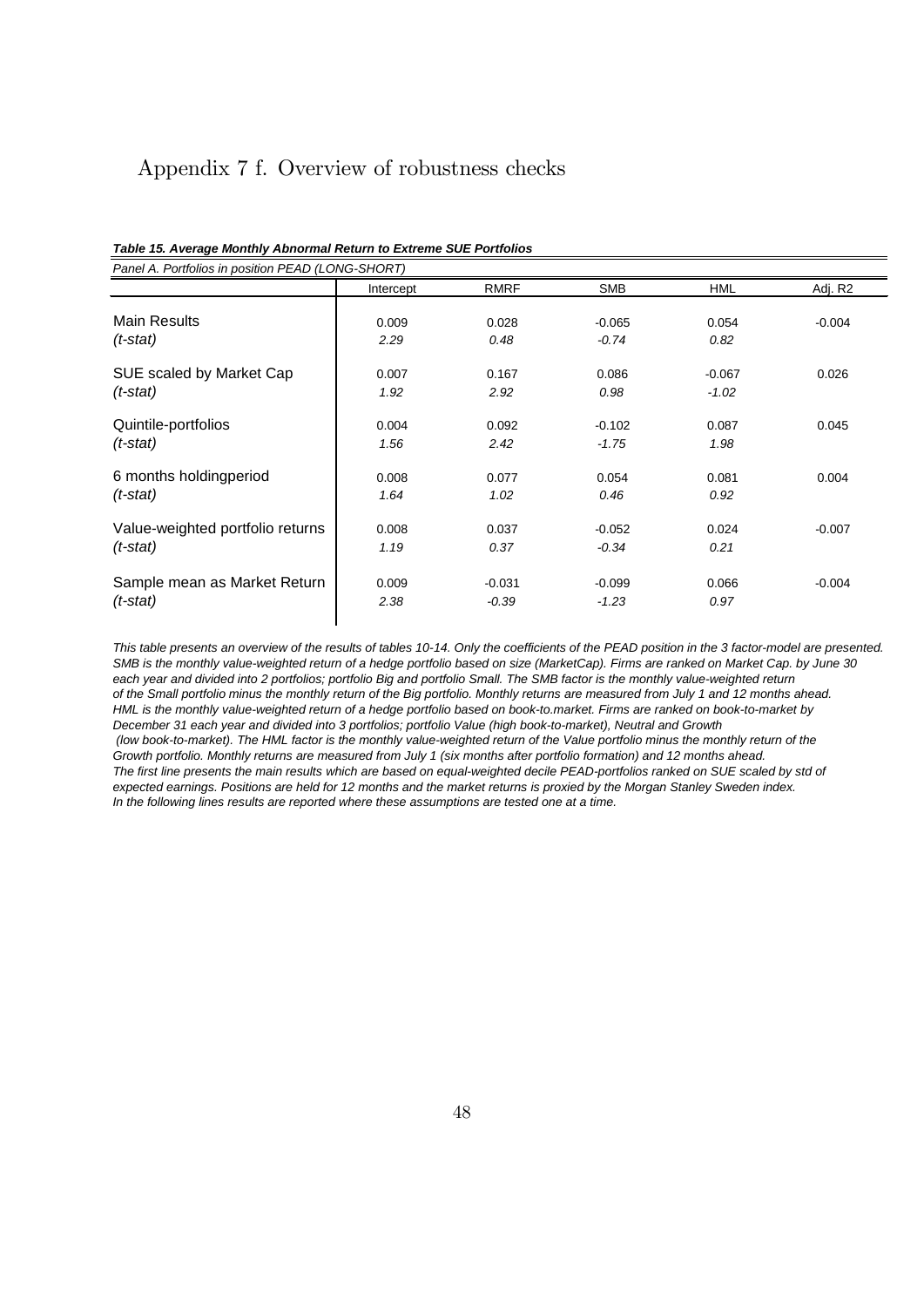## Appendix 8: Calender-time regressions following Chan et al. (1996)

| Panel A. Portfolios in position LONG (High SUE)   |           |             |            |            |          |
|---------------------------------------------------|-----------|-------------|------------|------------|----------|
|                                                   | Intercept | <b>RMRF</b> | <b>SMB</b> | <b>HML</b> | Adj. R2  |
| Coefficient                                       | 0.011     |             |            |            | 0.000    |
| $(t$ -stat)                                       | 1.84      |             |            |            |          |
|                                                   |           |             |            |            |          |
| Coefficient                                       | 0.008     | 0.598       |            |            | 0.669    |
| $(t$ -stat)                                       | 2.13      | 13.68       |            |            |          |
| Coefficient                                       | 0.006     | 0.701       | 0.085      | 0.125      | 0.721    |
| $(t$ -stat)                                       | 1.88      | 13.61       | 1.08       | 2.10       |          |
| Panel B. Portfolios in position SHORT (Low SUE)   |           |             |            |            |          |
|                                                   | Intercept | <b>RMRF</b> | <b>SMB</b> | <b>HML</b> | Adj. R2  |
|                                                   |           |             |            |            |          |
| Coefficient                                       | 0.004     |             |            |            | 0.000    |
| $(t$ -stat)                                       | 0.60      |             |            |            |          |
| Coefficient                                       | 0.000     | 0.540       |            |            | 0.582    |
| $(t$ -stat)                                       | 0.05      | 11.36       |            |            |          |
| Coefficient                                       |           |             |            |            |          |
|                                                   | $-0.001$  | 0.654       | 0.128      | 0.089      | 0.632    |
| $(t$ -stat)                                       | $-0.32$   | 11.39       | 1.46       | 1.34       |          |
|                                                   |           |             |            |            |          |
| Panel C. Portfolios in position PEAD (LONG-SHORT) | Intercept | <b>RMRF</b> | <b>SMB</b> | <b>HML</b> | Adj. R2  |
|                                                   |           |             |            |            |          |
| Coefficient                                       | 0.008     |             |            |            | 0.000    |
| $(t$ -stat)                                       | 2.10      |             |            |            |          |
| Coefficient                                       |           |             |            |            |          |
|                                                   | 0.007     | 0.057       |            |            | 0.006    |
| $(t$ -stat)                                       | 2.00      | 1.26        |            |            |          |
| Coefficient                                       | 0.007     | 0.048       | $-0.043$   | 0.037      | $-0.013$ |
| $(t$ -stat)                                       | 1.96      | 0.81        | $-0.48$    | 0.54       |          |

*Table 15. Average Monthly Abnormal Return to Extreme SUE Portfolios*

*This table reports the coefficents from calender-time portfolio return regressions, for the 12 months after portfolio formation, with the monthly portfolio excess returns (monthly portfolio return minus the return of a Swedish Treasury Bill (30days)) as the dependent variable. The results for the positions LONG, SHORT and PEAD (LONG-SHORT) can be found in panel A, B and C respectively. LONG is a long position in the decile with the highest SUE and SHORT is a short position in the decile with the lowest SUE. All positions are taken the first day of the quarter subsequent to the quarter when the earnings are announced. RMRF is the excess market return measured as the Morgan Stanley Sweden index minus the return of Swedish Treasury Bill (30days). SMB is the monthly value-weighted return of a hedge portfolio based on size (MarketCap). Firms are ranked on Market Cap. by June 30 each year and divided into 2 portfolios; portfolio Big and portfolio Small. The SMB factor is the monthly value-weighted return of the Small portfolio minus the monthly return of the Big portfolio. Monthly returns are measured from July 1 and 12 months ahead. HML is the monthly value-weighted return of a hedge portfolio based on book-to.market. Firms are ranked on book-to-market by December 31 each year and divided into 3 portfolios; portfolio Value (high book-to-market), Neutral and Growth (low book-to-market). The HML factor is the monthly value-weighted return of the Value portfolio minus the monthly return of the Growth portfolio. Monthly returns are measured from July 1 (six months after portfolio formation) and 12 months ahead.*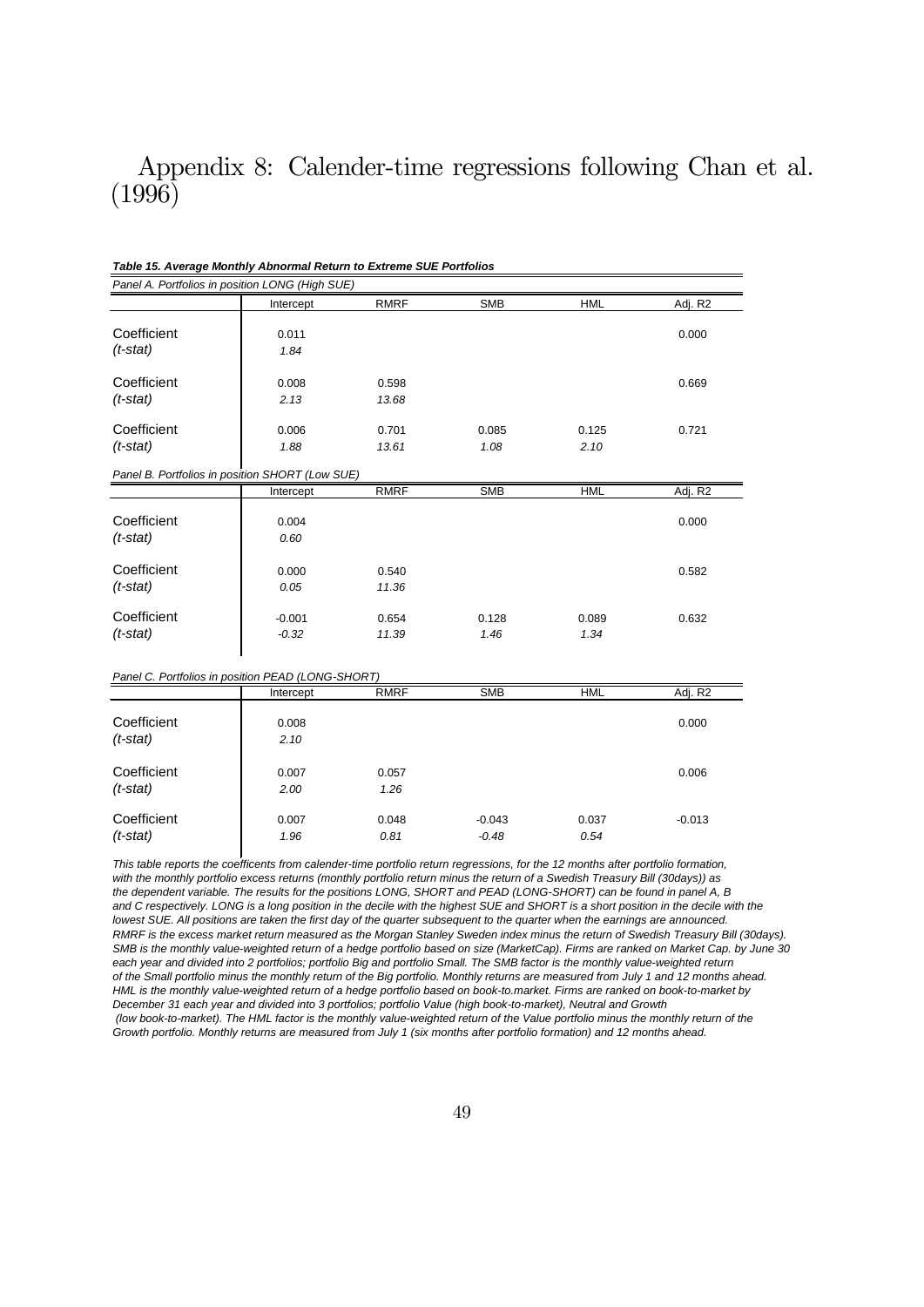## Appendix 9. Results of returns momentum strategy - 6 months holding period

#### *Table 16. Average Monthly Abnormal Return to Extreme Momentum Portfolios*

|             | Panel A. Portfolios in position LONG (High RET-6) |             |            |            |         |
|-------------|---------------------------------------------------|-------------|------------|------------|---------|
|             | Intercept                                         | <b>RMRF</b> | <b>SMB</b> | <b>HML</b> | Adj. R2 |
| Coefficient | 0.020                                             |             |            |            | 0.000   |
| $(t$ -stat) | 2.68                                              |             |            |            |         |
|             |                                                   |             |            |            |         |
| Coefficient | 0.017                                             | 0.427       |            |            | 0.234   |
| $(t$ -stat) | 2.63                                              | 5.39        |            |            |         |
|             |                                                   |             |            |            |         |
| Coefficient | 0.016                                             | 0.535       | 0.153      | 0.044      | 0.246   |
| $(t$ -stat) | 2.46                                              | 5.29        | 0.98       | 0.38       |         |
|             | Panel B. Portfolios in position SHORT (Low RET-6) |             |            |            |         |
|             | Intercept                                         | <b>RMRF</b> | <b>SMB</b> | <b>HML</b> | Adj. R2 |
|             |                                                   |             |            |            |         |
| Coefficient | 0.008                                             |             |            |            | 0.000   |
| $(t$ -stat) | 0.85                                              |             |            |            |         |
| Coefficient | 0.003                                             | 0.878       |            |            | 0.557   |
|             |                                                   |             |            |            |         |
| $(t$ -stat) | 0.44                                              | 10.80       |            |            |         |
| Coefficient | 0.001                                             | 0.979       | 0.060      | 0.150      | 0.573   |
| $(t$ -stat) | 0.22                                              | 9.56        | 0.38       | 1.30       |         |
|             |                                                   |             |            |            |         |
|             | Panel C. Portfolios in position PEAD (LONG-SHORT) |             |            |            |         |
|             | Intercept                                         | <b>RMRF</b> | <b>SMB</b> | <b>HML</b> | Adj. R2 |
|             |                                                   |             |            |            |         |
| Coefficient | 0.011                                             |             |            |            | 0.000   |
| $(t$ -stat) | 1.16                                              |             |            |            |         |
| Coefficient |                                                   |             |            |            |         |
|             | 0.014                                             | $-0.451$    |            |            | 0.147   |
| $(t$ -stat) | 1.57                                              | $-4.10$     |            |            |         |
| Coefficient | 0.014                                             | $-0.445$    | 0.093      | $-0.110$   | 0.132   |
| $(t$ -stat) | 1.58                                              | $-3.12$     | 0.42       | $-0.67$    |         |

*This table reports the coefficents from calender-time portfolio return regressions, for the 6 months after portfolio formation, with the monthly portfolio excess returns (monthly portfolio return minus the return of a Swedish Treasury Bill (30days)) as the dependent variable. The results for the positions LONG, SHORT and PEAD (LONG-SHORT) can be found in panel A, B and C respectively. LONG is a long position in the decile with the highest RET-6 and SHORT is a short position in the decile with the lowest RET-6. All positions are taken the first day of the month subsequent to the six months when the past returns are evaluated. RET-6 is the measure of past returns and is calculated as the sum of 6 monthly returns prior to portfolio formation. RMRF is the excess market return measured as the Morgan Stanley Sweden index minus the return of Swedish Treasury Bill (30days). SMB is the monthly value-weighted return of a hedge portfolio based on size (MarketCap). Firms are ranked on Market Cap. by June 30 each year and divided into 2 portfolios; portfolio Big and portfolio Small. The SMB factor is the monthly value-weighted return of the Small portfolio minus the monthly return of the Big portfolio. Monthly returns are measured from July 1 and 12 months ahead. HML is the monthly value-weighted return of a hedge portfolio based on book-to.market. Firms are ranked on book-to-market by December 31 each year and divided into 3 portfolios; portfolio Value (high book-to-market), Neutral and Growth (low book-to-market). The HML factor is the monthly value-weighted return of the Value portfolio minus the monthly return of the Growth portfolio. Monthly returns are measured from July 1 (six months after portfolio formation) and 12 months ahead.*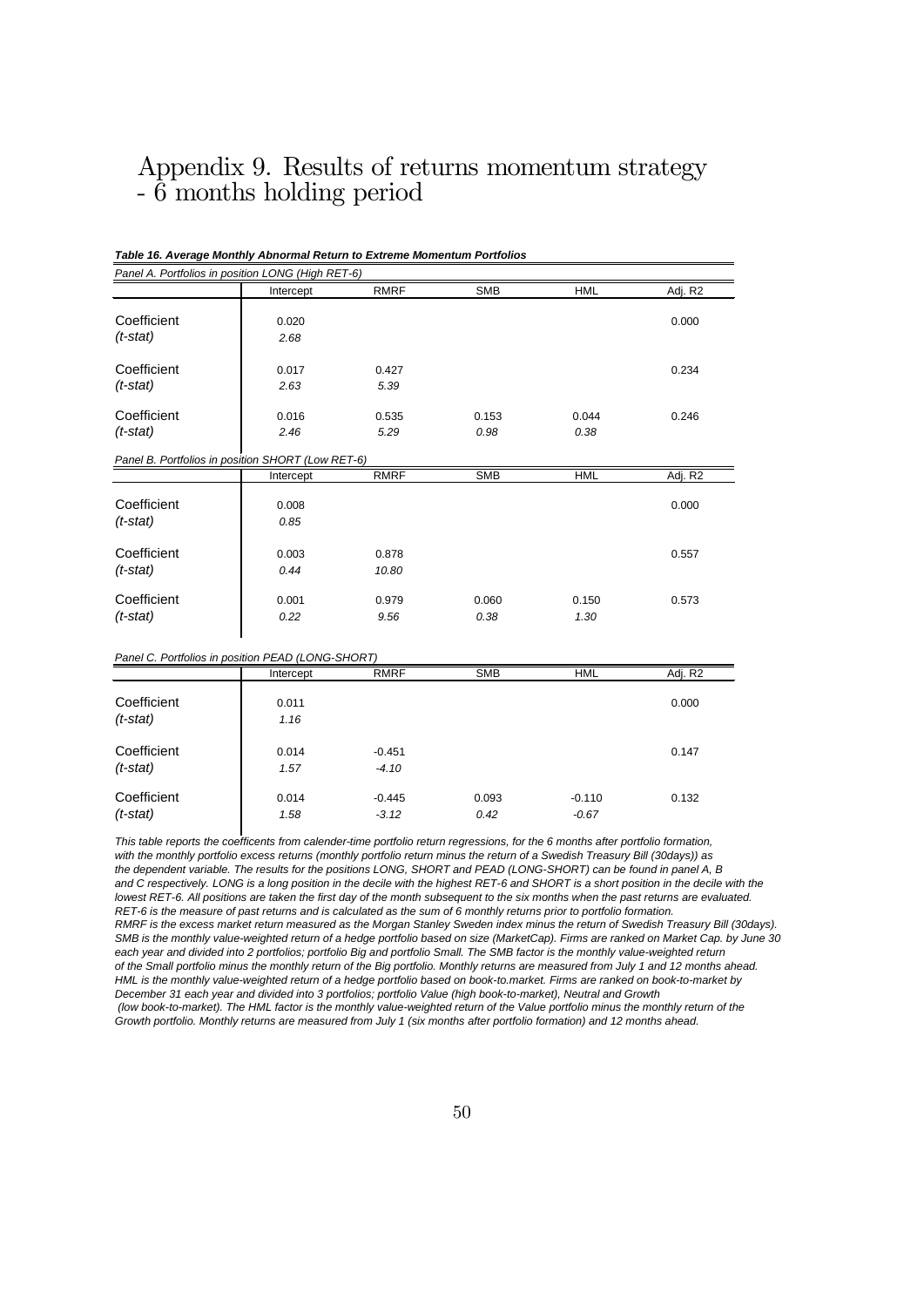# Appendix 10. Results of returns momentum strategy - 12 months holding period

### *Table 17. Average Monthly Abnormal Return to Extreme Momentum Portfolios Panel A. Portfolios in position LONG (High RET-6)* Intercept RMRF SMB HML Adj. R2 **Coefficient** 0.015 0.015 0.000 *(t-stat) 2.66* **Coefficient 1** 0.012 0.460 0.485 *(t-stat) 2.98 9.36* **Coefficient | 0.011 0.556 0.151 0.020 0.512** *(t-stat) 2.79 9.05 1.60 0.27 Panel B. Portfolios in position SHORT (Low RET-6)* Intercept RMRF SMB HML Adj. R2 **Coefficient** 0.005 0.000 *(t-stat) 0.54* **Coefficient** 0.000 0.835 0.602 *(t-stat) -0.07 11.84* Coefficient | -0.002 0.953 0.083 0.162 0.632 *(t-stat) -0.38 10.93 0.62 1.60 Panel C. Portfolios in position PEAD (LONG-SHORT)* Intercept RMRF SMB HML Adj. R2 **Coefficient 1** 0.010 0.000 *(t-stat) 1.45* **Coefficient 1** 0.012 -0.375 0.207 *(t-stat) 2.02 -5.00* Coefficient 0.013 -0.397 0.068 -0.142 0.208 *(t-stat) 2.12 -4.12 0.46 -1.27*

*This table reports the coefficents from calender-time portfolio return regressions, for the 6 months after portfolio formation, with the monthly portfolio excess returns (monthly portfolio return minus the return of a Swedish Treasury Bill (30days)) as the dependent variable. The results for the positions LONG, SHORT and PEAD (LONG-SHORT) can be found in panel A, B and C respectively. LONG is a long position in the decile with the highest RET-6 and SHORT is a short position in the decile with the lowest RET-6. All positions are taken the first day of the month subsequent to the six months when the past returns are evaluated. RET-6 is the measure of past returns and is calculated as the sum of 6 monthly returns prior to portfolio formation. RMRF is the excess market return measured as the Morgan Stanley Sweden index minus the return of Swedish Treasury Bill (30days). SMB is the monthly value-weighted return of a hedge portfolio based on size (MarketCap). Firms are ranked on Market Cap. by June 30 each year and divided into 2 portfolios; portfolio Big and portfolio Small. The SMB factor is the monthly value-weighted return of the Small portfolio minus the monthly return of the Big portfolio. Monthly returns are measured from July 1 and 12 months ahead. HML is the monthly value-weighted return of a hedge portfolio based on book-to.market. Firms are ranked on book-to-market by December 31 each year and divided into 3 portfolios; portfolio Value (high book-to-market), Neutral and Growth (low book-to-market). The HML factor is the monthly value-weighted return of the Value portfolio minus the monthly return of the Growth portfolio. Monthly returns are measured from July 1 (six months after portfolio formation) and 12 months ahead.*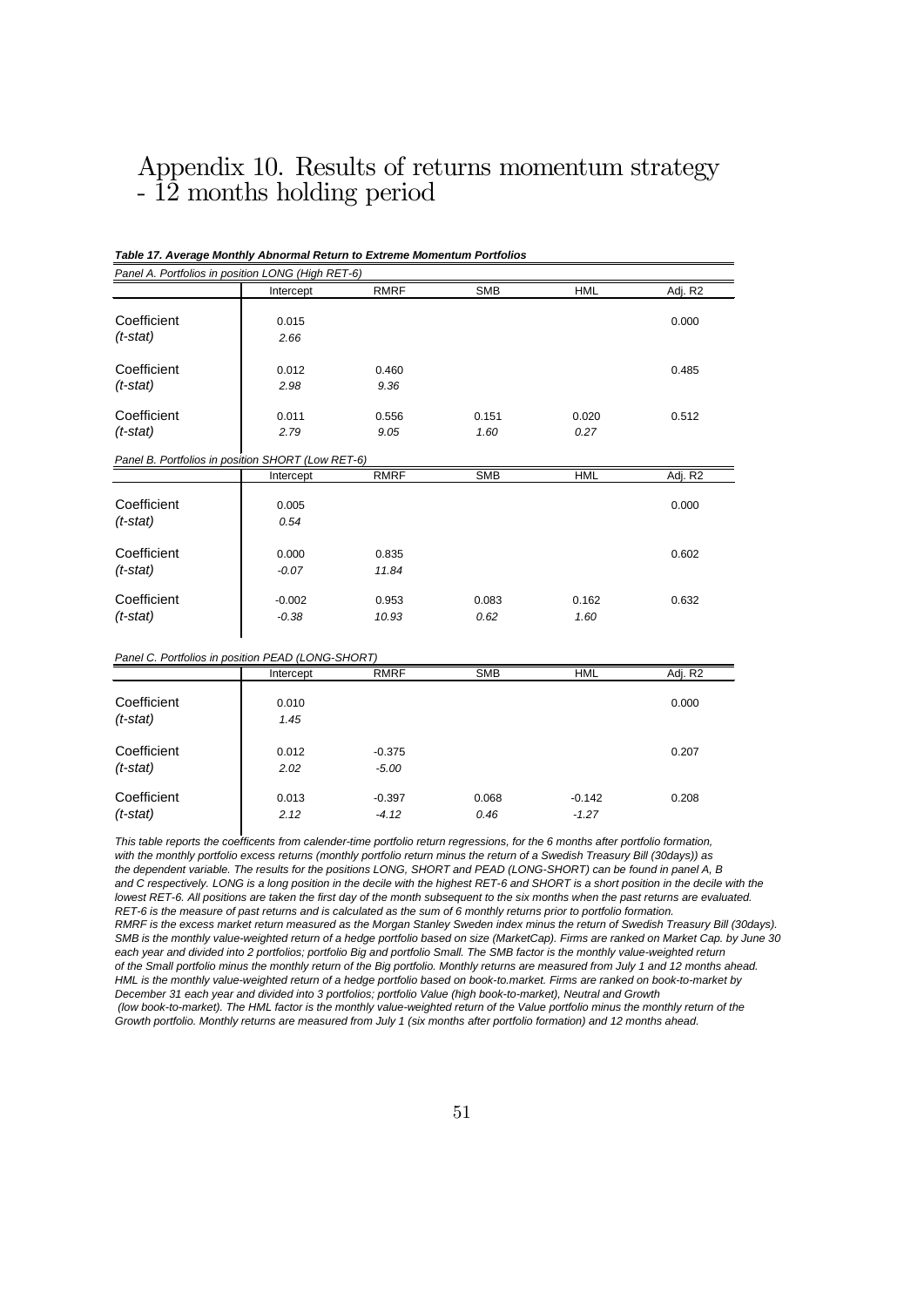# References

.

- Agnblad, J., Berglöf, E., Högfeldt, P. and Svancar, H. (2001), Ownership and control in Sweden: Strong owners, weak minorities, and social control, in F. Barca and M. Becht, eds, 'The Control of Corporate Europe', Oxford University Press, Oxford.
- Aktiefrämjandet (2004), 'Aktieägandet i Sverige'.
- Ball, R. and Brown, P. (1968), 'An empirical evaluation of accounting income numbers', Journal of Accounting Research  $6(2)$ , 159–178.
- Banz, R. W. (1981), 'The relationship between returns and market value of common stocks', Journal of Financial Economics  $9(1)$ , 3–18.
- Barber, B. M. and Lyon, J. D. (1997), ëDetecting long-run abnormal stock returns: The empirical power and specification of test statistics', Journal of Financial Economics  $43(3), 341-372.$
- Barberis, N., Schleifer, A. and Vishny, R. (1998), 'A model of investor sentiment', Journal of Financial Economics  $49(3)$ , 307–343.
- Bernard, V. L. and Thomas, J. K. (1989), 'Post-earnings-announcement drift: Delayed price response or risk premium?', Journal of Accounting Research  $27(3)$ , 1–36.
- Bernard, V. L. and Thomas, J. K. (1990), 'Evidence that stock prices do not fully reflect the implications of current earnings for future earnings', Journal of Accounting and Economics  $13(4)$ ,  $305-340$ .
- Bernard, V. L., Thomas, J. K. and Wahlen, J. (1997), 'Accounting-based stock prices anomalies: Separating market inefficiencies from risk', Contemporary Accounting Research 14, 89-136.
- Booth, G., Kallunki, J.-P. and Martikainen, T. (1996), ëPost-announcement drift and income smoothing: Finnish evidence', Journal of Business Finance and Accounting  $23(8)$ , 1197-1211.
- Booth, G., Kallunki, J.-P., Sahlström, P. and Tynnelä, J. (2006), 'Foreign vs. domestic investors and the post-earnings announcment drift: Evidence from share ownership records', Working paper at European Accounting Association Annual Congress 2006
- Brooks, C. (2002), Introductory Econometrics for Finance, Cambridge University Press, Cambridge, UK.
- Carhart, M. M. (1997), 'On persistence in mutual fund performance', The Journal of Finance  $LII(1)$ , 57–82.
- Chan, L. K., Jegadeesh, N. and Lakonishok, J. (1996), 'Momentum strategies', The Journal of Finance  $51(5)$ , 1681–1713.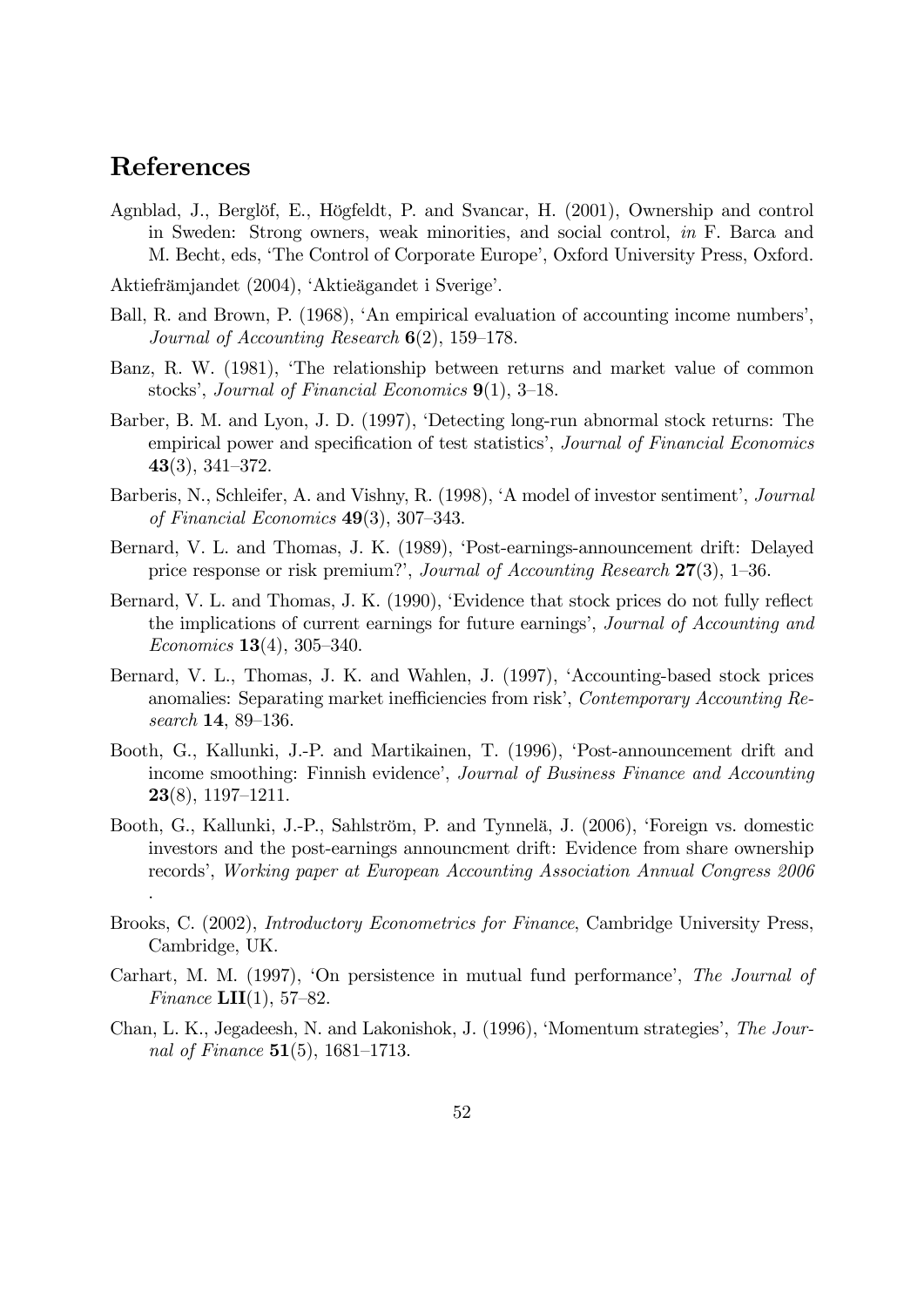- Chordia, T. and Shivakumar, L. (2006), 'Earnings and price momentum', *Journal of* Financial Economics  $80(3)$ , 627–656.
- Daniel, K., Hirshleifer, D. and Subrahmanyam, A. (1998), 'Investor psychology and security market under- and overreactions', The Journal of Finance  $53(6)$ , 1839–1885.
- Dische, A. (2002), 'Dispersion in analyst forecasts and the profitability of earnings momentum strategies', European Financial Management  $8(2)$ , 211–228.
- Doukas, J. A. and McKnight, P. J. (2005), ëEuropean momentum strategies, information diffusion, and investor conservatism', European Financial Management  $11(3)$ , 313– 338.
- Fama, E. (1998), 'Market efficiency, long-term returns, and behavioral finance', *Journal* of Financial Economics  $49(3)$ , 283–306.
- Fama, E. F. and French, K. R. (1996), 'Multifacor explanations of asset pricing anomalies', The Journal of Finance  $51(1)$ , 55-84.
- Fama, E. and French, K. (1993), 'Common risk factors in the returns on stocks and bonds', Journal of Financial Economics  $33(1)$ ,  $3-56$ .
- Forner, C. and Sanabria, S. (2007), 'Spanish post-earnings announcement drift and behavioral finance models', *Working Paper at European Accounting Association Annual* Congress 2007 .
- Forner, C., Sanabria, S. and Marhuenda, J. (2006), ëPost-earnings announcement drift: Spanish evidenceí, Working Paper at the European Financial Management Association Symposium 2006 .
- Forsgårdh, L.-E. and Hertzen, K. (1975), Information, förväntningar och aktiekurser, PhD thesis, Stockholm School of Economics.
- Foster, G. (1977), ëQuarterly accounting data: Time-series properties and predictiveability results', The Accounting Review  $52(1)$ , 1–21.
- Foster, G., Olsen, C. and Shevlin, T. (1984), ëEarnings releases, anomalies and the behavior of security returns', The Accounting Review  $59(4)$ , 574–603.
- Francis, J., LaFond, R., Olsson, P. and Schipper, K. (2007), 'Information uncertainty and post-earnings-announcment-drift', Journal of Business Finance and Accounting  $34(3/4), 403-433.$
- Griffin, J. M., Ji, X. and Martin, J. S. (2003), 'Momentum investing and business cycle risk: Evidence from pole to pole', The Journal of Finance  $58(6)$ ,  $2515-2547$ .
- Griffin, J. M., Kelly, P. J. and Nardari, F. (2006), 'Measuring short-term international stock market efficiency', Working paper.
- Henrekson, M. and Jakobsson, U. (2003), 'The Swedish model of corporate ownership and control in transition', Working Paper at the Research Institute of Industrial Economics (593).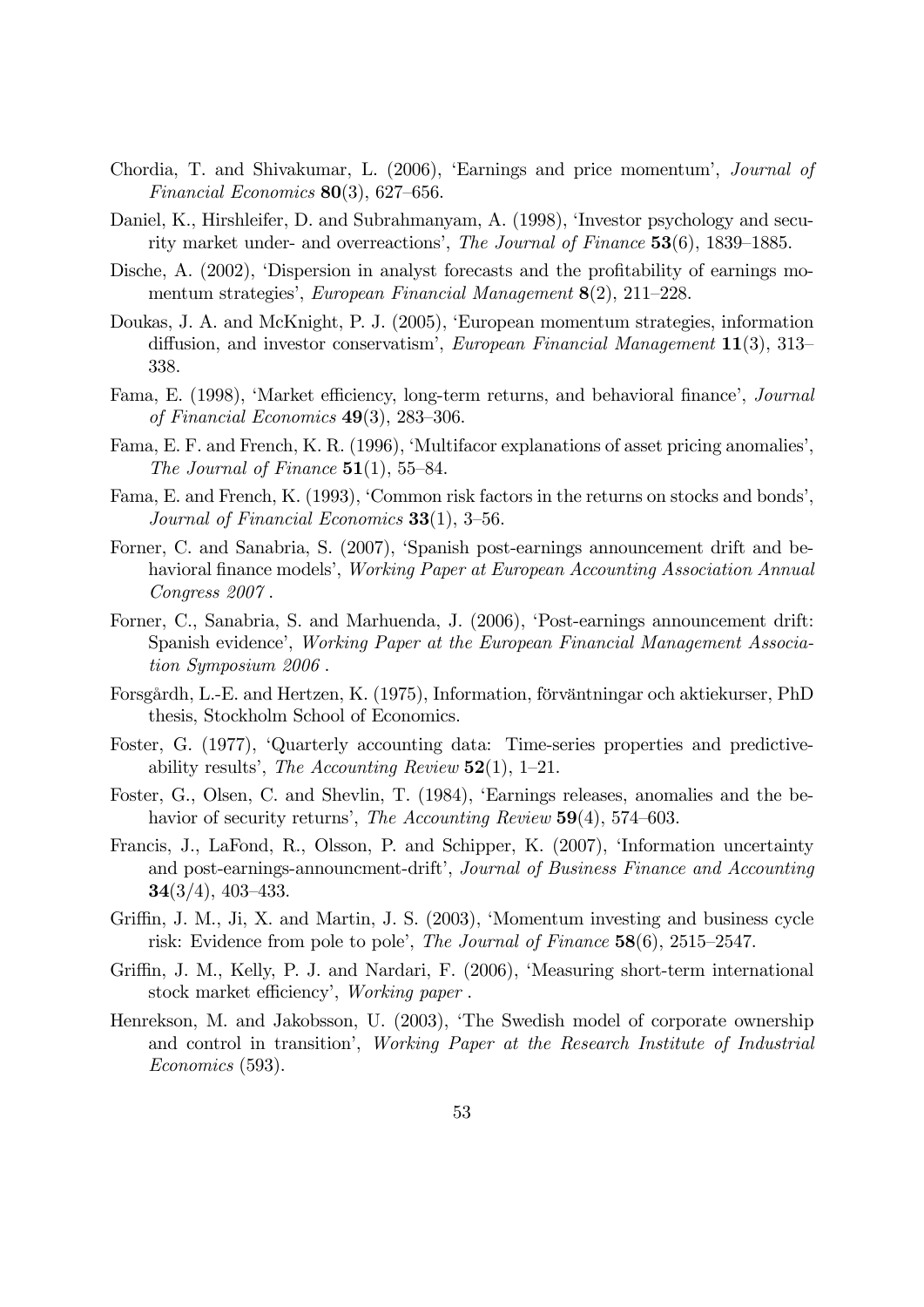- Hew, D., Skerratt, L., Strong, N. and Walker, M. (1996), ëPost-earnings-announcement drift: Some preliminary evidence for the UK', Accounting and Business Research  $26(4)$ , 283–293.
- Hong, D., Lee, C. and Swaminathan, B. (2003), ëEarnings momentum in international markets', Working paper at Cornell University.
- Hong, H. and Stein, J. C. (1999), 'A unified theory of underreaction, momentum trading and overreaction in assets markets', The Journal of Finance  $54(6)$ ,  $2143-2184$ .
- Ikenberry, D., Lakonishok, J. and Vermaelen, T. (1995), ëMarket underreaction to open market share repurchases', Journal of Financial Economics 39, 181–208.
- Jagadeesh, N. and Titman, S. (1993), ëReturns to buying winners and selling loosers: Implications for stock market efficiency', Journal of Finance  $48(1)$ , 65–91.
- Jones, C. and Litzenberger, R. (1970), ëQuarterly earnings reports and intermediate stock trends', Journal of Finance  $25(1)$ , 143–148.
- Kallunki, J.-P. (1996), Earnings-Related Anomalies in a Thin Security Market: An Accounting-Based Risk Estimation Approach, PhD thesis, Vaasa University.
- Liljeblom, E. (1989), 'Stock price reactions to financial decisions: Some results on data for the Stockholm Stock Exchange', Publication of the Swedish School of Economics and Business and Administration (43).
- Liu, W., Strong, N. and Xu, X. (2003), 'Post-earnings-announcemnt drift in the UK', European Financial Management  $9(1)$ , 89–116.
- Mitchell, M. L. and Stafford, E. (2000), 'Managerial decisions and long-term stock price performance', The Journal of Business  $73(3)$ ,  $287-329$ .
- Novak, J. and Hamberg, M. (2005), ëContrarian investment, accounting conservatism and transitory earningsí. Working paper at European Accounting Association Annual Congress 2005.
- OMX (2005), ëExchanges statistics January-June 2005í.
- Ou, J. and Penman, S. (1989), ëFinancial statement analysis and the prediction of stock returns', Journal of Accounting and Economics  $11(4)$ , 295–329.
- Rangan, S. and Sloan, R. G. (1998), 'Implications of the integral apporach to quarterly reporting for the post-earnings-announcement drift', The Accounting Review  $73(3)$ , 353-371.
- Rouwenhorst, K. G. (1998), 'International momentum strategies', The Journal of Finance  $53(1)$ , 267–284.
- Skogsvik, S. (2002), Redovisningsmått, värderelevans och informationseffektivitet, PhD thesis, Stockholm School of Economics.